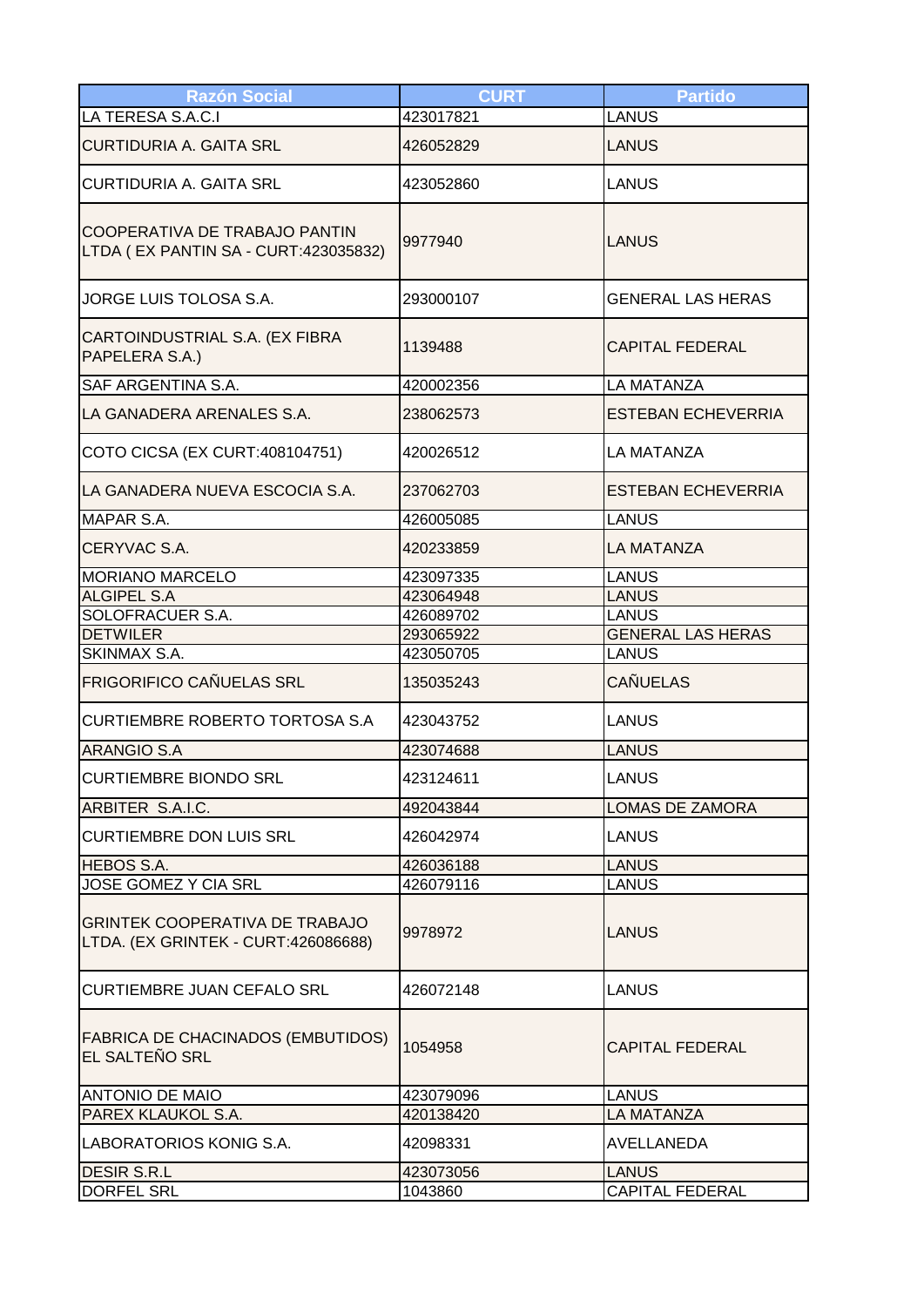| EL CHILLEN S.A. (EX FRIGO CAÑUELAS<br>S.A.                                          | 135001941 | <b>CAÑUELAS</b>          |
|-------------------------------------------------------------------------------------|-----------|--------------------------|
| COOPERATIVA DE TRABAJO<br><b>CURTIDORES UNIDOS LTDA.</b>                            | 42147978  | AVELLANEDA               |
| <b>CAMILO FERRON S.A.</b>                                                           | 498087217 | <b>LOMAS DE ZAMORA</b>   |
| <b>ZELEA SA</b>                                                                     | 9903283   | <b>LANUS</b>             |
| FRIGORIFICO REGIONAL GENERAL LAS<br><b>HERAS S.A.</b>                               | 293000121 | <b>GENERAL LAS HERAS</b> |
| PULPABRIL S.A.                                                                      | 411002723 | <b>LA MATANZA</b>        |
| LA METALURGICA INDUSTRIAL LAMPE<br>LUTZ Y CIA. S.A.I.C.                             | 42028673  | <b>AVELLANEDA</b>        |
| COOPERATIVA DE TRABAJO OBRERA DE<br><b>MAXIMO PAZ LIMITADA</b>                      | 138000781 | <b>CAÑUELAS</b>          |
| COOPERATIVA DE TRABAJO LA FORESTA<br><b>LIMITADA</b>                                | 420184670 | <b>LA MATANZA</b>        |
| AMORIM ARGENTINA S.A.                                                               | 416027714 | <b>LA MATANZA</b>        |
| <b>COOPERATIVA DE TRABAJO</b><br>FRIGOCARNE MAXIMO PAZ LIMITADA                     | 138007322 | <b>CAÑUELAS</b>          |
| DERUDDER HNOS S.R.L.                                                                | 1171686   | <b>CAPITAL FEDERAL</b>   |
| ALFAJORES JORGITO S.A.                                                              | 1069686   | <b>CAPITAL FEDERAL</b>   |
| COOPERATIVA DE TRABAJO CITRUS<br><b>ARGENTINOS LTDA</b>                             | 423034194 | <b>LANUS</b>             |
| EL FUEGO Y EL AGUA S.A. (EX LIWIN SA)                                               | 135007554 | <b>CAÑUELAS</b>          |
| CAREZE S.A.C.I.F.                                                                   | 415237985 | LA MATANZA               |
| <b>VOLCUER SRL</b>                                                                  | 426077761 | <b>LANUS</b>             |
| PRODUCTOS TRIO S.A.                                                                 | 415000817 | LA MATANZA               |
| ARCOMBE SRL (EX LICORES<br>ARGENTINOS S.A)                                          | 494020775 | <b>LOMAS DE ZAMORA</b>   |
| <b>MEITIN S.R.L.</b>                                                                | 26025407  | <b>ALMIRANTE BROWN</b>   |
| EDUARDO JORGE IGNOTO                                                                | 1047561   | <b>CAPITAL FEDERAL</b>   |
| <b>EUROCUER SRL</b>                                                                 | 423077627 | <b>LANUS</b>             |
| PRODUCTOS PORCINOS S.A.                                                             | 412016194 | LA MATANZA               |
| COCA-COLA FEMSA DE BUENOS AIRES<br>S.A.                                             | 1047028   | <b>CAPITAL FEDERAL</b>   |
| CENTROIL S.R.L.                                                                     | 42071587  | <b>AVELLANEDA</b>        |
| LAVANDERIA SAN CIPRIANO S.A                                                         | 1156485   | <b>CAPITAL FEDERAL</b>   |
| FRIPASA S.R.L.                                                                      | 412072305 | <b>LA MATANZA</b>        |
| <b>VUELTA DE ROCHA SA DE</b><br><b>TRANSPORTES COMERCIAL E</b><br><b>INDUSTRIAL</b> | 1010152   | <b>CAPITAL FEDERAL</b>   |
| <b>IMPO MUNRO S.A.</b>                                                              | 1083958   | <b>CAPITAL FEDERAL</b>   |
| SAPORITI SA                                                                         | 1052596   | <b>CAPITAL FEDERAL</b>   |
| <b>CURTI HNOS S.H.</b>                                                              | 411137951 | LA MATANZA               |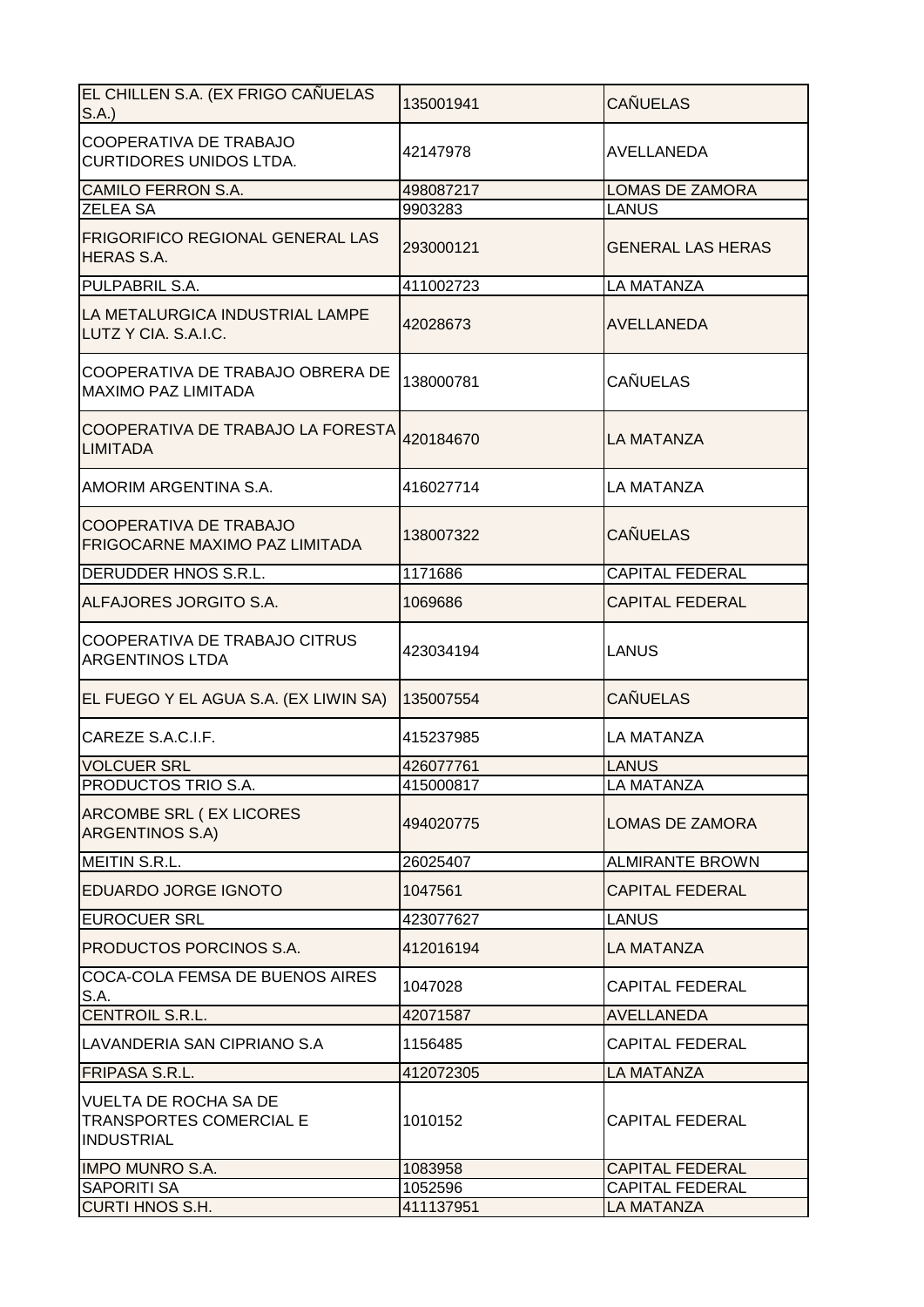| PROCESADORA MURGUIONDO SA (EX<br><b>SOLDANO PANTALEON)</b>                            | 1248062   | <b>CAPITAL FEDERAL</b>    |
|---------------------------------------------------------------------------------------|-----------|---------------------------|
| COCA COLA FEMSA DE BS AS SA                                                           | 412015500 | <b>LA MATANZA</b>         |
| CALIPSO CUEROS S.A. (EX ZOELA S.A.)                                                   | 426076962 | LANUS                     |
| FRIGORIFICO SAN AGUSTIN SRL                                                           | 1042658   | <b>CAPITAL FEDERAL</b>    |
| CAR OKEY S.A.                                                                         | 411021687 | LA MATANZA                |
| LA PAICA S.R.L.                                                                       | 1068283   | <b>CAPITAL FEDERAL</b>    |
| FRIGORIFICO NAZCA SRL                                                                 | 1016710   | <b>CAPITAL FEDERAL</b>    |
| BRIES SRL (EX ROMERO MARCELO)                                                         | 1176766   | <b>CAPITAL FEDERAL</b>    |
| ARCIDIACONO E HIJOS SC                                                                | 426077600 | <b>LANUS</b>              |
| <b>ANAN S.A</b>                                                                       | 423028834 | <b>LANUS</b>              |
| <b>FRIGORIFICO ABU SRL</b>                                                            | 418218110 | LA MATANZA                |
| <b>CURTIEMBRE TORRES HNOS S.A.</b>                                                    | 423102817 | <b>LANUS</b>              |
| <b>REY DANIEL HECTOR</b>                                                              | 426065669 | <b>LANUS</b>              |
| PATRICIA ELISABET BACCARI                                                             | 239036207 | <b>ESTEBAN ECHEVERRIA</b> |
| SERVIS G S S.R.L                                                                      | 415191027 | <b>LA MATANZA</b>         |
| MUNDO MAGICO CELESTE SRL (Ex NEXT<br>BDG - CURT:42155896)                             | 426218751 | <b>LANUS</b>              |
| <b>UNIONPEL S.A.</b>                                                                  | 415040103 | <b>LA MATANZA</b>         |
| <b>FRANVITEX S.R.L.</b>                                                               | 412009318 | <b>LA MATANZA</b>         |
|                                                                                       |           |                           |
| MARCELINO MAYO E HIJOS S.R.L.                                                         | 426068967 | <b>LANUS</b>              |
| COOPERATIVA DE TRABAJO ACEITERA<br>LA MATANZA (EX AGROINDUSTRIAS<br><b>MADERO SA)</b> | 9980160   | <b>LA MATANZA</b>         |
| CASCO ARGENTINA S.A                                                                   | 415038216 | LA MATANZA                |
| CHICAGO STONE SRL (EX BLUE BLACK)                                                     | 1239065   | <b>CAPITAL FEDERAL</b>    |
| FRIGORIFICO SAGA S.A.                                                                 | 1145021   | <b>CAPITAL FEDERAL</b>    |
| DIEGO HERNAN CARRO RAMOS                                                              | 418208777 | LA MATANZA                |
| VISEPRE SA (EX EHCHO ARGENTINA)                                                       | 26231969  | <b>ALMIRANTE BROWN</b>    |
| SOSA JOSÉ LUIS                                                                        | 253222631 | <b>EZEIZA</b>             |
| <b>CURTIEMBRE FRANCISCO LIOTTI S.A.</b>                                               | 426034313 | <b>LANUS</b>              |
| <b>BIO SIDUS S.A.</b>                                                                 | 1066371   | <b>CAPITAL FEDERAL</b>    |
| LOS HUARPES S.R.L.                                                                    | 26035857  | <b>ALMIRANTE BROWN</b>    |
| FIASCHI FERNANDO ALFREDO                                                              | 1154894   | <b>CAPITAL FEDERAL</b>    |
| <b>VELSUD S.A.</b>                                                                    | 238090965 | <b>ESTEBAN ECHEVERRIA</b> |
| <b>HELVECIA MANZUR</b>                                                                | 1140118   | <b>CAPITAL FEDERAL</b>    |
| MEGADER S.A.                                                                          | 1026467   | <b>CAPITAL FEDERAL</b>    |
| <b>VICENTE LUCIANO E HIJOS SRL</b>                                                    | 426026776 | <b>LANUS</b>              |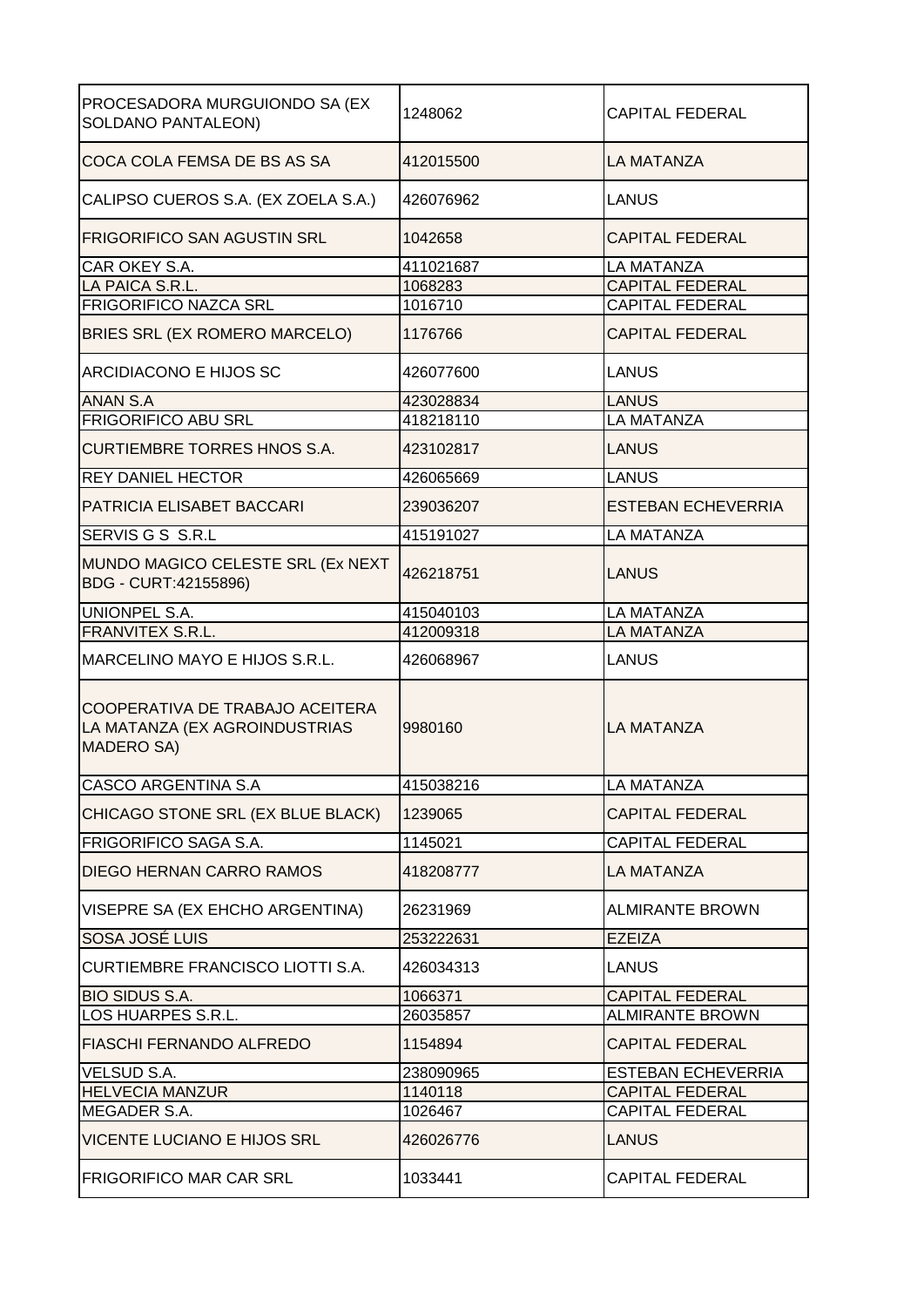| <b>ANDRES LAGOMARSINO SA</b>                                                                               | 38044649  | <b>AVELLANEDA</b>      |
|------------------------------------------------------------------------------------------------------------|-----------|------------------------|
| LA ASTURIANA SAIC                                                                                          | 412013544 | <b>LA MATANZA</b>      |
| COOPERATIVA DE TRABAJO LA<br>MILAGROSA LTADA (EX EDUARDO<br>STERTZ E HIJOS SRL - CURT:544001402)           | 544210361 | <b>MARCOS PAZ</b>      |
| <b>ARGENTINO LUIS JORGE</b>                                                                                | 426042677 | <b>LANUS</b>           |
| <b>TYLAM SRL</b>                                                                                           | 426173029 | <b>LANUS</b>           |
| <b>BRITO RUBEN</b>                                                                                         | 411026446 | LA MATANZA             |
| TRANSPORTE AUTOMOTOR PLAZA SACI                                                                            | 1147957   | <b>CAPITAL FEDERAL</b> |
| TAMBORES GRECO S.R.L.                                                                                      | 423042052 | <b>LANUS</b>           |
| <b>GABRIEL EDUARDO SPINILLO</b>                                                                            | 1052473   | <b>CAPITAL FEDERAL</b> |
| <b>JUAN CARLOS FRESNEDA</b>                                                                                | 423066911 | <b>LANUS</b>           |
| ELECTROCOL S.A.                                                                                            | 423230435 | <b>LANUS</b>           |
| <b>CAFERMAR SRL</b>                                                                                        | 423028407 | <b>LANUS</b>           |
| SAMPIETRO HNOS. S.A.                                                                                       | 415022505 | <b>LA MATANZA</b>      |
| TRANSPORTES SANTA FE S.A.C.E I.                                                                            | 1084290   | <b>CAPITAL FEDERAL</b> |
| <b>GOBBO CARLOS ANTONIO</b>                                                                                | 426089832 | LANUS                  |
| TRANSFER LINE S.A.                                                                                         | 1165548   | <b>CAPITAL FEDERAL</b> |
| SOUTH AMERICA TRADING LEADER S.A.                                                                          | 426069353 | <b>LANUS</b>           |
| LOPEZ EZEQUIEL GUILLERMO (EX<br>DIEFERLEN SRL - CURT:494117635)                                            | 9980178   | LOMAS DE ZAMORA        |
| <b>PANDOLFELLI JUAN ANTONIO</b>                                                                            | 426089528 | <b>LANUS</b>           |
| <b>EMPRENDIMIENTOS Y SERVICIOS</b><br>COOPERATIVA DE TRABAJO LTDA                                          | 25024531  | <b>ALMIRANTE BROWN</b> |
| COAMTRA S.A.                                                                                               | 1150704   | <b>CAPITAL FEDERAL</b> |
| <b>TRANSPORTES COLEGIALES SACI</b>                                                                         | 1042252   | <b>CAPITAL FEDERAL</b> |
| <b>ADRIANA EVA RIAL</b>                                                                                    | 426003128 | <b>LANUS</b>           |
| <b>CUERO FLORIDA SRL</b>                                                                                   | 426110888 | <b>LANUS</b>           |
| <b>ZACCONE DIEGO VICENTE</b>                                                                               | 418217144 | <b>LA MATANZA</b>      |
| <b>JUAN CARLOS CENTENO</b>                                                                                 | 9903605   | LANUS                  |
| PABLO MATIAS PUCCI                                                                                         | 492177150 | <b>LOMAS DE ZAMORA</b> |
| <b>PAN'S COMPANY S.A</b>                                                                                   | 41194485  | AVELLANEDA             |
| TRANSPORTES OLIVOS SACIF -<br>URBASER ARGENTINA SA UTE (EX<br>TRANSPORTES OLIVOS SACIF - ASHIRA<br>SA UTE) | 1043778   | <b>CAPITAL FEDERAL</b> |
| CORONATI FRANCISCO JOSÉ (EX<br><b>LLANAN NESTOR ROMAN)</b>                                                 | 412232679 | LA MATANZA             |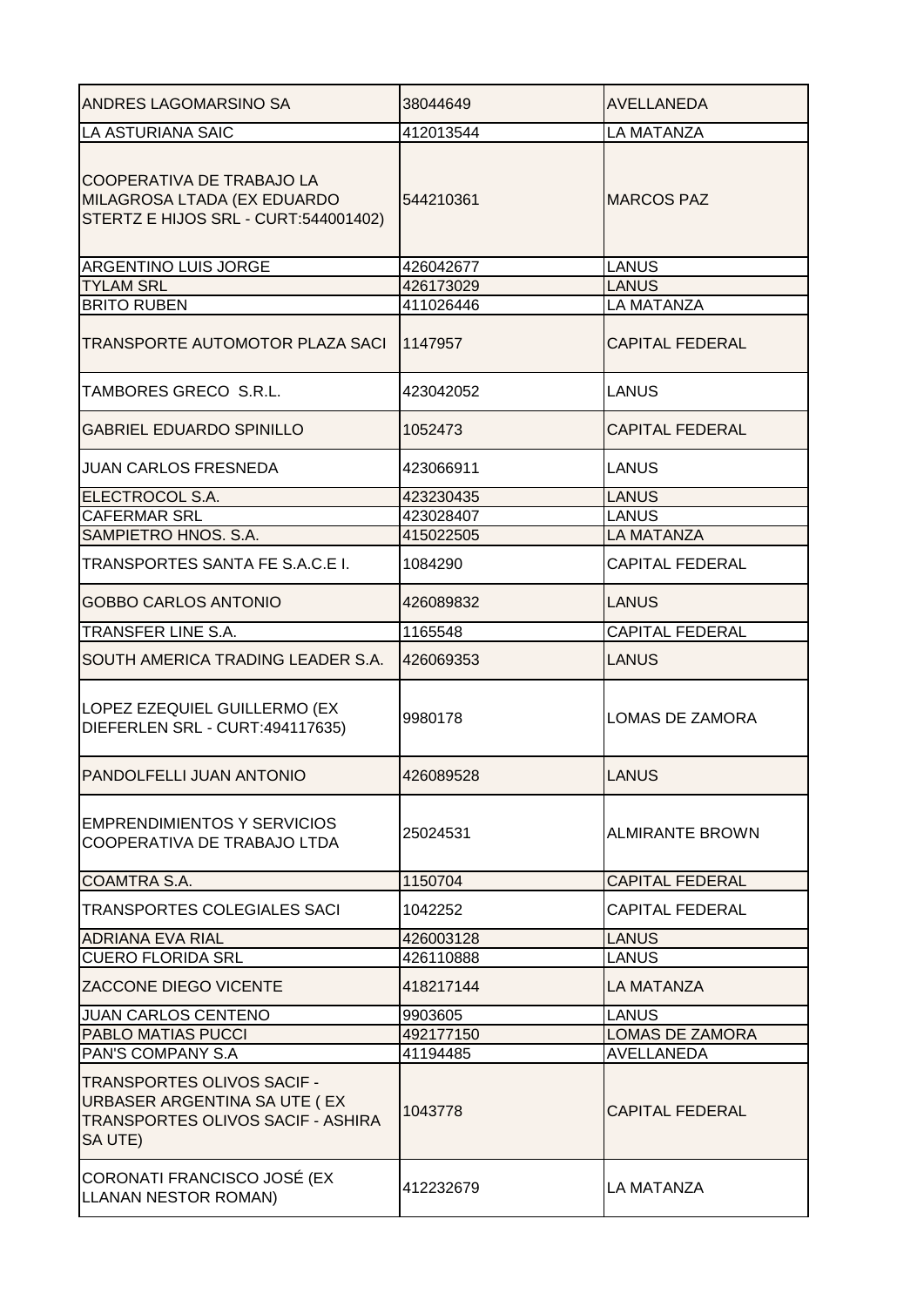| LAMBERTI SALVADOR SERGIO                                              | 412077362 | <b>LA MATANZA</b>        |
|-----------------------------------------------------------------------|-----------|--------------------------|
| OILLATAGUERRE GUILLERMO ANTONIO                                       | 544000672 | <b>MARCOS PAZ</b>        |
| <b>FRIGORIFICO EL ALJIBE S.R.L.</b>                                   | 1017496   | <b>CAPITAL FEDERAL</b>   |
| <b>XARDO SA</b>                                                       | 1039047   | <b>CAPITAL FEDERAL</b>   |
| FRIGORIFICO 101 LA ESTRELLA S.A.                                      | 416109618 | LA MATANZA               |
| <b>WHITE SRL</b>                                                      | 1020786   | <b>CAPITAL FEDERAL</b>   |
| SANFER WASH SRL                                                       | 42173878  | <b>AVELLANEDA</b>        |
| RUNFO S.A.                                                            | 420029629 | <b>LA MATANZA</b>        |
| <b>CURTIEMBRE NAPOLITANA SRL</b>                                      | 426050733 | LANUS                    |
| INC S.A. - Nº20 CARREFOUR AVELLANEDA 38101922                         |           | AVELLANEDA               |
| <b>VALENTI HORACIO FRANCISCO</b>                                      | 251128065 | <b>EZEIZA</b>            |
| DANIEL COPPOLA - OMAR NAVEIRAS                                        | 38176104  | AVELLANEDA               |
| PRYNARD S.A.                                                          | 1146738   | <b>CAPITAL FEDERAL</b>   |
| COOP. DE TRABAJO MASTER CHEESE<br>LTDA. (EX MILITA - CURT:544013757)  | 9977857   | <b>MARCOS PAZ</b>        |
| <b>CURTIEMBRE SAN ANTONIO DE</b><br>FRANCISCO GAITA (Ex CURT:9901212) | 422216744 | LANUS                    |
| L.F.L.L. S.R.L.                                                       | 1010299   | <b>CAPITAL FEDERAL</b>   |
| LLORENS MOLHO Y CIA SAICFI                                            | 1218855   | <b>CAPITAL FEDERAL</b>   |
| <b>TEÑIDOS FOL SRL</b>                                                | 1106169   | <b>CAPITAL FEDERAL</b>   |
| VUR CASH SRL (Ex CURT:1025927)                                        | 1154962   | <b>CAPITAL FEDERAL</b>   |
| COLOMBO Y CIA. S.A.                                                   | 426034597 | LANUS                    |
| <b>BRAVESTAR S.R.L.</b>                                               | 135065936 | <b>CAÑUELAS</b>          |
| <b>VELEZ SARFIELD COW SRL</b>                                         | 423188569 | <b>LANUS</b>             |
| <b>GRANJA TRES ARROYOS S.A.C.A.F.E I.</b>                             | 1118322   | <b>GENERAL LAS HERAS</b> |
| LA POMPEYA S.A.C.I.F.Y.A.                                             | 1103540   | <b>CAPITAL FEDERAL</b>   |
| RICARDO ANGEL COSTANTINO                                              | 1033885   | <b>CAPITAL FEDERAL</b>   |
| COOPERATIVA DE TRABAJO DECOSUR<br><b>LIMITADA</b>                     | 40004709  | AVELLANEDA               |
| CABAÑA SAN PEDRO S.R.L.                                               | 411095855 | LA MATANZA               |
| FURA S.R.L.                                                           | 1037821   | <b>CAPITAL FEDERAL</b>   |
| <b>ANDRES MAZZA</b>                                                   | 426090081 | <b>LANUS</b>             |
| ALBERTO FABIAN ARANO                                                  | 423105511 | LANUS                    |
| <b>LAGUNA MANUEL IGNACIO</b>                                          | 493059134 | LOMAS DE ZAMORA          |
| LABORATORIO EPICARIS S.A.                                             | 1114263   | <b>CAPITAL FEDERAL</b>   |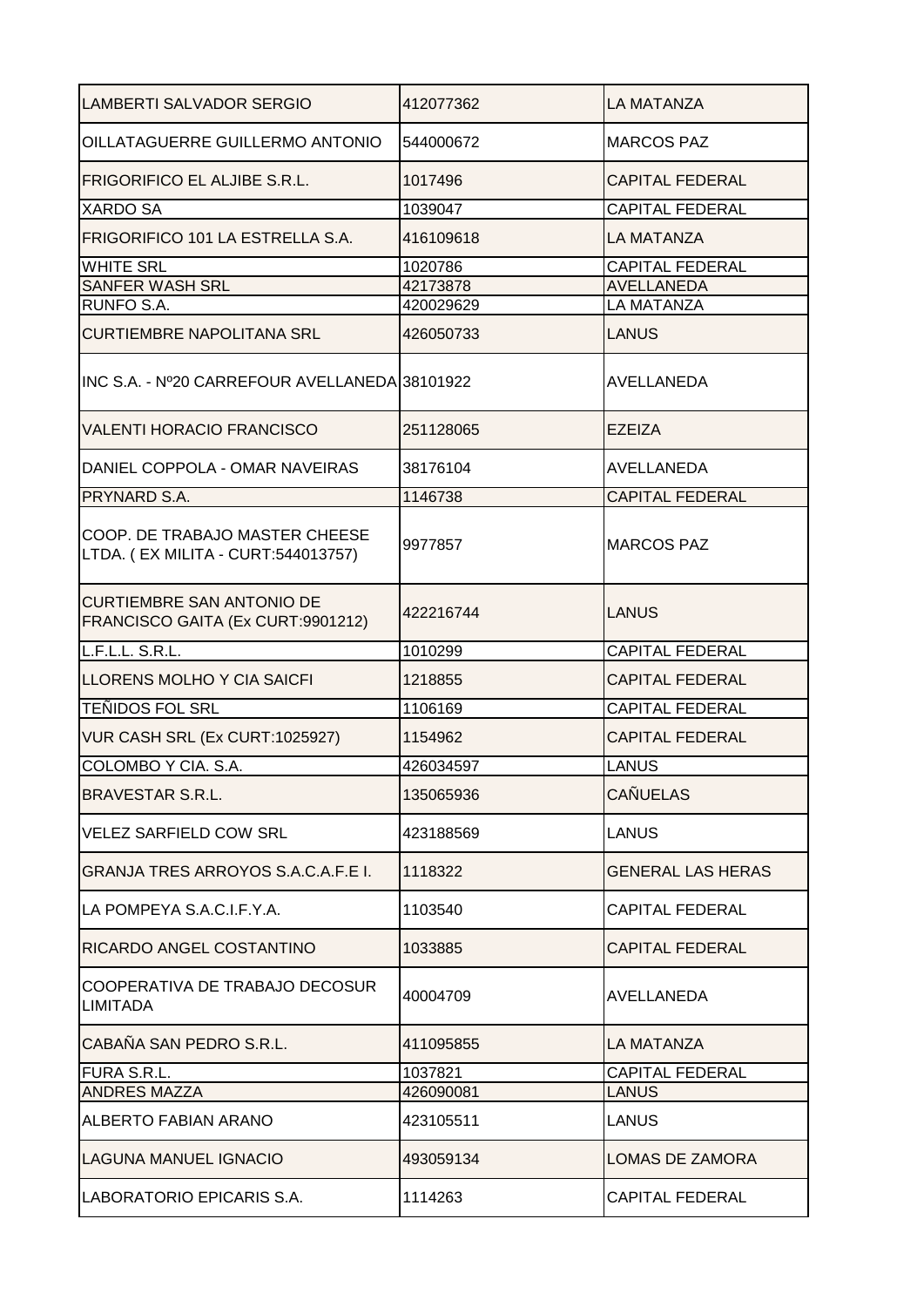| PATAGONIC CASING SA (EX TRILAU SRL -<br>CURT:1011272)                                | 9979669   | <b>CAPITAL FEDERAL</b>    |
|--------------------------------------------------------------------------------------|-----------|---------------------------|
| SOLESSIO S.A.                                                                        | 426118525 | <b>LANUS</b>              |
| E.A.C.E. Y E. BURBUJAS S.A.                                                          | 410013942 | <b>LA MATANZA</b>         |
| <b>SOSA RAMON OMAR</b>                                                               | 1076585   | <b>CAPITAL FEDERAL</b>    |
| O MACRI S.R.L.                                                                       | 9900202   | <b>CAPITAL FEDERAL</b>    |
| CRU BON S.R.L.                                                                       | 415022321 | <b>LA MATANZA</b>         |
| <b>AYALA JOSE OSCAR</b>                                                              | 9902981   | <b>CAPITAL FEDERAL</b>    |
| SCABINI, MIRANDA Y CARRASCAL S.H.                                                    | 423051375 | LANUS                     |
| <b>INDUSTRIAS QUIMICAS CARBINOL S.A.</b>                                             | 251014276 | <b>EZEIZA</b>             |
| <b>LAIKEN S.A.</b>                                                                   | 26009391  | <b>ALMIRANTE BROWN</b>    |
| <b>HORCRISA S.A.</b>                                                                 | 410020193 | LA MATANZA                |
| HERNANPLAS SOCIEDAD DE<br>RESPONSABILIDAD LIMITADA                                   | 498123151 | <b>LOMAS DE ZAMORA</b>    |
| TRANSPORTE IDEAL SAN JUSTO S.A                                                       | 409145722 | <b>LA MATANZA</b>         |
| <b>LUCIO MONTANO</b>                                                                 | 418010981 | <b>LA MATANZA</b>         |
| RONCARI ADRIANA MARTA                                                                | 422242477 | <b>LANUS</b>              |
| <b>FRANCISCO GUERRIERO</b>                                                           | 423016701 | <b>LANUS</b>              |
| CHAMORRO HNOS S.A.                                                                   | 1050417   | <b>CAPITAL FEDERAL</b>    |
| <b>TERLIZZI CHRISTIAN GASTON (EX</b><br>ANTONIO CLAUDIO VENEZIA -<br>CURT:426217839) | 423071601 | <b>LANUS</b>              |
| QUIMICA D & D S.R.L.                                                                 | 415048802 | <b>LA MATANZA</b>         |
| VISION PRODUCTOS Y SERVICIOS S.R.L. 238175006                                        |           | <b>ESTEBAN ECHEVERRIA</b> |
| IFERNANDEZ JOSE MARIO                                                                | 426047320 | ILANUS                    |
| ROCIG SA (EX CURT:1175943)                                                           | 1190410   | <b>CAPITAL FEDERAL</b>    |
| <b>DAL SRL</b>                                                                       | 1172430   | <b>CAPITAL FEDERAL</b>    |
| <b>TAKE 56 S.R.L</b>                                                                 | 415026305 | <b>LA MATANZA</b>         |
| FRIGORIFICO SEOC S.R.L.                                                              | 412012363 | <b>LA MATANZA</b>         |
| <b>IVECAM S.A</b>                                                                    | 234047512 | <b>ESTEBAN ECHEVERRIA</b> |
| LA NUEVA METROPOL S.A.T.A.C.I.                                                       | 1027037   | <b>CAPITAL FEDERAL</b>    |
| CERQUETTI CARLA VANESA                                                               | 1103694   | <b>CAPITAL FEDERAL</b>    |
| TUFARO MAXIMILIANO HERNAN (EX SAN<br>CAETANO)                                        | 238178106 | <b>ESTEBAN ECHEVERRIA</b> |
| COTO C.I.C.S.A.                                                                      | 492100677 | LOMAS DE ZAMORA           |
| <b>ABEL SCHEJTMAN</b>                                                                | 1147735   | <b>CAPITAL FEDERAL</b>    |
| FRIGORIFICO HV S.A.                                                                  | 412005105 | <b>LA MATANZA</b>         |
| <b>IMPFORM S.A.</b>                                                                  | 1100372   | <b>CAPITAL FEDERAL</b>    |
| ELVA ASTERIA GRAVIZU                                                                 | 9902179   | <b>LA MATANZA</b>         |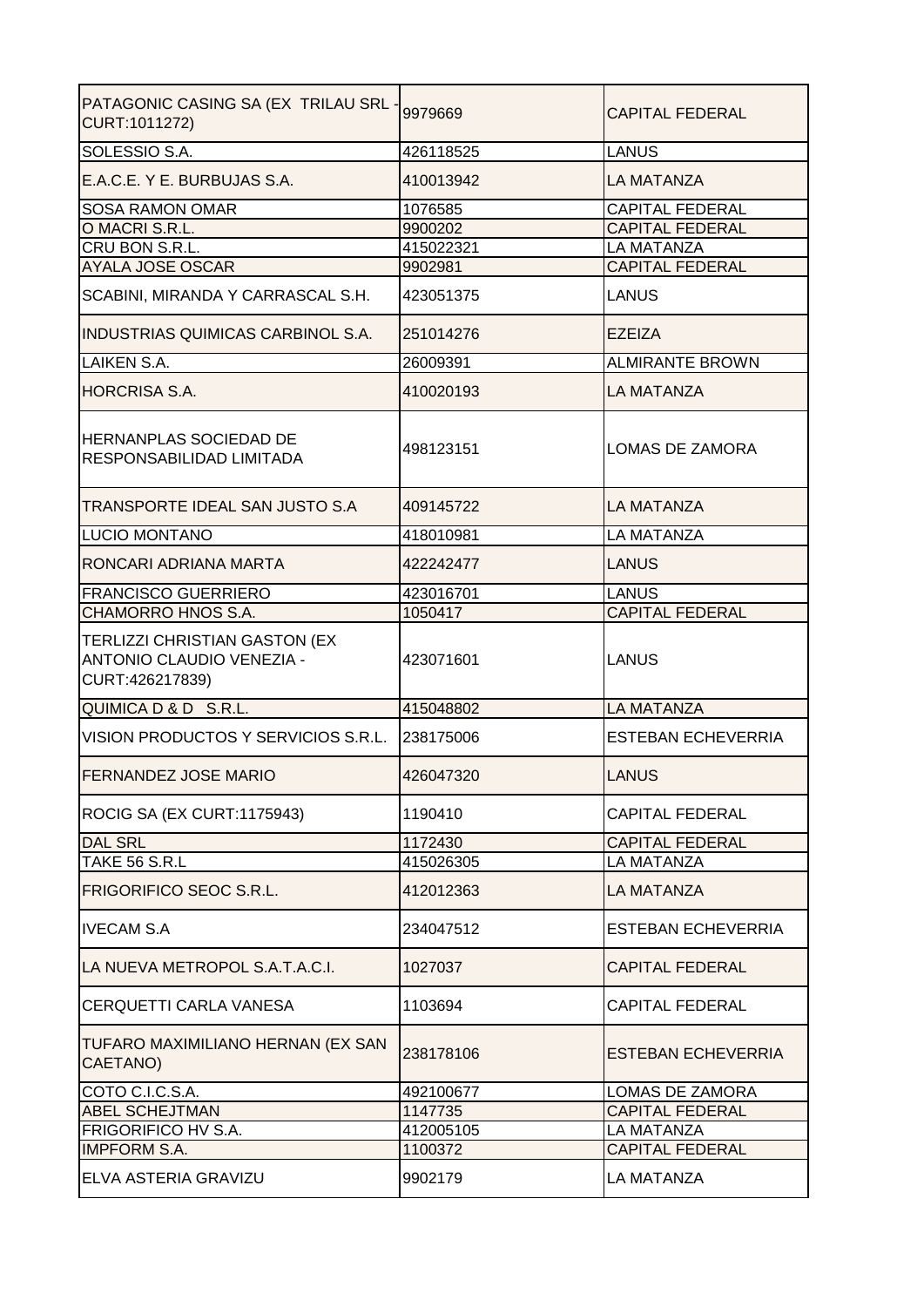| <b>CARLOS ALBERTO NAZAR</b>                                       | 423091128 | <b>LANUS</b>              |
|-------------------------------------------------------------------|-----------|---------------------------|
| SABORISIMO S.A.                                                   | 412189171 | <b>LA MATANZA</b>         |
| <b>DURATOMIC S.A.</b>                                             | 418034925 | <b>LA MATANZA</b>         |
| VILLALOBO ROSA ANGELICA (Ex BAUDI<br>ALDO MARCELO - CURT:9901755) | 419229184 | <b>LA MATANZA</b>         |
| <b>FRIGORIFICO BAJO CERO S.R.L.</b>                               | 1084801   | <b>CAPITAL FEDERAL</b>    |
| FRIGORIFICO SANSU S.A.C.I.A                                       | 1011838   | <b>CAPITAL FEDERAL</b>    |
| ISIS CUEROS S.A.                                                  | 423067543 | <b>LANUS</b>              |
| <b>TODO RECICLADO S.R.L</b>                                       | 423169766 | <b>LANUS</b>              |
| RIASOL SRL (EXCARLOS SAN MARTINO)                                 | 9902601   | <b>CAPITAL FEDERAL</b>    |
| <b>ANTONIO CARLOS DE MAIO</b>                                     | 426091507 | LANUS                     |
| FRIGORIFICO LA ROSARINA S.R.L.                                    | 1077056   | <b>CAPITAL FEDERAL</b>    |
| <b>YPF SA</b>                                                     | 40141855  | AVELLANEDA                |
| MEDICIONES EVEL S.A.                                              | 412010284 | <b>LA MATANZA</b>         |
| LABORATORIO DOMINGUEZ S.A.                                        | 1080100   | <b>CAPITAL FEDERAL</b>    |
| PAPELTEX ARGENTINA S.A.I.C.                                       | 423048924 | <b>LANUS</b>              |
| CENTRO SUDAMERICANO DE LOGISTICA<br>S.A.                          | 239021050 | <b>ESTEBAN ECHEVERRIA</b> |
| YASBAN DE ESCOUBOVE CLEMENTE Y<br><b>OTROS</b>                    | 9903529   | <b>LA MATANZA</b>         |
| TRI-ECO S.A.                                                      | 40038452  | AVELLANEDA                |
| INC S.A. - 154 LANUS                                              | 422101811 | <b>LANUS</b>              |
| COCO OIL S.A                                                      | 38063848  | AVELLANEDA                |
| SHELL CIA ARGENTINA DE PETROLEO S<br> A                           | 40038100  | <b>AVELLANEDA</b>         |
| PETRO RIO COMPANIA PETROLERA S.A.                                 | 40090177  | AVELLANEDA                |
| DANSPRAY S.A.                                                     | 252037496 | <b>EZEIZA</b>             |
| <b>FAGAS S.A.</b>                                                 | 1123203   | <b>CAPITAL FEDERAL</b>    |
| <b>DIMAURO CARLOS ALBERTO</b>                                     | 423220276 | LANUS                     |
| CURTIEMBRE MARTINOV, JORGE LUIS                                   | 42238911  | AVELLANEDA                |
| COTO C.I.C.S.A.                                                   | 1072235   | <b>CAPITAL FEDERAL</b>    |
| <b>CURTIEMBRE CIRO JOSE FIENO</b>                                 | 426132873 | LANUS                     |
| STERICYCLE ARGENTA S.A. (MARCOS<br><b>MARTINI S.A.)</b>           | 544000931 | <b>MARCOS PAZ</b>         |
| COTO C.I.C.S.A.                                                   | 1093810   | <b>CAPITAL FEDERAL</b>    |
| NOREN PLAST S.A.                                                  | 420007214 | <b>LA MATANZA</b>         |
| COTO C.I.C.S.A.                                                   | 238058095 | <b>ESTEBAN ECHEVERRIA</b> |
| <b>YPF SA</b>                                                     | 40142128  | <b>AVELLANEDA</b>         |
| <b>TAMALLANCOS SA</b>                                             | 1094237   | <b>CAPITAL FEDERAL</b>    |
| <b>COTO CICSA</b>                                                 | 425112968 | <b>LANUS</b>              |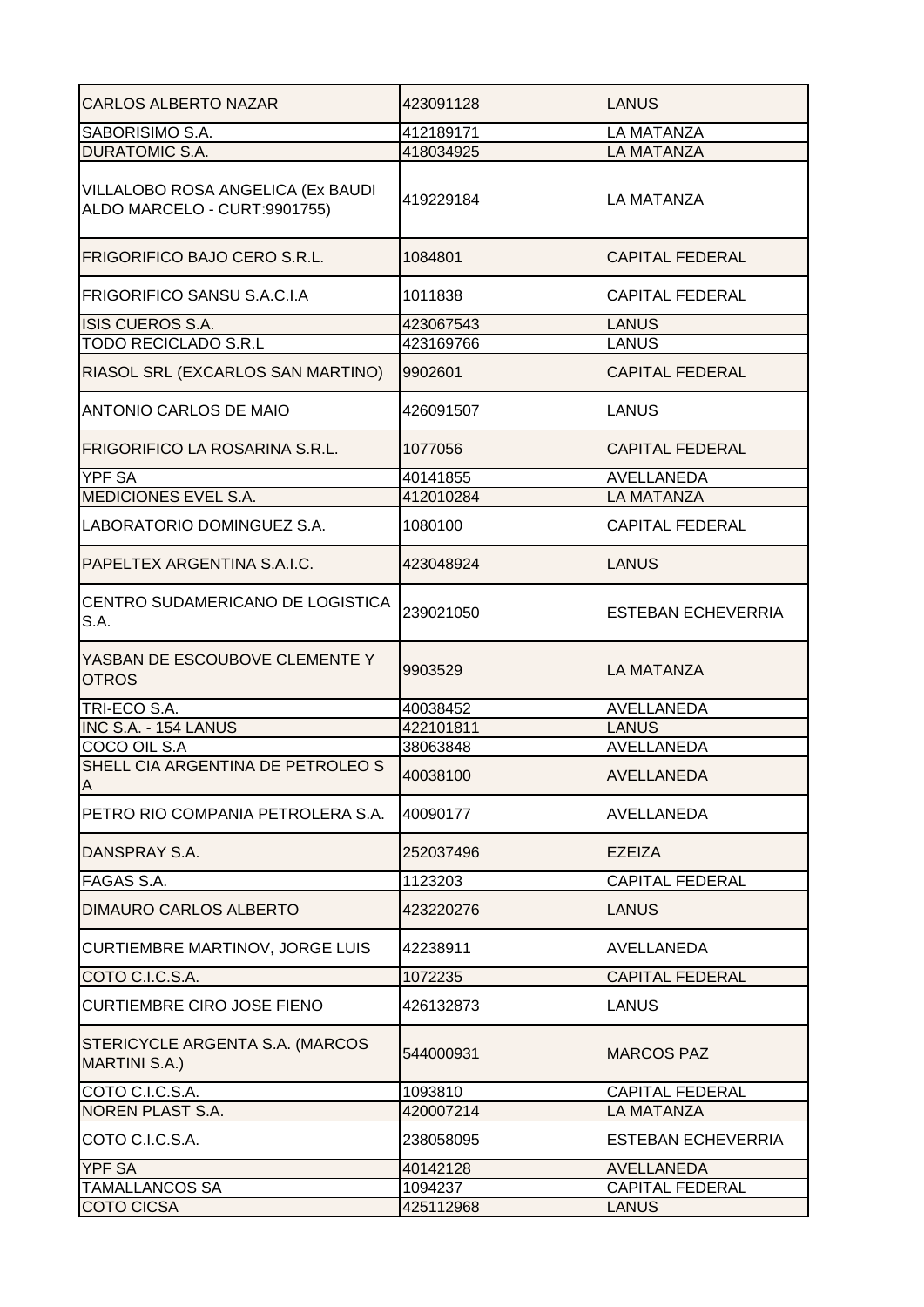| 26025544            | <b>ALMIRANTE BROWN</b>                          |
|---------------------|-------------------------------------------------|
| 9901078             | LANUS                                           |
| 423156551           | <b>LANUS</b>                                    |
| 423214244           | <b>LANUS</b>                                    |
|                     | <b>ESTEBAN ECHEVERRIA</b>                       |
|                     |                                                 |
| 40057484            | <b>AVELLANEDA</b>                               |
|                     | <b>LANUS</b>                                    |
|                     | <b>AVELLANEDA</b>                               |
| 40074405            | AVELLANEDA                                      |
| 426050474           | <b>LANUS</b>                                    |
| 40016382            | AVELLANEDA                                      |
| 423214084           | <b>LANUS</b>                                    |
|                     | <b>LANUS</b>                                    |
| 40219080            | <b>AVELLANEDA</b>                               |
| 1171723             | <b>CAPITAL FEDERAL</b>                          |
| 1093254             | <b>CAPITAL FEDERAL</b>                          |
| 1111576             | <b>CAPITAL FEDERAL</b>                          |
| 255022055           | <b>EZEIZA</b>                                   |
| 1182026             | <b>CAPITAL FEDERAL</b>                          |
| 38101847            | <b>AVELLANEDA</b>                               |
| 412009448           | LA MATANZA                                      |
| 1028911             | <b>CAPITAL FEDERAL</b>                          |
| 544057027           | <b>MARCOS PAZ</b>                               |
| 411049681           | <b>LA MATANZA</b>                               |
| 423055168           | <b>LANUS</b>                                    |
| 38016820            | <b>AVELLANEDA</b>                               |
| 9905028             | <b>LA MATANZA</b>                               |
| 9905029             | <b>LANUS</b>                                    |
| 544215502           | <b>MARCOS PAZ</b>                               |
| 412221291           | LA MATANZA                                      |
| 423176337           | <b>LANUS</b>                                    |
| 1047417             | <b>CAPITAL FEDERAL</b>                          |
| 411113399 (9978971) | <b>LA MATANZA</b>                               |
| 237041012           | <b>ESTEBAN ECHEVERRIA</b>                       |
| 410009921           | <b>LA MATANZA</b>                               |
|                     | 236019517<br>423132210<br>40056678<br>423100592 |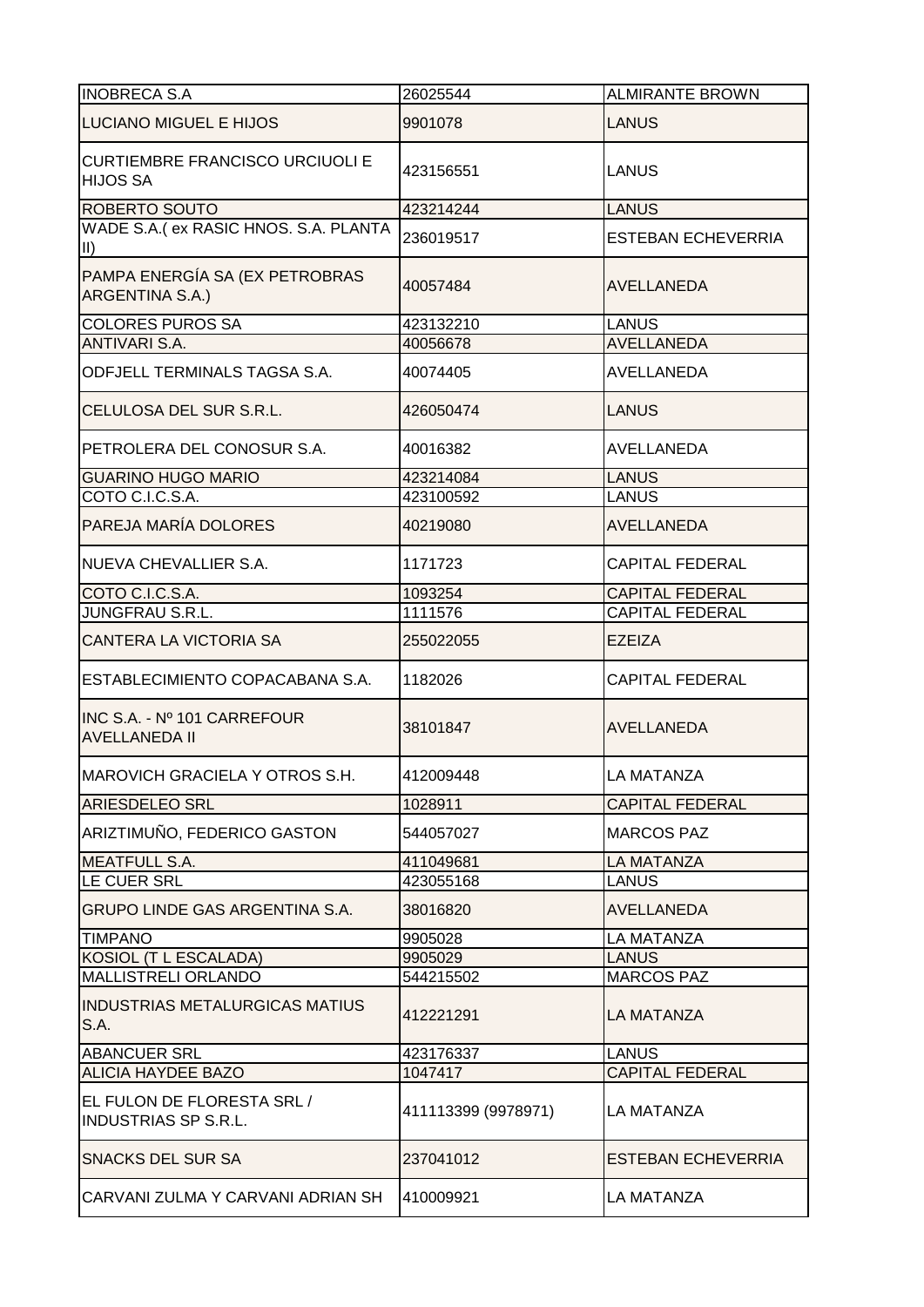| <b>FATROCER SRL</b>                                               | 405149069 | <b>LA MATANZA</b>         |
|-------------------------------------------------------------------|-----------|---------------------------|
| COTO C.I.C.S.A.                                                   | 1072112   | <b>CAPITAL FEDERAL</b>    |
| COTO C.I.C.S.A                                                    | 1093322   | <b>CAPITAL FEDERAL</b>    |
| EMPRENDIMIENTOS SW S.A.                                           | 255215532 | <b>EZEIZA</b>             |
| DALGAR S.A.                                                       | 239021227 | <b>ESTEBAN ECHEVERRIA</b> |
| <b>FRANCISCO NICOLAS VIGNOGNA</b>                                 | 544069693 | <b>MARCOS PAZ</b>         |
| FRIMAR S.R.L.                                                     | 1123524   | <b>CAPITAL FEDERAL</b>    |
| <b>BAZAL S.A.</b>                                                 | 1060041   | <b>CAPITAL FEDERAL</b>    |
| PROTEINSA SA (Ex RASIC HERMANOS SA<br>- CURT:135001910)           | 5000002   | <b>CAÑUELAS</b>           |
| REDEPA S.A. (EX CANALE S.A.)                                      | 493040118 | LOMAS DE ZAMORA           |
| <b>ALLER ATUCHA S.R.L.</b>                                        | 1156010   | <b>CAPITAL FEDERAL</b>    |
| <b>NUEVAS FINCAS S.R.L.</b>                                       | 412000735 | LA MATANZA                |
| DE SANCTIS SANTO Y CIA SA                                         | 1082852   | <b>CAPITAL FEDERAL</b>    |
| ROBERTO MAXIMO BREA                                               | 42024675  | AVELLANEDA                |
| <b>CASERES CORNELIO</b>                                           | 1224658   | <b>CAPITAL FEDERAL</b>    |
| <b>GALLO HUGO DANIEL</b>                                          | 9905074   | <b>CAPITAL FEDERAL</b>    |
| DEL OESTE CARNES DE RODRIGUEZ<br><b>DARDO</b>                     | 9905062   | LA MATANZA                |
| <b>GARDUCCIO CARLOS ENRIQUE</b><br>(CLANDESTINO) SIN RAZON SOCIAL | 9905070   | <b>CAPITAL FEDERAL</b>    |
| CHAVEZ MIGUEL OSMAR (EX DE MARCO<br>RODOLFO)                      | 1227383   | <b>CAPITAL FEDERAL</b>    |
| <b>TOLESANO OSCAR</b>                                             | 9905068   | <b>CAPITAL FEDERAL</b>    |
| L.I.A. S.A. (EX FADA PHARMA SA -<br>CURT:1085488)                 | 9979696   | <b>CAPITAL FEDERAL</b>    |
| GONZALEZ, MARIA LAURA                                             | 1051230   | <b>CAPITAL FEDERAL</b>    |
| <b>MENUCAR S.A.</b>                                               | 1128666   | <b>CAPITAL FEDERAL</b>    |
| FRIGORIFICO DON PINO SA                                           | 412104181 | LA MATANZA                |
| <b>ZUMA NATURAL S.A.</b>                                          | 1151077   | <b>CAPITAL FEDERAL</b>    |
| <b>INARCI S.A.</b>                                                | 1052398   | <b>CAPITAL FEDERAL</b>    |
| <b>CENEDA SA</b>                                                  | 1111804   | <b>CAPITAL FEDERAL</b>    |
| LARING SA/LARING SAN LUIS SA                                      | 1085778   | <b>CAPITAL FEDERAL</b>    |
| NUTROVO S.A.                                                      | 544148107 | <b>MARCOS PAZ</b>         |
| STOCHETTA OSCAR ALBERTO                                           | 1126402   | <b>CAPITAL FEDERAL</b>    |
| LA CAMILA S.R.L.                                                  | 1131420   | <b>CAPITAL FEDERAL</b>    |
| <b>MARTIN SEBASTIAN</b>                                           | 255210216 | <b>EZEIZA</b>             |
| FRANCAPEZ S.A.                                                    | 1086904   | <b>CAPITAL FEDERAL</b>    |
| PETRACCA LOSPENNATO SANCHEZ SRL                                   | 1075977   | <b>CAPITAL FEDERAL</b>    |
| CIOFFOLETTI MONICA ALEJANDRA                                      | 423132401 | <b>LANUS</b>              |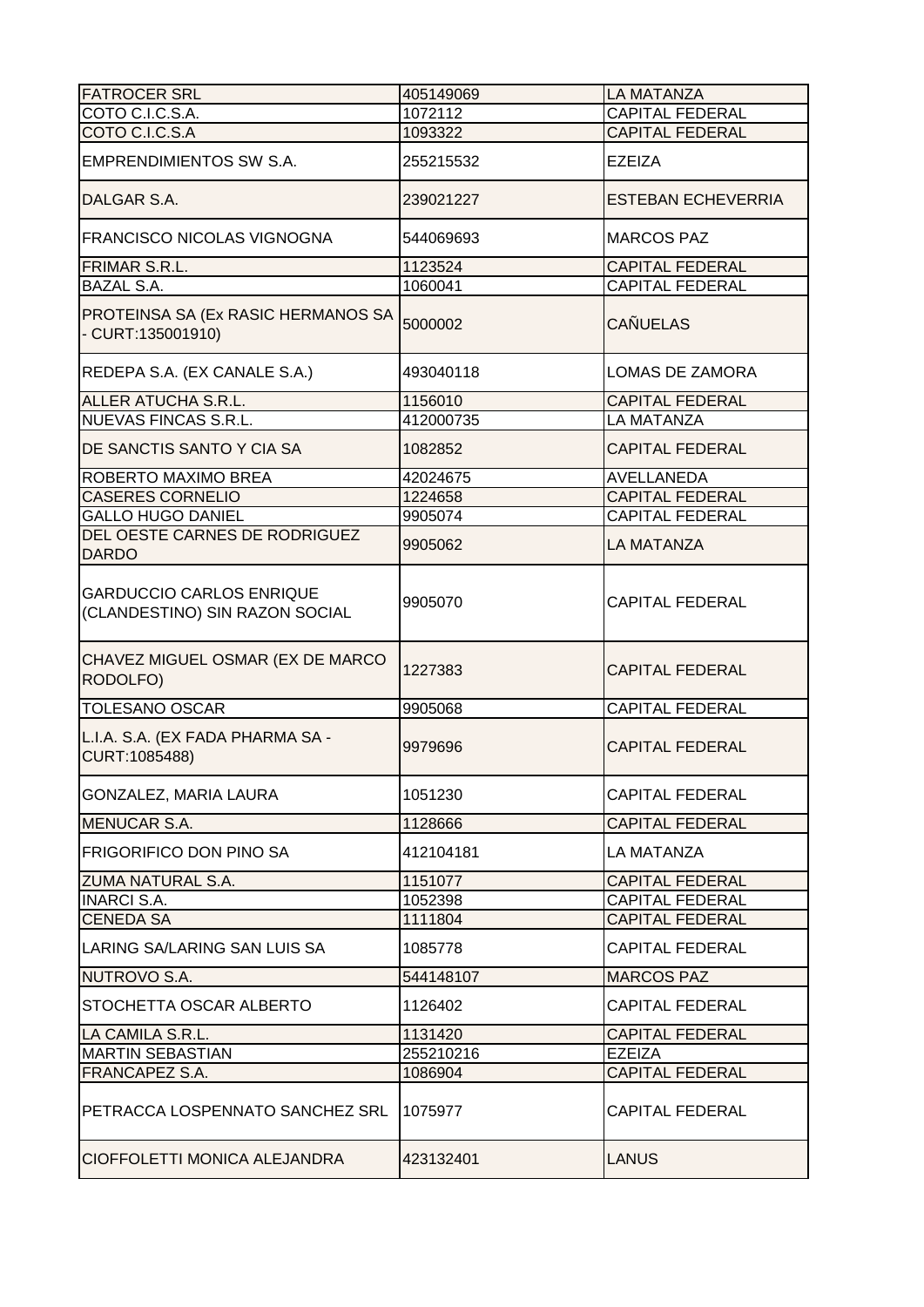| DOTA S.A. DE TRANSPORTE<br><b>AUTOMOTOR</b>                              | 406059015           | LA MATANZA                                  |
|--------------------------------------------------------------------------|---------------------|---------------------------------------------|
| <b>LA BERNARDA SRL</b>                                                   | 1051278             | <b>CAPITAL FEDERAL</b>                      |
| RASIC HNOS, S.A. PLANTA I                                                | 254019490           | EZEIZA                                      |
| LAVADERO SAN NICOLAS DE ROBERTO<br><b>SOTELO</b>                         | 9900984             | ESTEBAN ECHEVERRIA                          |
| ADCA S.A                                                                 | 1046335             | <b>CAPITAL FEDERAL</b>                      |
| SOLDANO NATALIA VIRGINIA                                                 | 1128352             | <b>CAPITAL FEDERAL</b>                      |
| <b>FRIGORIFICO LOS TRES SA</b>                                           | 1118469             | <b>CAPITAL FEDERAL</b>                      |
| LOMALI S.A.                                                              | 26049311            | <b>ALMIRANTE BROWN</b>                      |
| COTO C.I.C.S.A.                                                          | 1095739             | <b>CAPITAL FEDERAL</b>                      |
| DESTILERIA ARGENTINA DE PETROLEO<br>SA                                   | 40059389            | AVELLANEDA                                  |
| SALVADOR NORBERTO CATALDO                                                | 492019726           | LOMAS DE ZAMORA                             |
| NUEVO IDEAL S.A.                                                         | 412018518           | <b>LA MATANZA</b>                           |
| LAVA AUTO WINNERS DE ESTER<br><b>CACERES</b>                             | 25228564            | <b>ALMIRANTE BROWN</b>                      |
| FUNDIBRON DE JOSE IORIO                                                  | 411047717           | LA MATANZA                                  |
| <b>MARIANO LOPEZ</b>                                                     | 238242487           | <b>ESTEBAN ECHEVERRIA</b>                   |
| <b>INDUSTRIAS COSMETICAS INCOS S.A.I.C.</b>                              | 1043396             | <b>CAPITAL FEDERAL</b>                      |
| <b>GIAMPAOLETTI S.A</b>                                                  | 410053313           | LA MATANZA                                  |
| MULTISERVICIOS LLAVALLOL S.R.L.                                          | 493042709           | <b>LOMAS DE ZAMORA</b>                      |
| <b>BRAWLEY S.A.</b>                                                      | 26023854            | <b>ALMIRANTE BROWN</b>                      |
| <b>ILLANES CARLA MABEL</b>                                               | 418038930           | LA MATANZA                                  |
| FRIGORÍFICO JOANA SRL                                                    | 1223835             | <b>CAPITAL FEDERAL</b>                      |
| YITOS SA (EX LINEA 543 SRL)                                              | 237237880           | <b>ESTEBAN ECHEVERRIA</b>                   |
| LINEA 213 S.A. DE TRANSPORTE                                             | 1159783             | <b>CAPITAL FEDERAL</b>                      |
| LA ALBERTINA LACTEA S.R.L. (EX<br>ESTABLECIMIENTO RURAL RUCAMALEN<br>SA) | 293068589           | <b>GENERAL LAS HERAS</b>                    |
| COOPERATIVA DE ENVASES FLEXIBLE<br><b>MATADERO LIMITADA</b>              | 1028645             | <b>CAPITAL FEDERAL</b>                      |
| <b>TRANSPORTES AUTOMOTORES</b><br>PLUSMAR S.A.                           | 40213460            | AVELLANEDA                                  |
| MC CREAM S.A.                                                            | 236019777           | <b>ESTEBAN ECHEVERRIA</b>                   |
| <b>KOCHI HNOS</b>                                                        | 1061482             | <b>CAPITAL FEDERAL</b>                      |
| E. ACZEL Y CIA S.R.L.                                                    | 410034565           | LA MATANZA                                  |
|                                                                          |                     |                                             |
| ALUCAP SRL (EX BABCO SRL)                                                | 9978072             | <b>CAPITAL FEDERAL</b>                      |
| TIBORAN S.R.L.<br><b>ENERGEN S.A.</b>                                    | 1181609<br>40059839 | <b>CAPITAL FEDERAL</b><br><b>AVELLANEDA</b> |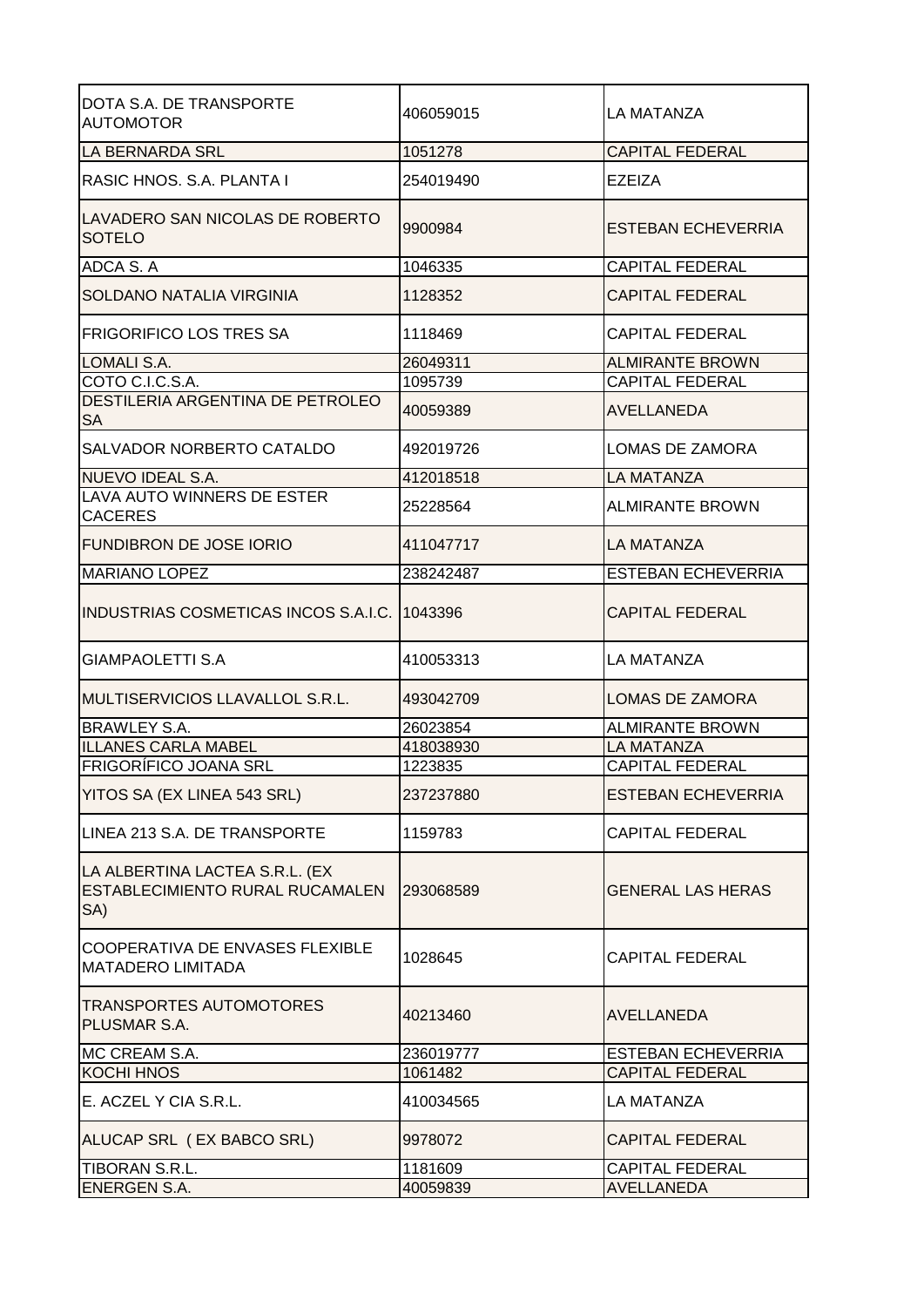| SUPERMERCADO MAYORISTA MAKRO<br>S.A                             | 494044627 | <b>LOMAS DE ZAMORA</b>    |
|-----------------------------------------------------------------|-----------|---------------------------|
| COTO C.I.C.S.A.                                                 | 1095630   | <b>CAPITAL FEDERAL</b>    |
| ORVOL S.A.                                                      | 40092430  | <b>AVELLANEDA</b>         |
| <b>CARLOS NESTOR ORTIZ</b>                                      | 1168068   | <b>CAPITAL FEDERAL</b>    |
| <b>INSTITUTO DE PUBLICACIONES Y</b><br><b>ESTADISTICAS S.A.</b> | 1033700   | <b>CAPITAL FEDERAL</b>    |
| <b>ARIVAN S.R.L</b>                                             | 1039870   | <b>CAPITAL FEDERAL</b>    |
| <b>TALCAHUANO SRL</b>                                           | 423003084 | <b>LANUS</b>              |
| ECOAVE S.A.                                                     | 544207231 | <b>MARCOS PAZ</b>         |
| <b>PAVITECS SRL</b>                                             | 423242438 | <b>LANUS</b>              |
| FRIHO S.A.                                                      | 412088047 | <b>LA MATANZA</b>         |
|                                                                 |           |                           |
| <b>YPF SA</b>                                                   | 405142053 | <b>LA MATANZA</b>         |
| QUIMICA MONTE GRANDE S.A.                                       | 237014443 | <b>ESTEBAN ECHEVERRIA</b> |
| PACTON S.A.                                                     | 1167900   | <b>CAPITAL FEDERAL</b>    |
| <b>GRAFICA ROLAN SRL</b>                                        | 1063288   | <b>CAPITAL FEDERAL</b>    |
| SEJAS FERNANDEZ HNOS S.H.                                       | 42011170  | AVELLANEDA                |
| <b>CROMADOS CHUBUT S.R.L</b>                                    | 423143681 | LANUS                     |
| DI PALMA MARIANO DARIO                                          | 38159695  | AVELLANEDA                |
| FRIGORIFICO RIOSMA S.A.                                         | 1055467   | <b>CAPITAL FEDERAL</b>    |
| <b>GRAFICA TADDEO SRL</b>                                       | 1038866   | <b>CAPITAL FEDERAL</b>    |
| INDUSTRIAS QUIMICAS INDEPENDENCIA<br>S.A.                       | 1086829   | <b>CAPITAL FEDERAL</b>    |
| <b>FUNMETAL S.R.L.</b>                                          | 408092836 | <b>LA MATANZA</b>         |
| FONTANELLA RAUL ANDRES                                          | 423178935 | <b>LANUS</b>              |
| <b>VAES SRL</b>                                                 | 1029475   | <b>CAPITAL FEDERAL</b>    |
| <b>DIRECT CEA SRL</b>                                           | 426170455 | <b>LANUS</b>              |
| FESTA JOSE MARCELO                                              | 293143231 | <b>GENERAL LAS HERAS</b>  |
| LAVADERO TORINO SA                                              | 1085877   | CAPITAL FEDERAL           |
| <b>MARRA FABIAN</b>                                             | 9903032   | LA MATANZA                |
|                                                                 |           |                           |
| NUTRAL S.A.                                                     | 293127729 | <b>GENERAL LAS HERAS</b>  |
| LASER DISC ARGENTINA SA                                         | 1062267   | <b>CAPITAL FEDERAL</b>    |
| <b>HELPORT S.A.</b>                                             | 253162555 | <b>EZEIZA</b>             |
| ALIMENTARIA DONOSTI S.A.                                        | 411030573 | LA MATANZA                |
| COMPAER S.A.                                                    | 551008678 | <b>MERLO</b>              |
| ROYERDORE DE JUAN O. BRUSCO E<br><b>HIJOS SRL</b>               | 1076721   | <b>CAPITAL FEDERAL</b>    |
| COPPER STEEL S.A.                                               | 412166196 | <b>LA MATANZA</b>         |
| CONTE TODO S.A.                                                 | 498085688 | LOMAS DE ZAMORA           |
| OMDA S.A.                                                       | 1146134   | <b>CAPITAL FEDERAL</b>    |
| <b>CARMELO DI PALMA</b>                                         | 423125892 | <b>LANUS</b>              |
| DRACONIS S.A.                                                   | 250018596 | <b>EZEIZA</b>             |
|                                                                 |           |                           |
| CARLOS SANCHEZ E HIJOS                                          | 41150849  | AVELLANEDA                |
| FRIGORIFICO LA TABLADA S.A.                                     | 411113733 | LA MATANZA                |
| <b>MOYA JUNA CARLOS</b>                                         | 410227653 | LA MATANZA                |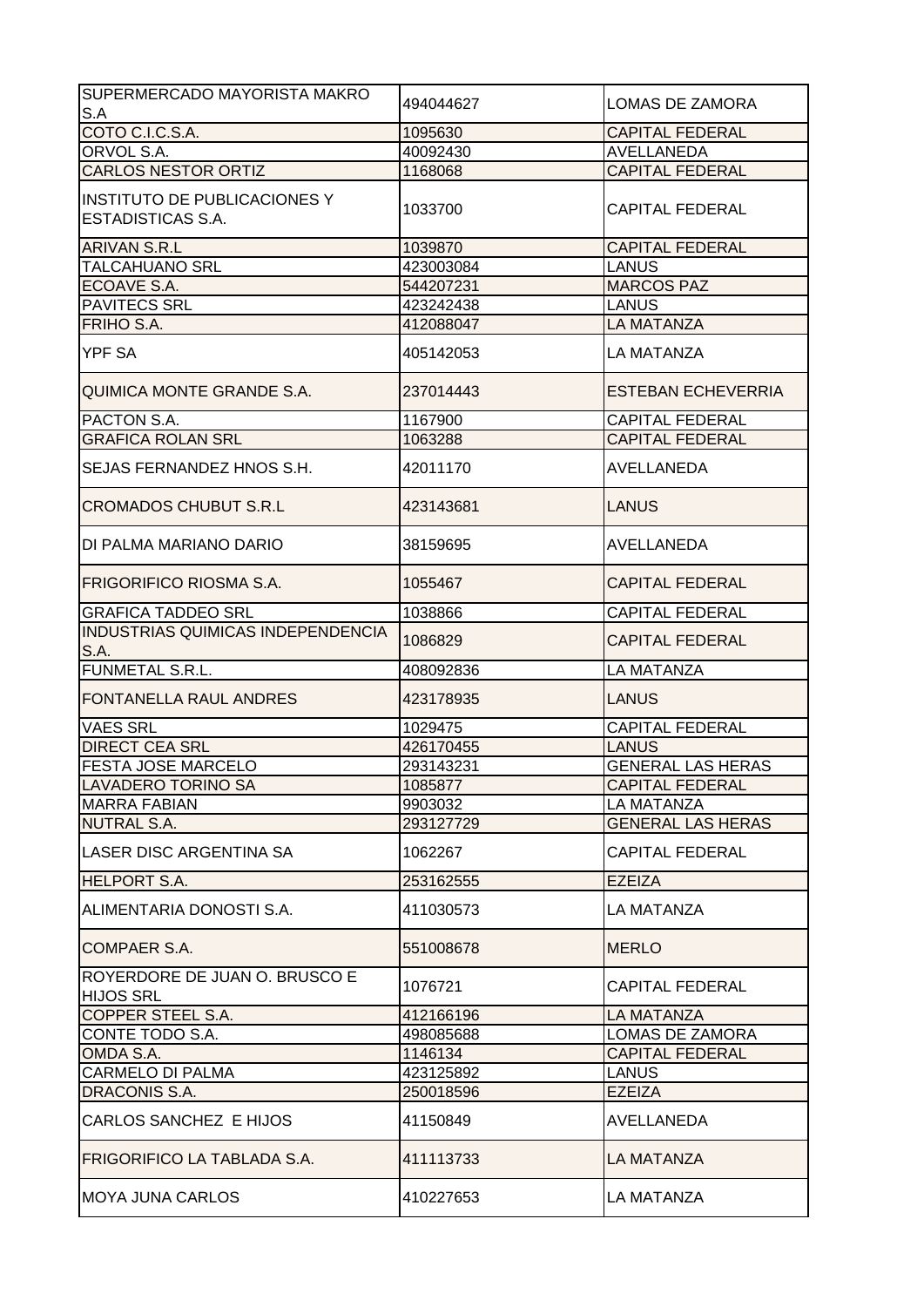| EXPRESO RUTA 12 DE SALOMON<br>CANIEVSKY S.A.                                                                | 1058314     | <b>CAPITAL FEDERAL</b>   |
|-------------------------------------------------------------------------------------------------------------|-------------|--------------------------|
| COTO C.I.C.S.A.                                                                                             | 239110075   | ESTEBAN ECHEVERRIA       |
| <b>SHELL CAPSA</b>                                                                                          | 250139666   | <b>EZEIZA</b>            |
| <b>SHELL CAPSA</b>                                                                                          | 250140006   | <b>EZEIZA</b>            |
| BO Y MI ALIMENTARIA SRL (Ex MARIANO<br>GABRIEL ZABALA- CURT:9906028)                                        | 9980064     | <b>CAPITAL FEDERAL</b>   |
| CASTRO SUSANA ROSARIO                                                                                       | 1226195     | <b>CAPITAL FEDERAL</b>   |
| AYALA JOSE OSCAR                                                                                            | 9904081     | <b>CAPITAL FEDERAL</b>   |
| LA MILLA S.R.L.                                                                                             | 1226812     | <b>CAPITAL FEDERAL</b>   |
| COTO C.I.C.S.A.                                                                                             | 1072242     | <b>CAPITAL FEDERAL</b>   |
| SANCHEZ MIGUEL ANGEL (Ex MARIA<br><b>NUCERA- CURT:1079050)</b>                                              | 9989161     | <b>CAPITAL FEDERAL</b>   |
| HOMPS Y CIA. S.I. Y C.R.L.                                                                                  | 1122503     | <b>CAPITAL FEDERAL</b>   |
| <b>ESPIPER SRL</b>                                                                                          | 413156219   | LA MATANZA               |
| <b>AVENIDA BRASIL 3149 SRL</b>                                                                              | 1175950     | <b>CAPITAL FEDERAL</b>   |
| <b>BRAVO ANDRE</b>                                                                                          | 42213673    | <b>AVELLANEDA</b>        |
| MOITE MIGLIA (exINTERDONATO JULIO<br>HECTOR Ex LAVADERO J. ESPONJA DE<br>ALBERTO SINISCALCO - CURT:1172737) | 9900996     | <b>CAPITAL FEDERAL</b>   |
| <b>OESTE ALUMINIO</b>                                                                                       | 410223921   | <b>LA MATANZA</b>        |
| LACTEOS BARRAZA S.A.                                                                                        | 293058160   | <b>GENERAL LAS HERAS</b> |
| COTO C.I.C.S.A.                                                                                             | 1094619     | CAPITAL FEDERAL          |
| LEONARDO WALTER FERREYRA (Ex<br>SANTIN CLAUDIO SEBASTIAN - CURT:<br>9905065)                                | 9979964     | <b>CAPITAL FEDERAL</b>   |
| <b>AGUAS SAN MARTIN SAS (EX-GEDAL</b><br>S.R.L.                                                             | 18387020081 | AVELLANEDA               |
| <b>GRANJA LA RUTA - JAVIER DANIEL</b><br><b>CHIEPA</b>                                                      | 409242544   | <b>LA MATANZA</b>        |
| <b>LUCIANO SERSALE SRL</b>                                                                                  | 1059601     | <b>CAPITAL FEDERAL</b>   |
| COTO C.I.C.S.A.                                                                                             | 1095517     | <b>CAPITAL FEDERAL</b>   |
| <b>FRIGORIFICO BLANCO SA</b>                                                                                | 1078855     | <b>CAPITAL FEDERAL</b>   |
| COTO C.I.C.S.A.                                                                                             | 416110423   | <b>LA MATANZA</b>        |
| TRANSPORTE AUTOMOTORES LA PLATA<br>S.A.                                                                     | 411021618   | LA MATANZA               |
| JOSE Y SALVADOR SIRICA S.H                                                                                  | 426054489   | LANUS                    |
| <b>CURTIEMBRE PEDRO GONELLA SRL</b>                                                                         | 426079284   | <b>LANUS</b>             |
| J.C. RUAS S.A.                                                                                              | 1083354     | <b>CAPITAL FEDERAL</b>   |
| <b>LAGO MAR SRL</b>                                                                                         | 1216370     | <b>CAPITAL FEDERAL</b>   |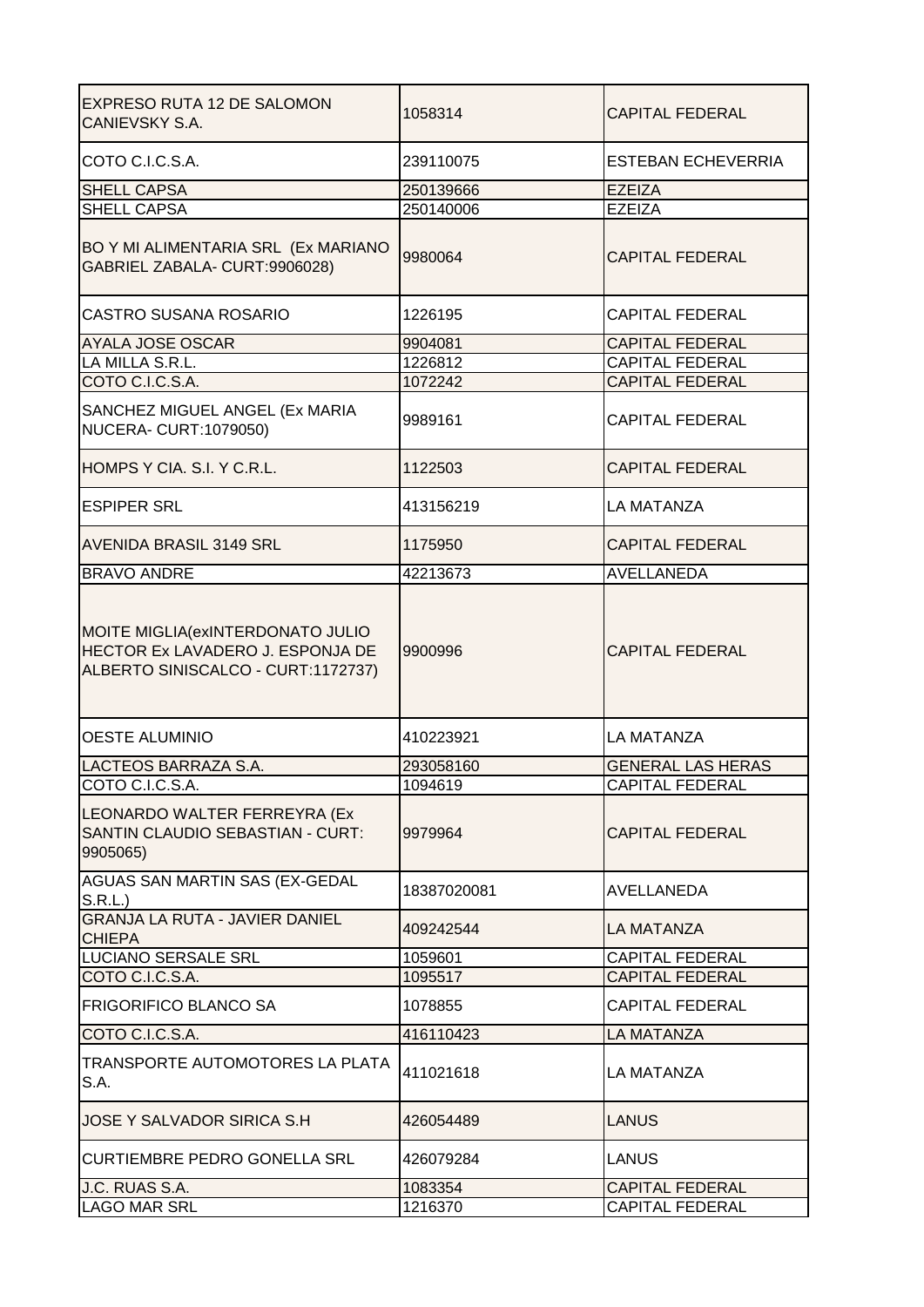| EG3 RED S.A.                                                                                           | 250163487  | <b>EZEIZA</b>             |
|--------------------------------------------------------------------------------------------------------|------------|---------------------------|
| MAYO S.A.T.A. (LINEA 141)                                                                              | 494148271  | LOMAS DE ZAMORA           |
| JOSE Y FRANCISCO OSCAR TROISI                                                                          | 423172445  | LANUS                     |
| <b>BOLAÑOS CARLOS JACINTO</b>                                                                          | 492162583  | LOMAS DE ZAMORA           |
| <b>AUTOMOVILES SAN JORGE SA</b>                                                                        | 1006629    | <b>CAPITAL FEDERAL</b>    |
| PABLO JAVIER CORREA                                                                                    | 42217398   | AVELLANEDA                |
| <b>CAFUNE S.A.</b>                                                                                     | 1025309    | <b>CAPITAL FEDERAL</b>    |
| LAVADERO LA EUROCOM                                                                                    | 9900977    | <b>ESTEBAN ECHEVERRIA</b> |
| <b>HONEYMAX S.A.</b>                                                                                   | 1056792    | <b>CAPITAL FEDERAL</b>    |
| VAL MAIRA S.A.I.C.                                                                                     | 1176896    | <b>CAPITAL FEDERAL</b>    |
| AEROPUERTO ARGENTINA 2000 S.A.                                                                         | 250242588  | <b>EZEIZA</b>             |
| DIFALCIS DANIEL REYNALDO                                                                               | 1157468    | <b>CAPITAL FEDERAL</b>    |
| <b>JOHN MARTIN SRL</b>                                                                                 | 1095968    | <b>CAPITAL FEDERAL</b>    |
| <b>BASE TRES S.R.L.</b>                                                                                | 1228960    | <b>CAPITAL FEDERAL</b>    |
| <b>SOUTH MANAGEMENT SA</b>                                                                             | 1091274    | <b>CAPITAL FEDERAL</b>    |
| TALLERES SIROC S.A.                                                                                    | 1183122    | <b>CAPITAL FEDERAL</b>    |
| <b>KUMARAL S.R.L</b>                                                                                   | 38045349   | <b>AVELLANEDA</b>         |
| CEREALES NATURALES SRL.                                                                                | 412175419  | LA MATANZA                |
| <b>INDUSTRIAS AGUACAR SRL</b>                                                                          | 426081249  | LANUS                     |
| <b>GUSEFER SA</b>                                                                                      | 9979004    | <b>LA MATANZA</b>         |
| <b>PAN AMERICAN ENERGY LLC</b><br>SUC.ARGENTINA (EX ESSO PETROLERA<br>ARGENTINA SRL CUIT: 30506919009) | 1250073540 | <b>EZEIZA</b>             |
| ICABAÑA AVICOLA JORJU SA                                                                               | 544042351  | IMARCOS PAZ               |
| ROBERTO PASMANTER S.A.                                                                                 | 1124361    | <b>CAPITAL FEDERAL</b>    |
| NUTRAPROT S.A.                                                                                         | 239018166  | <b>ESTEBAN ECHEVERRIA</b> |
| DEL PRATO DANIEL A.                                                                                    | 26002736   | <b>ALMIRANTE BROWN</b>    |
| PLATA Y PLATA ICSA                                                                                     | 1146974    | <b>CAPITAL FEDERAL</b>    |
| <b>ALFOMBRAS DEL SUR SA</b>                                                                            | 426048709  | <b>LANUS</b>              |
| <b>ANTONIO BIUSO</b>                                                                                   | 425054961  | <b>LANUS</b>              |
| CIRCUITOS FRIOS (EX METAL - REF<br>S.R.L.                                                              | 410018367  | <b>LA MATANZA</b>         |
| COOPERATIVA DE TRABAJO NUEVO AIRE<br>LIMITADA (Ex MARCELO HORACIO<br>CALDERON CURT: 9978306)           | 9978306    | <b>MARCOS PAZ</b>         |
| A.C.P.SRL                                                                                              | 426128913  | <b>LANUS</b>              |
| <b>NEUHAUS SA</b>                                                                                      | 1042221    | <b>CAPITAL FEDERAL</b>    |
| DALIGHT SA (Ex METALUZ SRL -<br>CURT:415081939)                                                        | 9971095    | LA MATANZA                |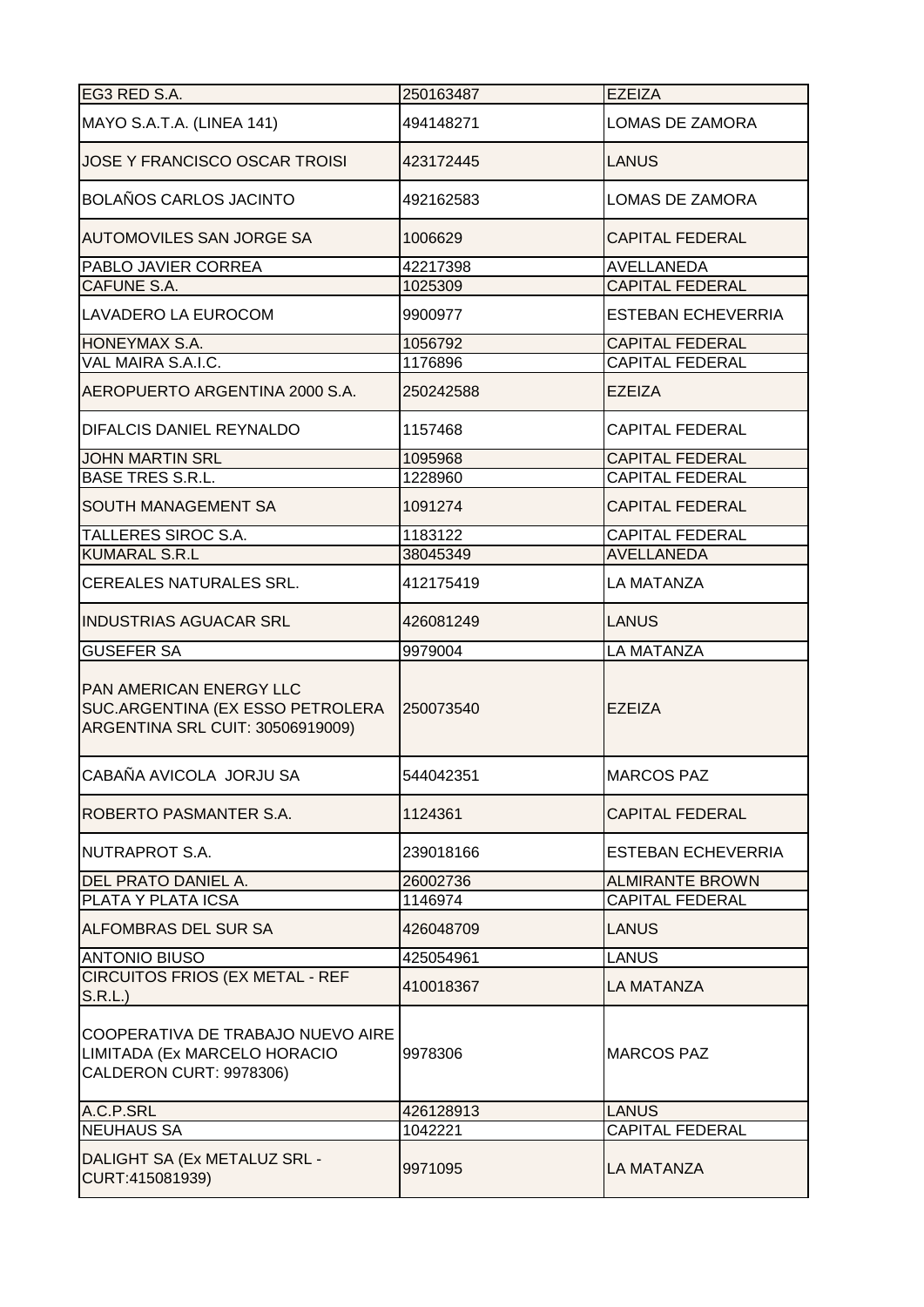| ELENA MARINA PEREYRA                                                             | 1046113         | <b>CAPITAL FEDERAL</b>    |
|----------------------------------------------------------------------------------|-----------------|---------------------------|
| <b>HIRPA SA</b>                                                                  | 494140671       | <b>LOMAS DE ZAMORA</b>    |
| SIMONOTTI ANGEL PEDRO                                                            | 426193409       | <b>LANUS</b>              |
| SICCA S.A.C.I.F.I.A.                                                             | 42034278        | <b>AVELLANEDA</b>         |
| MAYO S.A.T.A.                                                                    | 492148143       | LOMAS DE ZAMORA           |
| MERCADO DE LINIERS S.A.                                                          | 1137002         | <b>CAPITAL FEDERAL</b>    |
| SHAKE COMPANY S.R.L.                                                             | 415022819       | LA MATANZA                |
| POLYDEM S.A.                                                                     | 26014128        | <b>ALMIRANTE BROWN</b>    |
| ALEJANDRO AGUSTIN BALDINI                                                        | 9900981         | <b>ESTEBAN ECHEVERRIA</b> |
| <b>AQUALINE S.A.</b>                                                             | 1043143         | <b>CAPITAL FEDERAL</b>    |
| <b>FRATELLI AVERSA SRL</b>                                                       | 1119343         | <b>CAPITAL FEDERAL</b>    |
| <b>LABORATORIO SANT GALL FRIBURG</b><br>Q.C.I. S.R.L.                            | 1059670         | <b>CAPITAL FEDERAL</b>    |
| A SU GUSTO CATERING S.R.L                                                        | 423021767       | LANUS                     |
| EL PUENTE S.A                                                                    | 423125533       | <b>LANUS</b>              |
| OBLEAS DULCES BS AS S.R.L                                                        | 406081474       | <b>LA MATANZA</b>         |
| <b>HELVECIA MANZUR</b>                                                           | 1233865         | <b>CAPITAL FEDERAL</b>    |
| <b>BELCAR S.A.</b>                                                               | 415095042       | LA MATANZA                |
| <b>B. FAVERIO Y CIA SAIC</b>                                                     | 1122954         | <b>CAPITAL FEDERAL</b>    |
| <b>FRIGORIFICO LANUS SRL</b>                                                     | 423015728       | <b>LANUS</b>              |
| DONATO DE NICOLA E HIJOS SRL                                                     | 426122362       | <b>LANUS</b>              |
| CRISTALERIA LANUS S. A.                                                          | 426071325       | LANUS                     |
| LABORATORIO DEWEY S.R.L.                                                         | 412099456       | LA MATANZA                |
| <b>GONZALEZ JUAN ALBERTO</b>                                                     | 9900975/5000334 | <b>ESTEBAN ECHEVERRIA</b> |
| <b>CANO PONTE PABLO ARIEL</b>                                                    | 411109545       | <b>LA MATANZA</b>         |
| POLGRAF S.A.                                                                     | 1022421         | <b>CAPITAL FEDERAL</b>    |
| SINTERMETAL S.A.I.C.                                                             | 1124040         | <b>CAPITAL FEDERAL</b>    |
| COOPERATIVA DE TRABAJO VIEYTES<br><b>LTDA</b>                                    | 1085389         | <b>CAPITAL FEDERAL</b>    |
| FITOPLUS SRL (EX DAVID MARCELO<br>SOSA)                                          | 423233924       | <b>LANUS</b>              |
| TRANSPORTE NUEVA CHICAGO CISA.                                                   | 405022478       | LA MATANZA                |
| <b>TUTANKA S.A.</b>                                                              | 38008306        | <b>AVELLANEDA</b>         |
| <b>SPITAL HNOS SRL</b>                                                           | 426186166       | <b>LANUS</b>              |
| <b>EMPRESA DE TRANSPORTES PEDRO DE</b><br>MENDOZA COMERCIAL E INDUSTRIAL<br>S.A. | 1029215         | <b>CAPITAL FEDERAL</b>    |
| <b>MARITZA GIOVANNA MEZA MAURICIO</b>                                            | 1111781         | <b>CAPITAL FEDERAL</b>    |
| LABORATORIO DEWEY S.R.L.                                                         | 412099401       | LA MATANZA                |
| <b>PRODUTALIA S.A.</b>                                                           | 1178715         | <b>CAPITAL FEDERAL</b>    |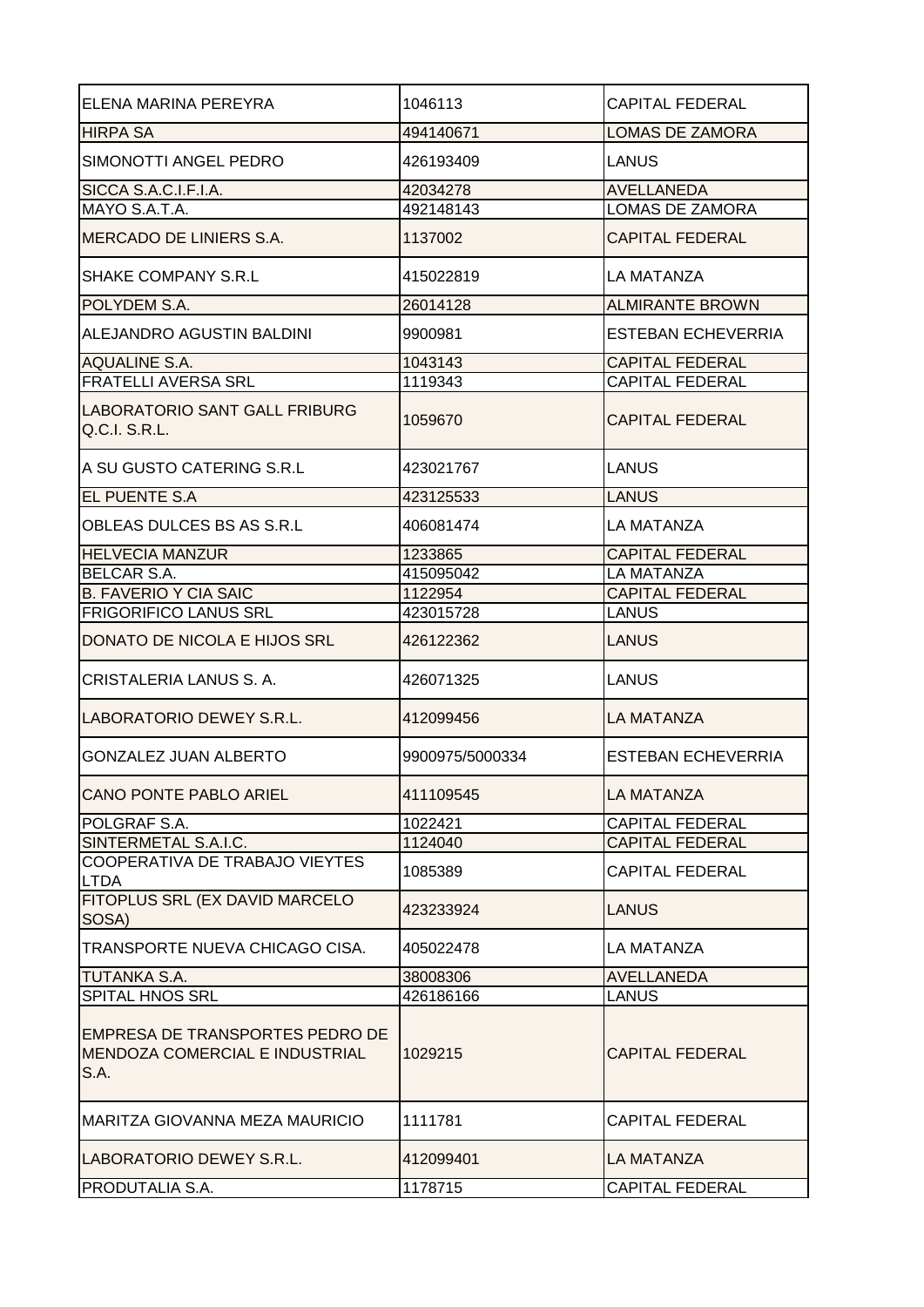| <b>SUCESORES DE JOSE SALGADO SAIC</b>                           | 1118766   | <b>CAPITAL FEDERAL</b>    |
|-----------------------------------------------------------------|-----------|---------------------------|
| DYLANWASH SA (EX MISELANEOS SRL)                                | 1027532   | <b>CAPITAL FEDERAL</b>    |
| <b>ZENTO S.A.</b>                                               | 423037409 | <b>LANUS</b>              |
| LABSA S.R.L.                                                    | 26025919  | <b>ALMIRANTE BROWN</b>    |
| <b>INTERCARGO S.A.C</b>                                         | 250205484 | <b>EZEIZA</b>             |
| <b>ARTESANIAS AVICOLAS SRL</b>                                  | 1137200   | <b>CAPITAL FEDERAL</b>    |
| GONZALEZ-MANCO SRL                                              | 494123278 | <b>LOMAS DE ZAMORA</b>    |
| MUNDO CAR S.A.                                                  | 1217438   | <b>CAPITAL FEDERAL</b>    |
| ALIMENTARIA VACACAY S.R.L.                                      | 412051157 | LA MATANZA                |
| CASAMEN S.A.                                                    | 423044063 | <b>LANUS</b>              |
| NICOLAS EDUARDO CANESSA                                         | 409210444 | <b>LA MATANZA</b>         |
| RICARDO LUIS CESARINI                                           | 1073812   | <b>CAPITAL FEDERAL</b>    |
| PRODUCTOS EL ARTESANO S.A.                                      | 544002430 | <b>MARCOS PAZ</b>         |
| FRANCISCO SIFFREDI S.A.C.I.F. Y A.                              | 1036244   | <b>CAPITAL FEDERAL</b>    |
| DITAS S.A.                                                      | 418035694 | <b>LA MATANZA</b>         |
| <b>WHALE SEAFOOD SA</b>                                         | 251008114 | <b>EZEIZA</b>             |
| APG INTERNATIONAL S.A.                                          | 138041784 | <b>CAÑUELAS</b>           |
| <b>IMICROOMNIBUS NORTE SOCIEDAD</b><br><b>ANONIMA - MONSA</b>   | 1087864   | <b>CAPITAL FEDERAL</b>    |
| LABORATORIOS BIAGRO S.A.                                        | 293018317 | <b>GENERAL LAS HERAS</b>  |
| <b>EL PULQUI SRL</b>                                            | 423227701 | LANUS                     |
| <b>LUBRIPARK S.R.L.</b>                                         | 1140163   | <b>CAPITAL FEDERAL</b>    |
| D'AQUILA HECTOR DARIO FRANCISCO                                 | 1176568   | <b>CAPITAL FEDERAL</b>    |
| MERANOL S.A.C.I.                                                | 40051215  | AVELLANEDA                |
| LACANNA NESTOR OMAR                                             | 1224450   | <b>CAPITAL FEDERAL</b>    |
| <b>ROLIDAR SA</b>                                               | 420073066 | <b>LA MATANZA</b>         |
| DIESEL LUGANO DE RICARDO O<br><b>SCHMUTZ Y JUAN C COLOMBAIN</b> | 9977901   | <b>CAPITAL FEDERAL</b>    |
| CORONEL ROBERTO CAYETANO                                        | 9977944   | LANUS                     |
| ALICIA HAYDEE BAZO                                              | 1047370   | <b>CAPITAL FEDERAL</b>    |
| UCCIANI HNOS. S.R.L.                                            | 1066739   | <b>CAPITAL FEDERAL</b>    |
| CARBAJO OSCAR VICTORINO                                         | 1248069   | <b>CAPITAL FEDERAL</b>    |
| NORBERTO OMAR POGGIO                                            | 1079418   | <b>CAPITAL FEDERAL</b>    |
| COMBUSTIBLES LANUS S.A.                                         | 423010624 | LANUS                     |
| REFRACTARIOS DALUAL S.A.                                        | 236177019 | <b>ESTEBAN ECHEVERRIA</b> |
| TEIDE S.R.L.                                                    | 31095556  | <b>ALMIRANTE BROWN</b>    |
| <b>WALMART ARGENTINA SRL</b>                                    | 1232387   | <b>CAPITAL FEDERAL</b>    |
| <b>GABRIELA SAYD</b>                                            | 1121636   | <b>CAPITAL FEDERAL</b>    |
| <b>KIM DIEGO PABLO</b>                                          | 1137262   | <b>CAPITAL FEDERAL</b>    |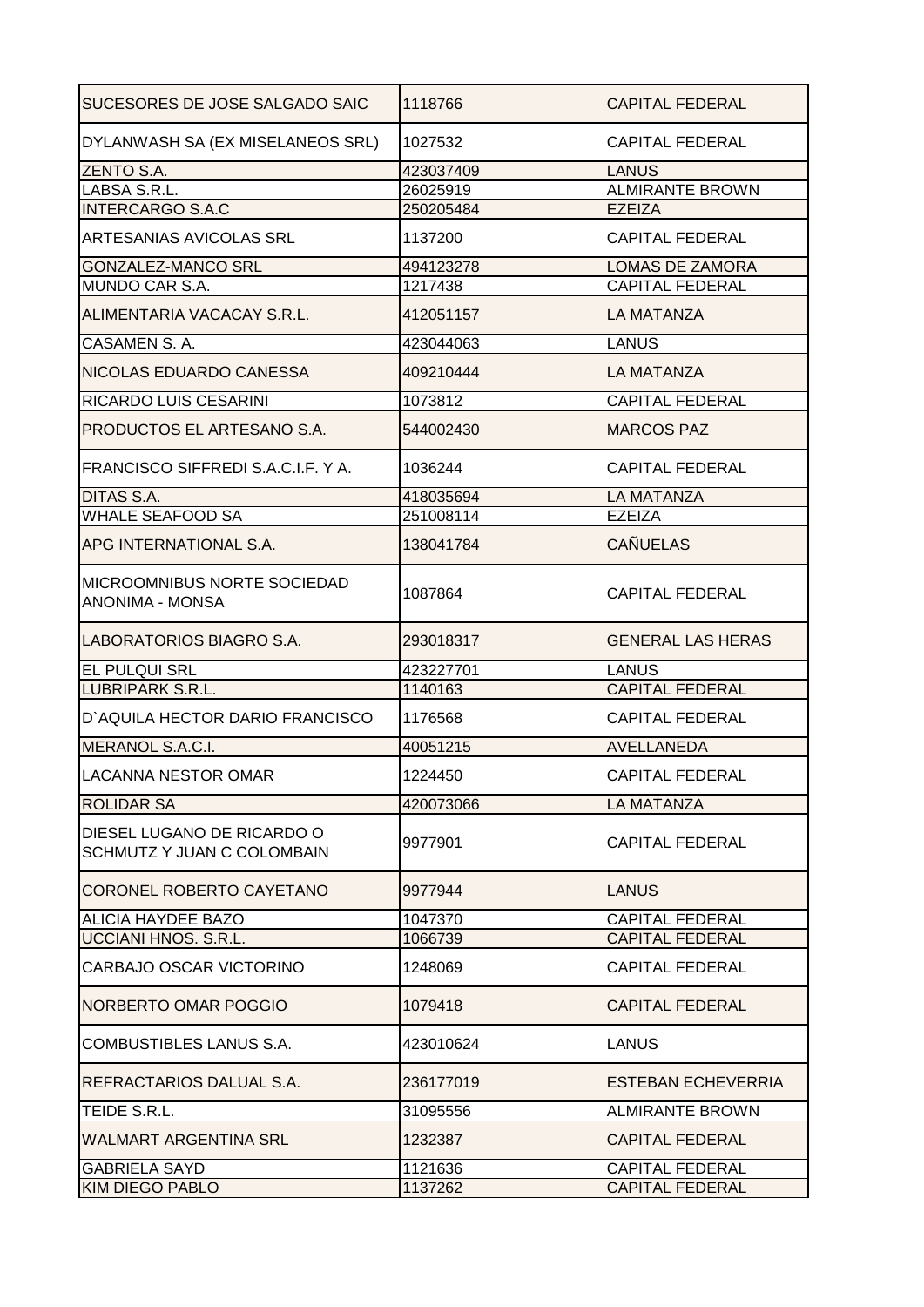| ADRIAN PEREIRA S.R.L. (EX PEREIRA                                                  | 1224153     | <b>CAPITAL FEDERAL</b>   |
|------------------------------------------------------------------------------------|-------------|--------------------------|
| S.A.                                                                               |             |                          |
| EZETA FINANCIERA INMOBILIARIA<br>COMERCIAL E INDUSTRIAL SOCIEDAD<br><b>ANONIMA</b> | 252000827   | <b>EZEIZA</b>            |
| SJC S.A                                                                            | 1120400     | <b>CAPITAL FEDERAL</b>   |
| RECTIFICADORA EL ARSENAL                                                           | 38140334    | <b>AVELLANEDA</b>        |
| A. CHIUCHICH S.A.I.C. Y F.                                                         | 1044966     | <b>CAPITAL FEDERAL</b>   |
| PABLO DOMINGO PARISI                                                               | 426236557   | <b>LANUS</b>             |
| HTI CONO SUR S.A. (EX HEIL TRAILER<br><b>INTERNACIONAL S.A.)</b>                   | 135001347   | <b>CAÑUELAS</b>          |
| MARGARITA LUCIA MARTINEZ (EX<br>RICARDO FRANCISCO CARLO)                           | 9977864     | <b>CAPITAL FEDERAL</b>   |
| <b>BRIGEL SRL</b>                                                                  | 1088793     | <b>CAPITAL FEDERAL</b>   |
| <b>ACEROS ANGELETTI S.A.</b>                                                       | 25013276    | <b>ALMIRANTE BROWN</b>   |
| <b>AG TEXTIL SRL</b>                                                               | 1248059     | <b>CAPITAL FEDERAL</b>   |
| MADEKA S.A.                                                                        | 26029603    | <b>ALMIRANTE BROWN</b>   |
| <b>ENRIQUE TAVOLARO SRL</b>                                                        | 1227864     | <b>CAPITAL FEDERAL</b>   |
| EL IBERICO DE JORGE ENRIQUE<br><b>ESQUIVEL Y MIGUEL ANGEL MARONI</b>               | 423143742   | <b>LANUS</b>             |
| <b>FAURECIA SISTEMAS DE ESCAPE</b><br><b>ARGENTINA SA</b>                          | 426009496   | <b>LANUS</b>             |
| LAURA ALEJANDRA ABREGU                                                             | 494248067   | <b>LOMAS DE ZAMORA</b>   |
| <b>DIEGO VILLARES</b>                                                              | 423248060   | <b>LANUS</b>             |
| <b>PARADIX S.R.L</b>                                                               | 498162419   | <b>LOMAS DE ZAMORA</b>   |
| DOTA S.A. DE TRANSPORTE<br><b>AUTOMOTOR</b>                                        | 494014552   | <b>LOMAS DE ZAMORA</b>   |
| EXPRESO BUENOS AIRES S.A.T.A                                                       | 1141412     | <b>CAPITAL FEDERAL</b>   |
| <b>JBS ARGENTINA S.A.</b>                                                          | 551084238   | <b>MERLO</b>             |
| AGROINDUSTRIAS BAIRES SA                                                           | 293129297   | <b>GENERAL LAS HERAS</b> |
| NIELSEN CARLOS MELQUIONE                                                           | 9903016     | <b>LANUS</b>             |
| <b>GONZALEZ DANIELA</b>                                                            | 97212277613 | <b>CAPITAL FEDERAL</b>   |
| <b>LA BERNARDA SRL</b>                                                             | 1248066     | <b>CAPITAL FEDERAL</b>   |
| NORBERTO MOLINARI                                                                  | 253124409   | <b>EZEIZA</b>            |
| ORGANIZACION COORDINADORA<br><b>ARGENTINA SRL</b>                                  | 1087024     | <b>CAPITAL FEDERAL</b>   |
| HIPOLITO DIEGO MORIÑIGO                                                            | 423243497   | <b>LANUS</b>             |
| <b>AUTOTRANSPORTE ANDESMAR S.A.</b>                                                | 42041344    | AVELLANEDA               |
| A Y A DE MAIO S.R.L.                                                               | 426054564   | <b>LANUS</b>             |
| <b>TUTU WASH SRL</b>                                                               | 1029727     | <b>CAPITAL FEDERAL</b>   |
| EL SOL DE GALICIA S.A.                                                             | 38184383    | <b>AVELLANEDA</b>        |
| <b>DIELO SA</b>                                                                    | 1037838     | <b>CAPITAL FEDERAL</b>   |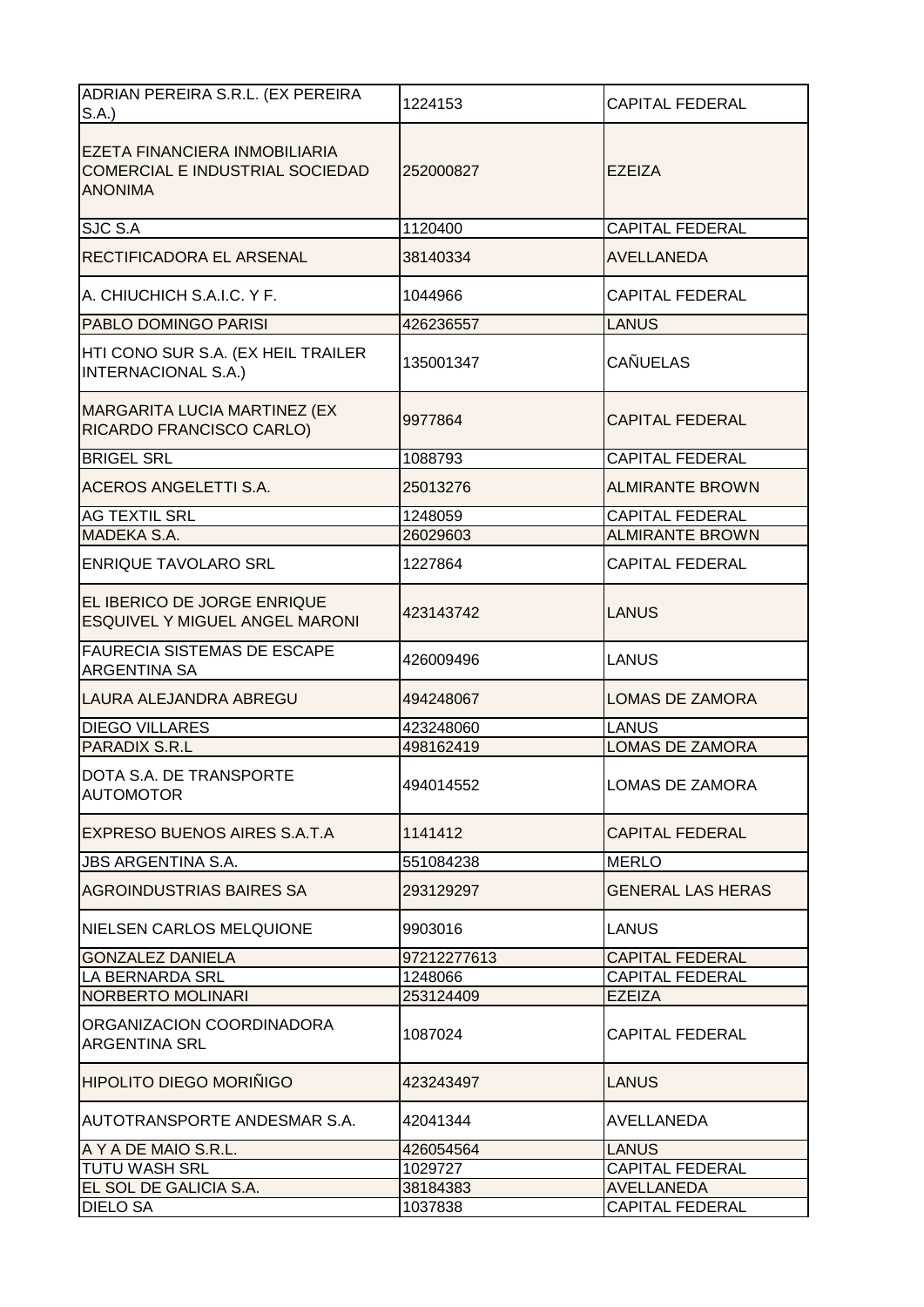| ESTISOL S.A.C.I.F                                                                  | 1031621   | <b>CAPITAL FEDERAL</b>    |
|------------------------------------------------------------------------------------|-----------|---------------------------|
| <b>EXPRESO LOMAS S.A</b>                                                           | 238115729 | <b>ESTEBAN ECHEVERRIA</b> |
| QUIMICA ROS S.A.I.C.                                                               | 26024738  | <b>ALMIRANTE BROWN</b>    |
| FRIGORIFICO PILAR S. A.                                                            | 42075912  | <b>AVELLANEDA</b>         |
| DE LA CRUZ GUZMAN EDGAR CARLOS<br>(Ex BRUGGESSER MAURICIO CESAR -<br>CURT:1229110) | 9978931   | <b>CAPITAL FEDERAL</b>    |
| <b>JOSIMAR S.A.</b>                                                                | 38066252  | <b>AVELLANEDA</b>         |
| DELGADO NATALIA INES (Ex PORTILLO<br>HECTOR - CURT:410225130)                      | 9979614   | LA MATANZA                |
| LAVA AUTOS ROSARIO (EX FRANQUIOTTI<br><b>CLAUDIO ADOLFO)</b>                       | 426011321 | <b>LANUS</b>              |
| <b>DESTINATUM SA</b>                                                               | 9977884   | <b>CAPITAL FEDERAL</b>    |
| <b>MATANZA AMBIENTE SA</b>                                                         | 405248063 | LA MATANZA                |
| TRAFICAÑO S.A.                                                                     | 411130457 | LA MATANZA                |
| <b>ANCERS SA</b>                                                                   | 1000481   | <b>CAPITAL FEDERAL</b>    |
| <b>FRIGORIFICO PRIGIONE S.R.L.</b>                                                 | 544000696 | <b>MARCOS PAZ</b>         |
| <b>FIAMBRES LA REINA SRL</b>                                                       | 411046260 | <b>LA MATANZA</b>         |
| <b>TEXXOR PINTURAS SRL</b>                                                         | 239006309 | <b>ESTEBAN ECHEVERRIA</b> |
| COPPER ONE S.A.                                                                    | 409185971 | <b>LA MATANZA</b>         |
| <b>GALVAFER S.R.L</b>                                                              | 423125069 | <b>LANUS</b>              |
| ABOU REZ BRIAN WALID (EX ABOU REZ<br>MARCELO ADOLFO) Ex CURT 78083                 | 135246039 | <b>CAÑUELAS</b>           |
| <b>TOPEMA S.A.</b>                                                                 | 1050462   | <b>CAPITAL FEDERAL</b>    |
| <b>CHEMICAL FI SRL</b>                                                             | 9977897   | <b>ESTEBAN ECHEVERRIA</b> |
| <b>GALVANOMET S.R.L.</b>                                                           | 423035726 | <b>LANUS</b>              |
| <b>TRANSPORTE AVALOS S.A</b>                                                       | 411056474 | LA MATANZA                |
| LOPEZ JAVIER OMAR Y OTERO ROBERTO<br>S.H.                                          | 1031096   | <b>CAPITAL FEDERAL</b>    |
| <b>AUTOMOVIL CLUB ARGENTINO</b>                                                    | 1141443   | <b>CAPITAL FEDERAL</b>    |
| ESCOBAR RAUL (Ex MINUTOLI PATRICIO<br>GASTON - CURT:38140624)                      | 9978825   | AVELLANEDA                |
| ESTADELLA E HIJOS S.R.L.                                                           | 411010667 | LA MATANZA                |
| <b>FEDERAL EXPRESS CORP</b>                                                        | 1119367   | <b>CAPITAL FEDERAL</b>    |
| GUAICOS S.A.I.C.I.F.                                                               | 1035155   | <b>CAPITAL FEDERAL</b>    |
| POLIMIX ARGENTINA S.R.L.                                                           | 426081843 | <b>LANUS</b>              |
| MYVEAN S.A.                                                                        | 237207593 | ESTEBAN ECHEVERRIA        |
| <b>SOCIEDAD LU-MAX</b>                                                             | 1106862   | <b>CAPITAL FEDERAL</b>    |
| SAKIN S.R.L.                                                                       | 1084917   | <b>CAPITAL FEDERAL</b>    |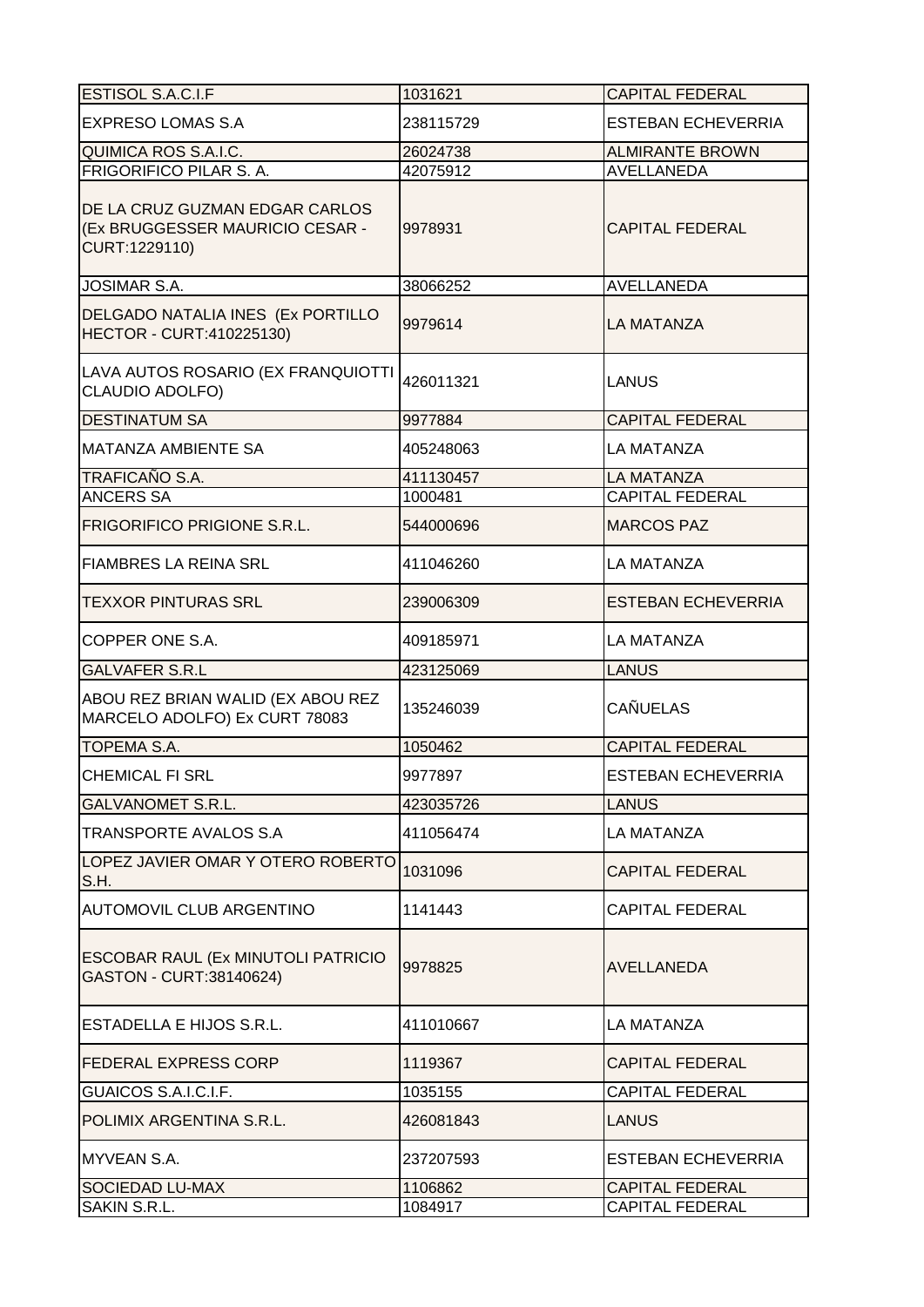| EMPRESA DE TTE. AUTO. 12 DE<br><b>OCTUBRE S.A.</b>                              | 1058765     | <b>CAPITAL FEDERAL</b>    |
|---------------------------------------------------------------------------------|-------------|---------------------------|
| LA CENTRAL DE VICENTE LOPEZ SAC (EX)<br>TRANSPORTE AUTOMOTOR PLAZA<br>S.A.C.I.) | 416148044   | <b>LA MATANZA</b>         |
| <b>CARBALLO MARIA ELISA</b>                                                     | 1052459     | <b>CAPITAL FEDERAL</b>    |
| <b>FRIGORIFICO EL BIERZO SA</b>                                                 | 1117738     | <b>CAPITAL FEDERAL</b>    |
| <b>GONZALEZ MARIA ANGELICA</b>                                                  | 1120424     | <b>CAPITAL FEDERAL</b>    |
| <b>ARGALL SRL</b>                                                               | 38017025    | <b>AVELLANEDA</b>         |
| <b>DI CAMILLO SRL</b>                                                           | 493217688   | <b>LOMAS DE ZAMORA</b>    |
| TRICARICO HNOS. S.H. DE SERGIO Y<br><b>JAVIER F. TRICARICO</b>                  | 239104388   | <b>ESTEBAN ECHEVERRIA</b> |
| RECYFA S.A.                                                                     | 135000463   | <b>CAÑUELAS</b>           |
| <b>SCRANTON S.A.</b>                                                            | 423101650   | <b>LANUS</b>              |
| SOCIEDAD CARNICA SA (EX EL EKEKO<br>S.A CUIT: 30699169648)                      | 1010800     | <b>CAPITAL FEDERAL</b>    |
| LABANA S.A.                                                                     | 1077414     | <b>CAPITAL FEDERAL</b>    |
| PROCESADORA SERVICONF SRL                                                       | 406242884   | LA MATANZA                |
| DARIO SERGIO ZAMPELLA                                                           | 19507105338 | LA MATANZA                |
| <b>CASANOVA JORGE LUIS</b>                                                      | 1058833     | <b>CAPITAL FEDERAL</b>    |
| GOLIA JOSE ANTONIO Y JOSE PEDRO<br>CAMPILONGO S.H.                              | 1049244     | <b>CAPITAL FEDERAL</b>    |
| <b>CAPONETO DIEGO</b>                                                           | 406242883   | <b>LA MATANZA</b>         |
| MAPAR S.A.                                                                      | 426005078   | <b>LANUS</b>              |
| PER MEI S. R. L.                                                                | 239061902   | <b>ESTEBAN ECHEVERRIA</b> |
| <b>TEXTIL FIXER SRL</b>                                                         | 411009852   | <b>LA MATANZA</b>         |
| RODOLFO CRESPI E HIJOS S.R.L                                                    | 293065069   | <b>GENERAL LAS HERAS</b>  |
| <b>ENERGY GROUP</b>                                                             | 415247961   | <b>LA MATANZA</b>         |
| GEN - ROD S.A.                                                                  | 492117958   | <b>LOMAS DE ZAMORA</b>    |
| RECICLADO DE ALUMINIO S.A. (EX<br><b>AGUSTI CARLOS CLAUDIO)</b>                 | 239059220   | <b>ESTEBAN ECHEVERRIA</b> |
| INC S.A. - Nº 16 CARREFOUR MONTE<br><b>GRANDE</b>                               | 237115508   | ESTEBAN ECHEVERRIA        |
| COVELIA S.A.                                                                    | 494212446   | LOMAS DE ZAMORA           |
| <b>RIGECIN LABS SA</b>                                                          | 1117103     | <b>CAPITAL FEDERAL</b>    |
| TEXTIL LEVEL S.A.                                                               | 412055148   | <b>LA MATANZA</b>         |
| DANIEL JUAN ABBONDANDOLO                                                        | 412117716   | LA MATANZA                |
| <b>QUERUCLOR S.R.L.</b>                                                         | 239103794   | <b>ESTEBAN ECHEVERRIA</b> |
| RODACO ARGENTINA SA<br>38034404                                                 |             | <b>AVELLANEDA</b>         |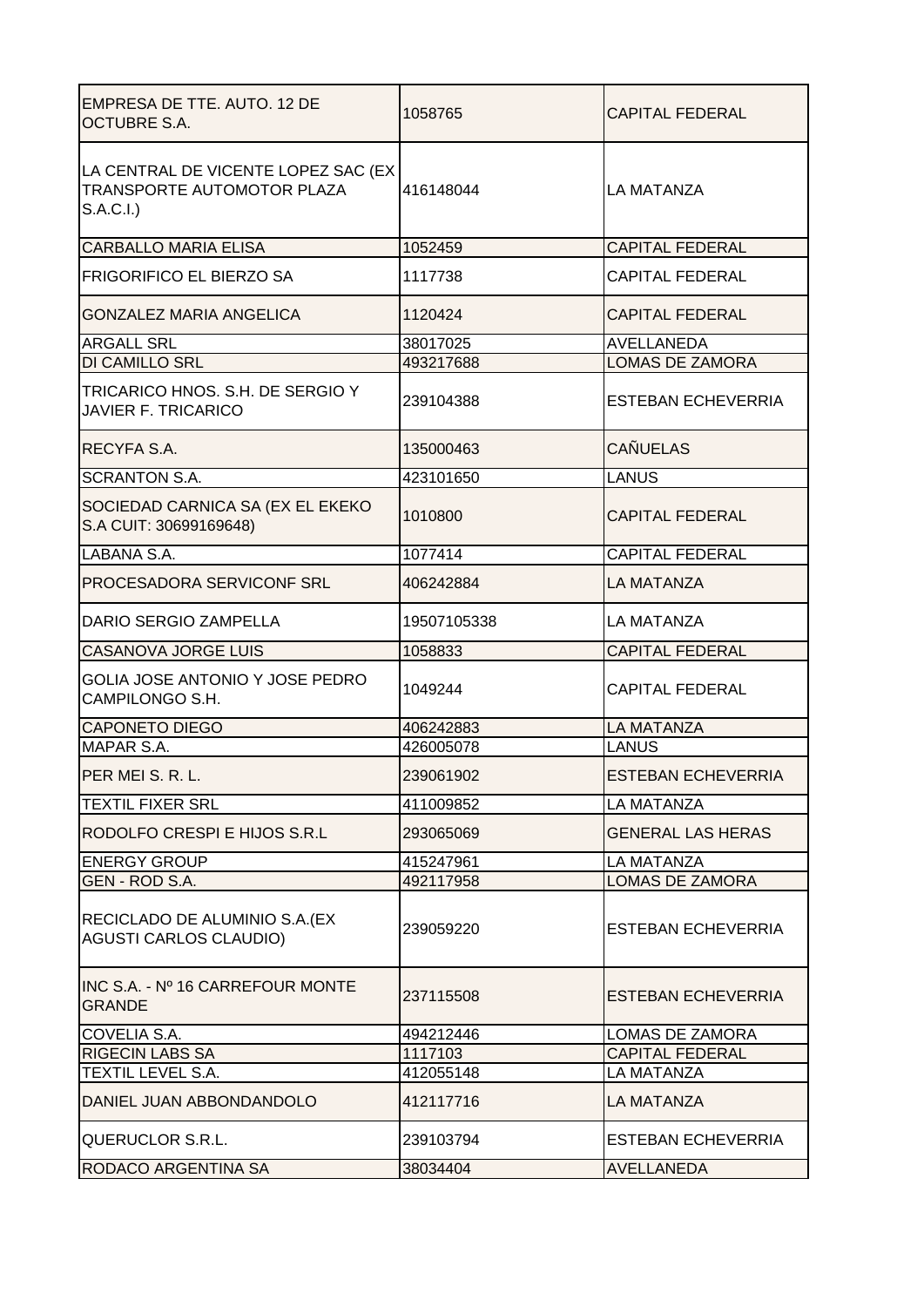| <b>FUNDICION SANTA RITA DE JUAN</b><br><b>FRANCO VAGLIATI</b> | 41000373  | AVELLANEDA                |
|---------------------------------------------------------------|-----------|---------------------------|
| <b>UNIFIBERS S.A.</b>                                         | 1062076   | <b>CAPITAL FEDERAL</b>    |
| LA BOCCETTA EDUARDO                                           | 1248064   | <b>CAPITAL FEDERAL</b>    |
| <b>VIGGIANI FRANCISCO</b>                                     | 239018975 | <b>ESTEBAN ECHEVERRIA</b> |
| ENVASADORA ANTARTIDA ARGENTINA<br><b>SA</b>                   | 493043096 | LOMAS DE ZAMORA           |
| CARNES PORCINAS SELECCIONADAS SA 293248065                    |           | <b>GENERAL LAS HERAS</b>  |
| <b>JOSE DOMINGO CORIGLIANO</b>                                | 1040586   | <b>CAPITAL FEDERAL</b>    |
| LA CAMARA S.A.                                                | 1185287   | <b>CAPITAL FEDERAL</b>    |
| <b>LIDERMAN PAULINA</b>                                       | 1248071   | <b>CAPITAL FEDERAL</b>    |
| VIDRIERIA ARGENTINA S.A.                                      | 493041962 | <b>LOMAS DE ZAMORA</b>    |
| REXAM ARGENTINA S.A.                                          | 26059242  | <b>ALMIRANTE BROWN</b>    |
| MERCEDES-BENZ ARGENTINA S.A.                                  | 420027045 | LA MATANZA                |
| <b>JULIO BLANCO</b>                                           | 426141820 | <b>LANUS</b>              |
| <b>ITALTRAP SRL</b>                                           | 1248070   | <b>CAPITAL FEDERAL</b>    |
| <b>SOLBEMT S.R.L</b>                                          | 239148153 | <b>ESTEBAN ECHEVERRIA</b> |
| <b>CHAMORRO ROBERTO ARIEL</b>                                 | 9979104   | <b>CAPITAL FEDERAL</b>    |
| EXPRESO ESTEBAN ECHEVERRIA SRL                                | 252179806 | EZEIZA                    |
| CGM ADITIVOS ARGENTINOS S. A.                                 | 1046557   | <b>CAPITAL FEDERAL</b>    |
| <b>VOLQUETES Y TRANSPORTES MARINO</b><br>S.A.                 | 492032855 | <b>LOMAS DE ZAMORA</b>    |
| <b>PROVEMET S.A.</b>                                          | 423044018 | <b>LANUS</b>              |
| BAGALA S.A.C.                                                 | 1162639   | <b>CAPITAL FEDERAL</b>    |
| SIMMONS DE ARGENTINA S.A.I.C.                                 | 492091302 | <b>LOMAS DE ZAMORA</b>    |
| LAVISMIL S.R.L.                                               | 423203361 | <b>LANUS</b>              |
| <b>GOLCI S.R.L.</b>                                           | 1050363   | <b>CAPITAL FEDERAL</b>    |
| METALURGICA RAULET S.R.L.                                     | 409125458 | <b>LA MATANZA</b>         |
| <b>AEROSOL SINTESIS SACIFA.</b>                               | 239017282 | <b>ESTEBAN ECHEVERRIA</b> |
| TEXTIL FARATEX S.R.L.                                         | 411223401 | <b>LA MATANZA</b>         |
| SER COLOR S.A                                                 | 412044654 | LA MATANZA                |
| COMPLEJO BARRACAS S.R.L.                                      | 1237245   | <b>CAPITAL FEDERAL</b>    |
| EMPRESA MONTE GRANDE S.A LINEA 501 237112033                  |           | <b>ESTEBAN ECHEVERRIA</b> |
| JORGE M. GAYOSO                                               | 411046758 | <b>LA MATANZA</b>         |
| ANTONIO QUATRANO                                              | 423079188 | <b>LANUS</b>              |
| COFCO INTL ARGENTINA S.A. (EX NIDERA<br>S.A.                  | 426069391 | <b>LANUS</b>              |
| <b>FRIGORIFICO RUSSAN</b>                                     | 38059179  | AVELLANEDA                |
| SOCOTHERM AMERICAS S.A.                                       | 426009991 | LANUS                     |
| SUPER SERVICIOS SA.                                           | 1085501   | <b>CAPITAL FEDERAL</b>    |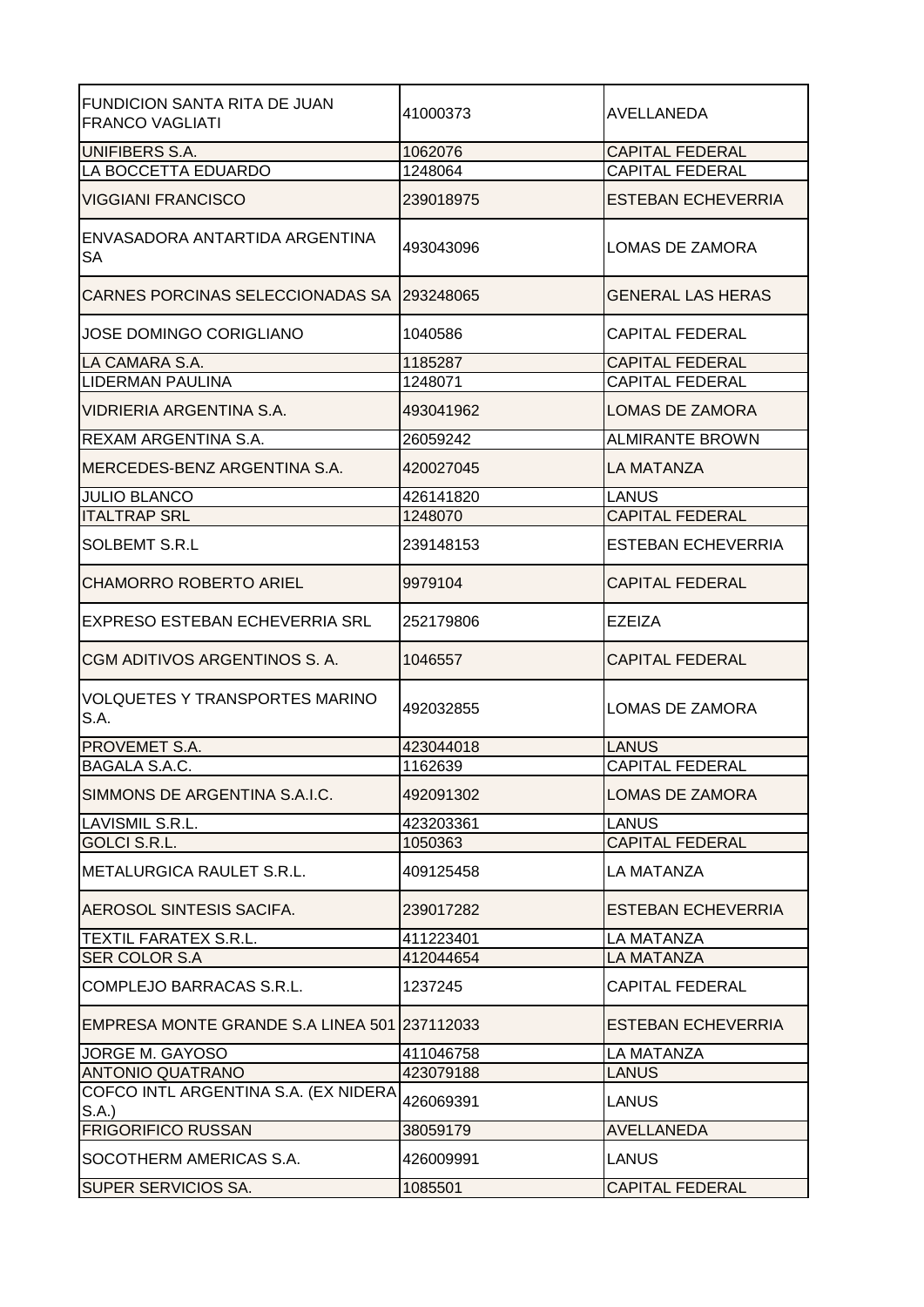| HIJOS DE PEDRO VINCENTI SA                                   | 135000180 | <b>CAÑUELAS</b>           |
|--------------------------------------------------------------|-----------|---------------------------|
| SUCESORES DE LUIS DOBAO                                      | 423010327 | LANUS                     |
| FRESENIUS MEDICAL CARE ARGENTINA<br>S.A.                     | 38083761  | AVELLANEDA                |
| TAMBORES TODARO S.R.L.                                       | 1033892   | <b>CAPITAL FEDERAL</b>    |
| <b>CALLA CRISTIAN MARTIN</b>                                 | 9979863   | <b>LA MATANZA</b>         |
| <b>GALVANOPLASTIA SZ S.R.L</b>                               | 415005324 | <b>LA MATANZA</b>         |
| CONSULTORES ASOCIADOS ECOTRANS<br><b>SA</b>                  | 9979684   | <b>LA MATANZA</b>         |
| <b>LOMSICAR SAICIF Y A</b>                                   | 405047471 | <b>CAPITAL FEDERAL</b>    |
| LA ROTONDA S.H.                                              | 1012538   | <b>CAPITAL FEDERAL</b>    |
| <b>AFG DISTRIBUCION SRL</b>                                  | 239086349 | <b>ESTEBAN ECHEVERRIA</b> |
| SERVAS ENERGY S.A                                            | 409099261 | <b>LA MATANZA</b>         |
| <b>MERCOLAC SRL</b>                                          | 412126121 | <b>LA MATANZA</b>         |
| <b>INPACO S.A.C.I. E I.</b>                                  | 411004031 | <b>LA MATANZA</b>         |
| <b>INDUSTRIA QUIMICA ALIMENTARIA S.A.</b>                    | 237005915 | <b>ESTEBAN ECHEVERRIA</b> |
| <b>DAMIATONY S.R.L</b>                                       | 411092205 | <b>LA MATANZA</b>         |
| <b>FRIGORIFICO LA EXPOSICION S.R.L.</b>                      | 1170702   | <b>CAPITAL FEDERAL</b>    |
| IMARQUES PEREIRA GUSTAVO JOSE<br><b>FRANCIS</b>              | 1132533   | <b>CAPITAL FEDERAL</b>    |
| <b>INDUSTRIAS ARCYNUR S.A.</b>                               | 26236391  | <b>ALMIRANTE BROWN</b>    |
| <b>TRANSPORTES SUR NOR CISA</b>                              | 426223076 | <b>LANUS</b>              |
| <b>CARBE SA</b>                                              | 26013909  | <b>ALMIRANTE BROWN</b>    |
| <b>ST LABHRAS SA</b>                                         | 9978967   | <b>ESTEBAN ECHEVERRIA</b> |
| FRANZECE LEONARDO ENRIQUE (EX<br><b>ESCENCIA URBANA SRL)</b> | 9978115   | <b>CAPITAL FEDERAL</b>    |
| EURO QUIMICA S.A.                                            | 412021280 | <b>LA MATANZA</b>         |
| VINCENTI ROBERTO HECTOR (EX OLIDEN<br>2296 SA)               | 9978871   | <b>CAPITAL FEDERAL</b>    |
| RODRIGUEZ HERNAN                                             | 423077405 | <b>LANUS</b>              |
| JORGE L. REBAGLIATI E HIJOS S.R.L<br>(CINTRA)                | 9980070   | AVELLANEDA                |
| RECICLAR ORGANICO SA (Ex CURT:<br>9979210)                   | 9979105   | <b>ESTEBAN ECHEVERRIA</b> |
| PERU HECTOR SILVIO                                           | 9980090   | <b>CAPITAL FEDERAL</b>    |
| <b>BRANDOLIN MARIA LUISA</b>                                 | 293107370 | <b>GENERAL LAS HERAS</b>  |
| AL SUR PRODUCCIONES GRAFICAS<br><b>S.R.L.</b>                | 1198218   | <b>CAPITAL FEDERAL</b>    |
| <b>SODIR SRL</b>                                             | 9979683   | <b>LA MATANZA</b>         |
| COMPAÑIA INTEGRAL DE ALIMIENTOS SA 9978165                   |           | <b>CAPITAL FEDERAL</b>    |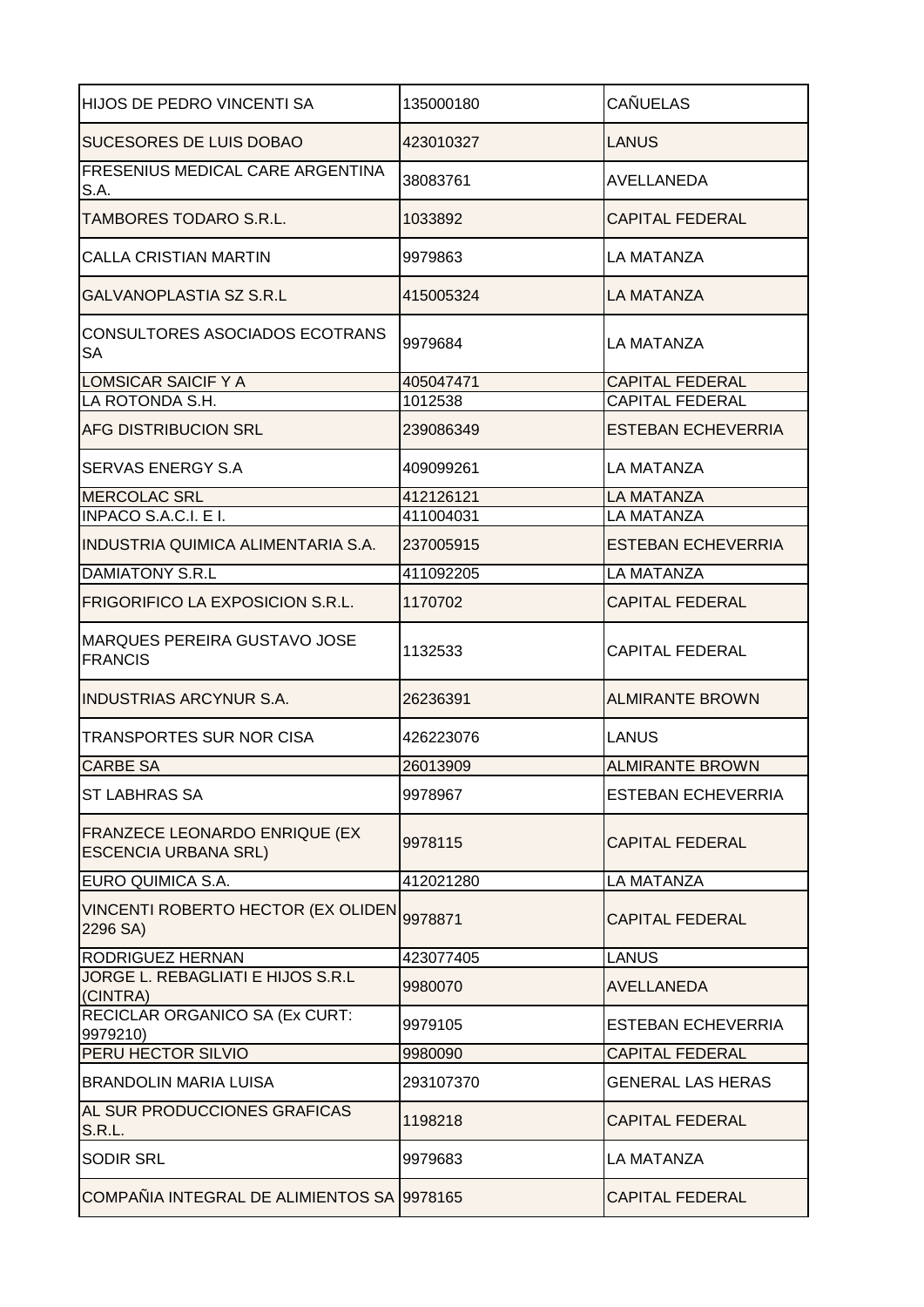| <b>KIM DUCK NAM</b>                                              | 9980166     | <b>CAPITAL FEDERAL</b>    |
|------------------------------------------------------------------|-------------|---------------------------|
| RECICAN S.R.L.                                                   | 135228829   | <b>CAÑUELAS</b>           |
| JORGE ALBERTO BRAVO ZUÑIGA                                       | 26243115    | <b>ALMIRANTE BROWN</b>    |
| <b>ISPRA S.A.</b>                                                | 135103447   | <b>CAÑUELAS</b>           |
| <b>GRASERA JOSE NUÑEZ E HIJOS S.H</b>                            | 135183388   | <b>CAÑUELAS</b>           |
| PORK MEAT S.A.                                                   | 293055299   | <b>GENERAL LAS HERAS</b>  |
| PROTEINAR SA                                                     | 138133113   | <b>CAÑUELAS</b>           |
| <b>NOREP GROUP SA</b>                                            | 9979073     | <b>LA MATANZA</b>         |
| KARRA S.A.                                                       | 254097429   | <b>EZEIZA</b>             |
| <b>RG SRL</b>                                                    | 426238551   | <b>LANUS</b>              |
| PATRICIA SUSANA RODRÍGUEZ                                        | 1227918     | <b>CAPITAL FEDERAL</b>    |
| SERVICIOS ECO REC S.A.                                           | 412045378   | LA MATANZA                |
| <b>EMSADE SA</b>                                                 | 9977881     | <b>CAPITAL FEDERAL</b>    |
| OFFAL EXP S.A.                                                   | 26029665    | <b>ALMIRANTE BROWN</b>    |
| <b>INCERELLA LEANDRO ECEQUIEL</b><br>(LAVADOS DEL SUR)           | 5000428     | <b>ESTEBAN ECHEVERRIA</b> |
| <b>AVELLANEDA JUAN RAMON</b>                                     | 9977873     | <b>LA MATANZA</b>         |
| <b>GRANBRIL S. ACIFA</b>                                         | 426051891   | LANUS                     |
| <b>TRANSPORTES OT SRL</b>                                        | 5000337     | <b>EZEIZA</b>             |
| MOLINOS RIO DE LA PLATA S.A. - PTA.<br><b>ESTEBAN ECHEVERRIA</b> | 239008655   | <b>ESTEBAN ECHEVERRIA</b> |
| OILLATAGUERRE PEDRO JOSE                                         | 544000665   | <b>MARCOS PAZ</b>         |
| <b>FRIGORIFICO SIGNORELLO SRL</b>                                | 1062229     | <b>CAPITAL FEDERAL</b>    |
| ICONTARTESE MONICA ALEJANDRA                                     | 411110879   | LA MATANZA                |
| <b>EMIGAL SA</b>                                                 | 9977925     | <b>LANUS</b>              |
| RECICLARPEL S. A.                                                | 236104824   | <b>ESTEBAN ECHEVERRIA</b> |
| <b>ENERGROUP S.A.</b>                                            | 40888671065 | <b>AVELLANEDA</b>         |
| <b>SUPREMO</b>                                                   | 90225771985 | <b>CAÑUELAS</b>           |
| RAMGRAS S.A.C.I.A.                                               | 418002788   | <b>LA MATANZA</b>         |
| <b>CATTER MEAT S.A</b>                                           | 234009534   | <b>ESTEBAN ECHEVERRIA</b> |
| <b>BARICOSMOS S.A.</b>                                           | 39096456    | <b>AVELLANEDA</b>         |
| FRIGORIFICO JERONA S.R.L.                                        | 1095050     | <b>CAPITAL FEDERAL</b>    |
| SADESA S.A.                                                      | 498063259   | LOMAS DE ZAMORA           |
| PEREZ CARLOS ALBERTO                                             | 423014370   | <b>LANUS</b>              |
| HDK S.A.                                                         | 420057691   | LA MATANZA                |
| INDUSTRIAS CERAMICAS LOURDES SA                                  | 26022659    | <b>ALMIRANTE BROWN</b>    |
| NISIM HERNAN MOISES Y NISIM ENRIQUE<br><b>AARON SH</b>           | 1111149     | <b>CAPITAL FEDERAL</b>    |
| <b>OSTRILAP S.A.</b>                                             | 80300393521 | <b>CAPITAL FEDERAL</b>    |
| TYCEL S.A.                                                       | 42066675    | AVELLANEDA                |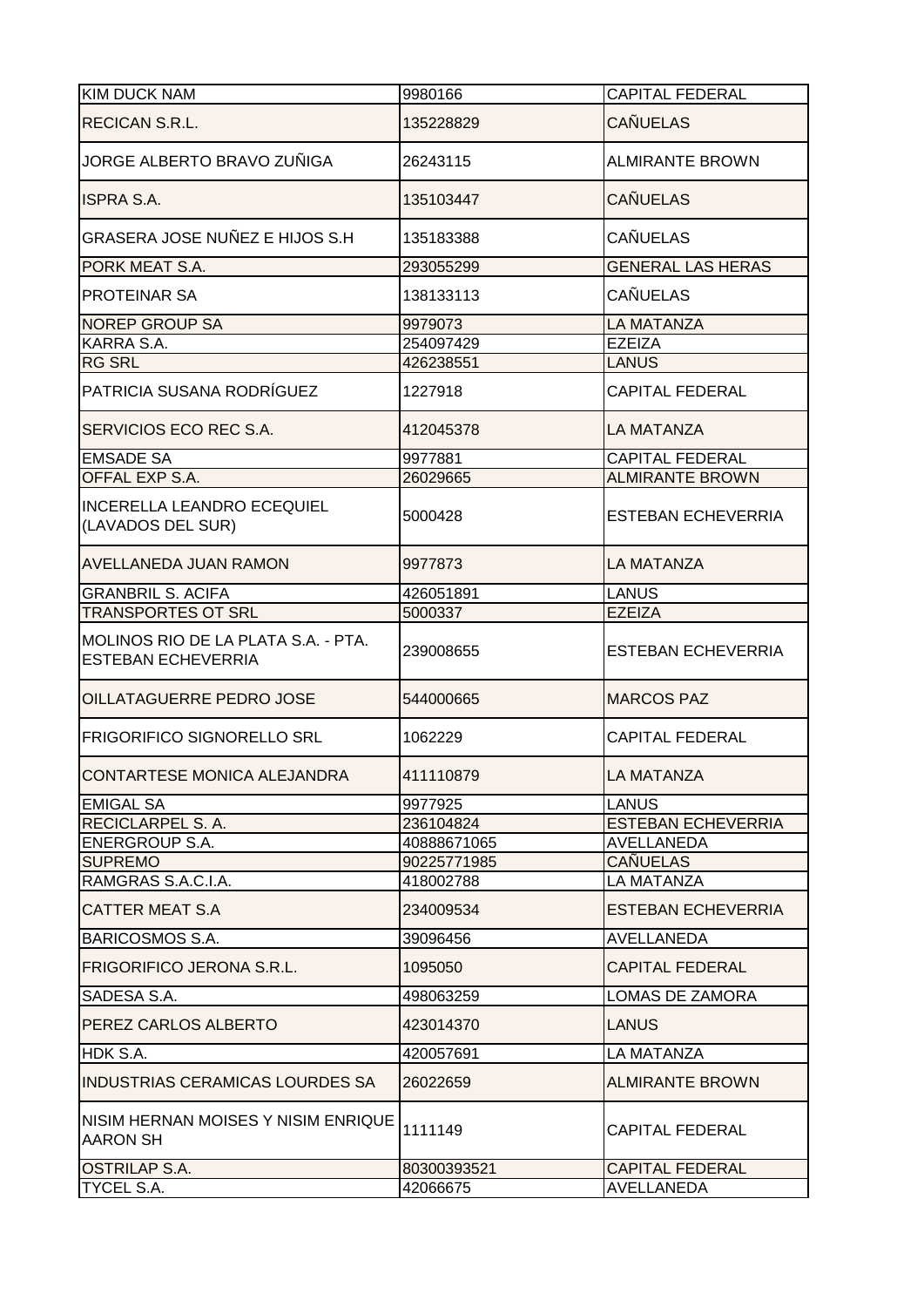| GATE GOURMET ARGENTINA S.R.L                          | 1134780     | CAPITAL FEDERAL           |
|-------------------------------------------------------|-------------|---------------------------|
| <b>ROEMMERS SAICF - PREDIO LUIS</b><br><b>GUILLON</b> | 237024855   | <b>ESTEBAN ECHEVERRIA</b> |
| INC S.A. - Nº30 CARREFOUR MATADEROS                   | 1101782     | <b>CAPITAL FEDERAL</b>    |
| <b>INSUGRA S.A.</b>                                   | 1003932     | <b>CAPITAL FEDERAL</b>    |
| CHEMOTECNICA S.A.                                     | 252004580   | EZEIZA                    |
| FOREZER S.A.                                          | 10326500760 | <b>CAÑUELAS</b>           |
| LASER DISC ARGENTINA S.A.                             | 20340242649 | <b>CAPITAL FEDERAL</b>    |
| DIAZ GUSTAVO A Y BERTOGLIATI<br>RICARDO S.H.          | 50403027595 | <b>LANUS</b>              |
| LA SALTEÑA S.A.                                       | 60504645069 | <b>LOMAS DE ZAMORA</b>    |
| <b>GRABYA S.R.L.</b>                                  | 70253766664 | <b>CAÑUELAS</b>           |
| <b>GRAU - HEREDIA S.A.</b>                            | 314807953   | <b>LANUS</b>              |
| RBN TRATAMIENTOS S.R.L.                               | 10216016599 | LA MATANZA                |
| RIAMBER S.A.                                          | 495065737   | <b>LOMAS DE ZAMORA</b>    |
| <b>BRAVESTAR S.A.</b>                                 | 97482495846 | <b>GENERAL LAS HERAS</b>  |
| NAHUEL NICOLÁS FERNANDEZ                              | 5000641     | <b>ESTEBAN ECHEVERRIA</b> |
| NAHUEL NICOLÁS FERNANDEZ                              | 5000642     | <b>ESTEBAN ECHEVERRIA</b> |
| BELTRAMI LUIS ALBERTO (CANTERA<br>LUCHO)              | 9905041     | <b>GENERAL LAS HERAS</b>  |
| AEROTEST RIDA SA NELL JOY IND<br>MENDOZA SA UTE       | 250227240   | <b>EZEIZA</b>             |
| <b>TULINTINATTI RODRIGO LUIS</b>                      | 5000646     | <b>LA MATANZA</b>         |
| ANGEL LIROSI S.A.                                     | 80316003471 | <b>CAPITAL FEDERAL</b>    |
| <b>MARCENARO FLORENCIA INES</b>                       | 53674562802 | <b>LA MATANZA</b>         |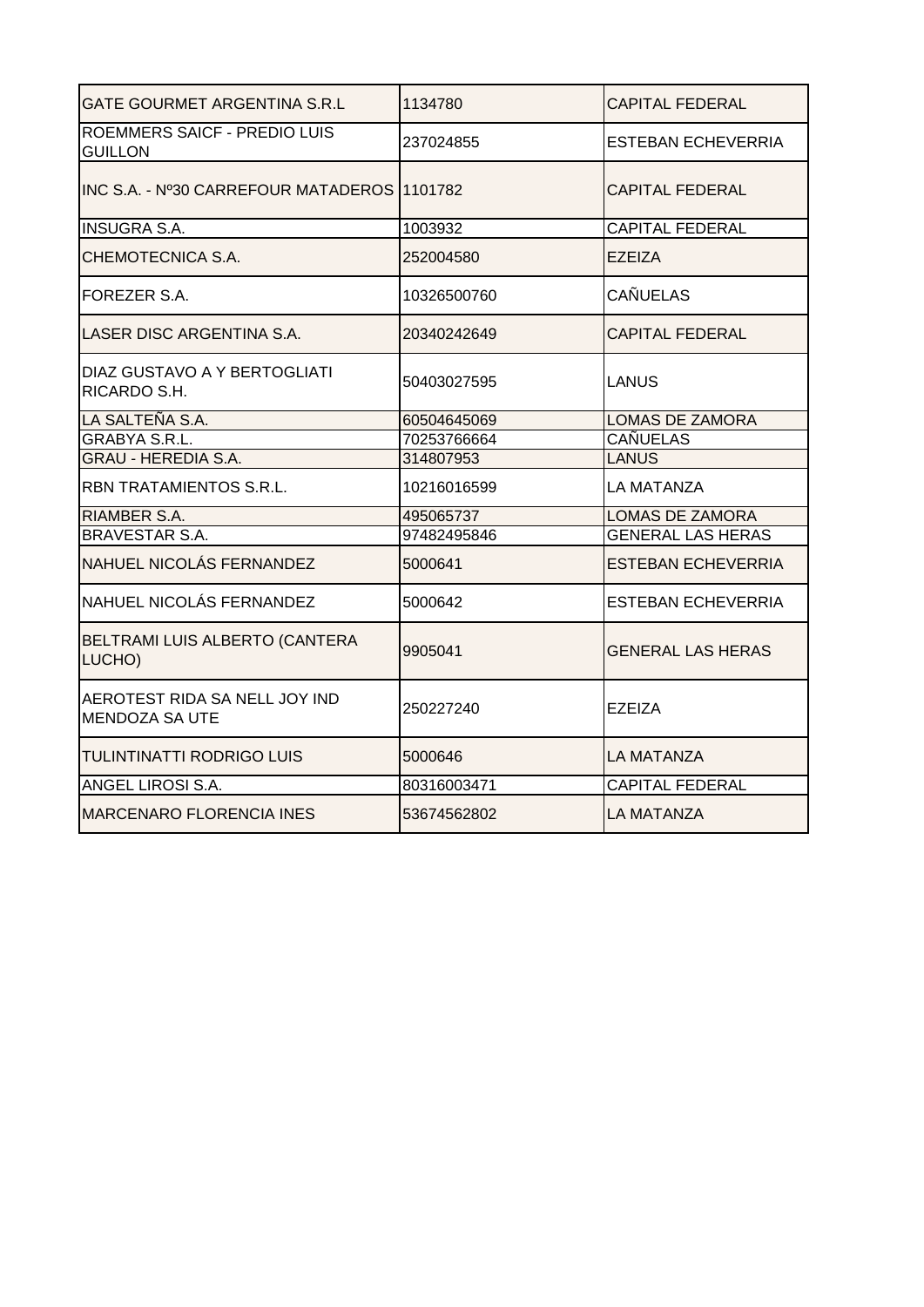|          | <b>SUBCUENCA</b>              |
|----------|-------------------------------|
|          | Cuenca Baja Riachuelo         |
|          | Cuenca Baja Riachuelo         |
|          | Cuenca Baja Riachuelo         |
|          | Cuenca Baja Riachuelo         |
|          | Cuenca Alta A° Rodriguez      |
|          | Cuenca Baja Riachuelo         |
|          | Cuenca Media A° Chacon        |
|          | Cuenca Media A° Ortega        |
|          | Cuenca Media A° Chacon        |
|          | Cuenca Baja A° Santa Catalina |
|          | Cuenca Baja Riachuelo         |
|          | Cuenca Media Rio Matanza      |
|          | Cuenca Baja Riachuelo         |
|          | Cuenca Baja Riachuelo         |
|          | Cuenca Baja Riachuelo         |
|          | Cuenca Alta A° Rodriguez      |
|          | Cuenca Baja Riachuelo         |
| Canuelas | Cuenca Alta A° Navarrete y    |
|          | Cuenca Baja Riachuelo         |
|          | Cuenca Baja Riachuelo         |
|          | Cuenca Baja Riachuelo         |
|          | Cuenca Baja A° Del Rey        |
|          | Cuenca Baja Riachuelo         |
|          | Cuenca Baja Riachuelo         |
|          | Cuenca Baja Riachuelo         |
|          | Cuenca Baja Riachuelo         |
|          | Cuenca Baja Riachuelo         |
|          | Cuenca Baja Riachuelo         |
|          | Cuenca Baja Riachuelo         |
|          | Cuenca Media A° Chacon        |
|          | Cuenca Baja Riachuelo         |
|          | Cuenca Baja Riachuelo         |
|          | Cuenca Baja Riachuelo         |
|          |                               |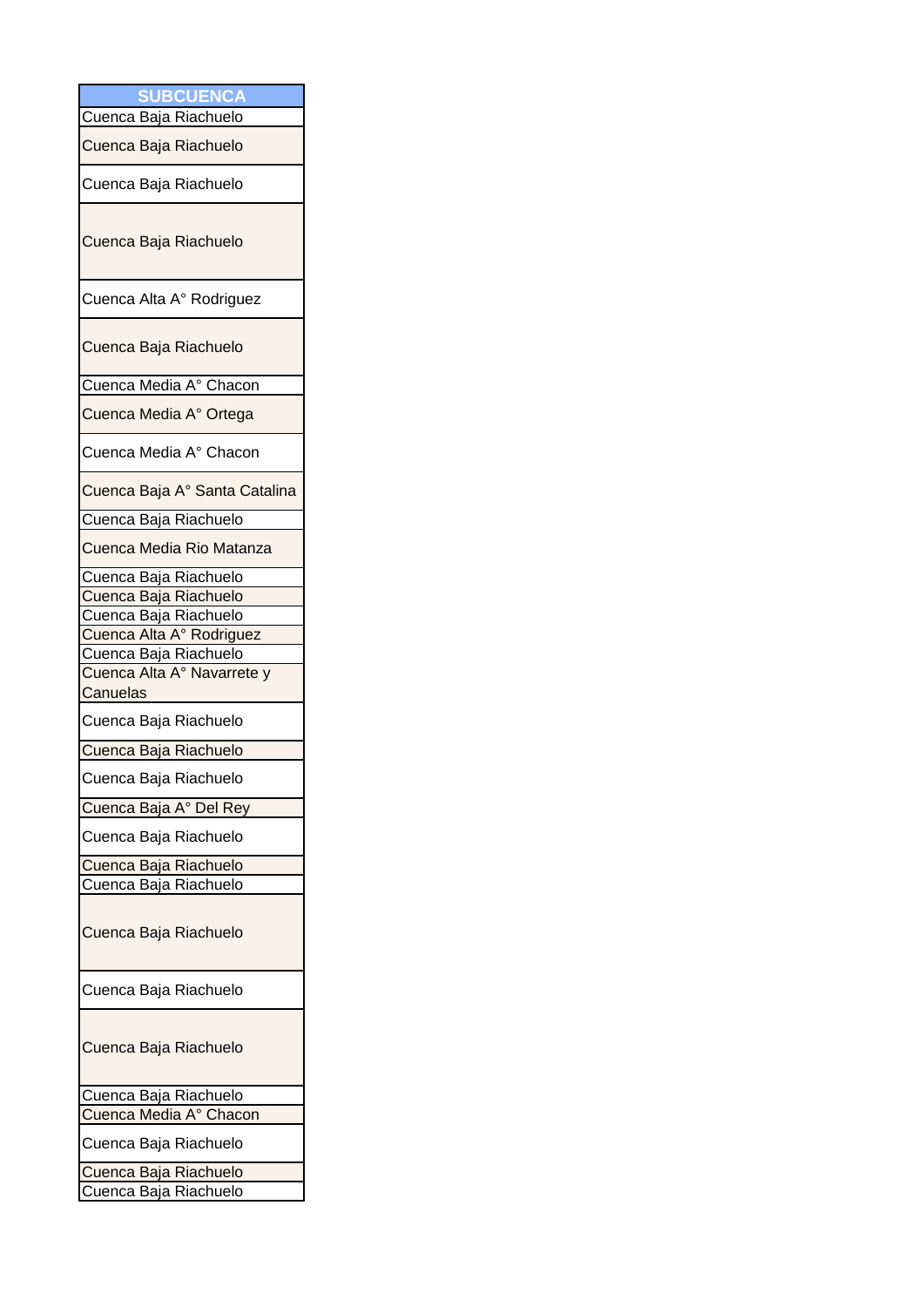| Cuenca Alta A° Cebey                   |
|----------------------------------------|
| Cuenca Baja Riachuelo                  |
| Cuenca Baja Riachuelo                  |
| Cuenca Baja Riachuelo                  |
| Cuenca Alta A° Rodriguez               |
| Cuenca Baja Riachuelo                  |
| Cuenca Baja Riachuelo                  |
| Cuenca Alta A° Navarrete y<br>Canuelas |
| Cuenca Media Rio Matanza               |
| Cuenca Baja Riachuelo                  |
| Cuenca Alta A° Navarrete y<br>Canuelas |
| Cuenca Baja Riachuelo                  |
| Cuenca Baja Riachuelo                  |
| Cuenca Baja Riachuelo                  |
| Cuenca Alta A° Cebey                   |
| Cuenca Media A° Don Mario              |
| Cuenca Baja Riachuelo                  |
| Cuenca Baja Rio Matanza                |
| Cuenca Baja A° Del Rey                 |
| Cuenca Baja A° Del Rey                 |
| Cuenca Baja Riachuelo                  |
| Cuenca Baja Riachuelo                  |
| Cuenca Baja Riachuelo                  |
| Cuenca Baja Riachuelo                  |
| Cuenca Baja Riachuelo                  |
| Cuenca Baja Riachuelo                  |
| Cuenca Baja Riachuelo                  |
| Cuenca Baja Riachuelo                  |
| Cuenca Baja Riachuelo                  |
| Cuenca Baja Riachuelo                  |
| Cuenca Baja Riachuelo                  |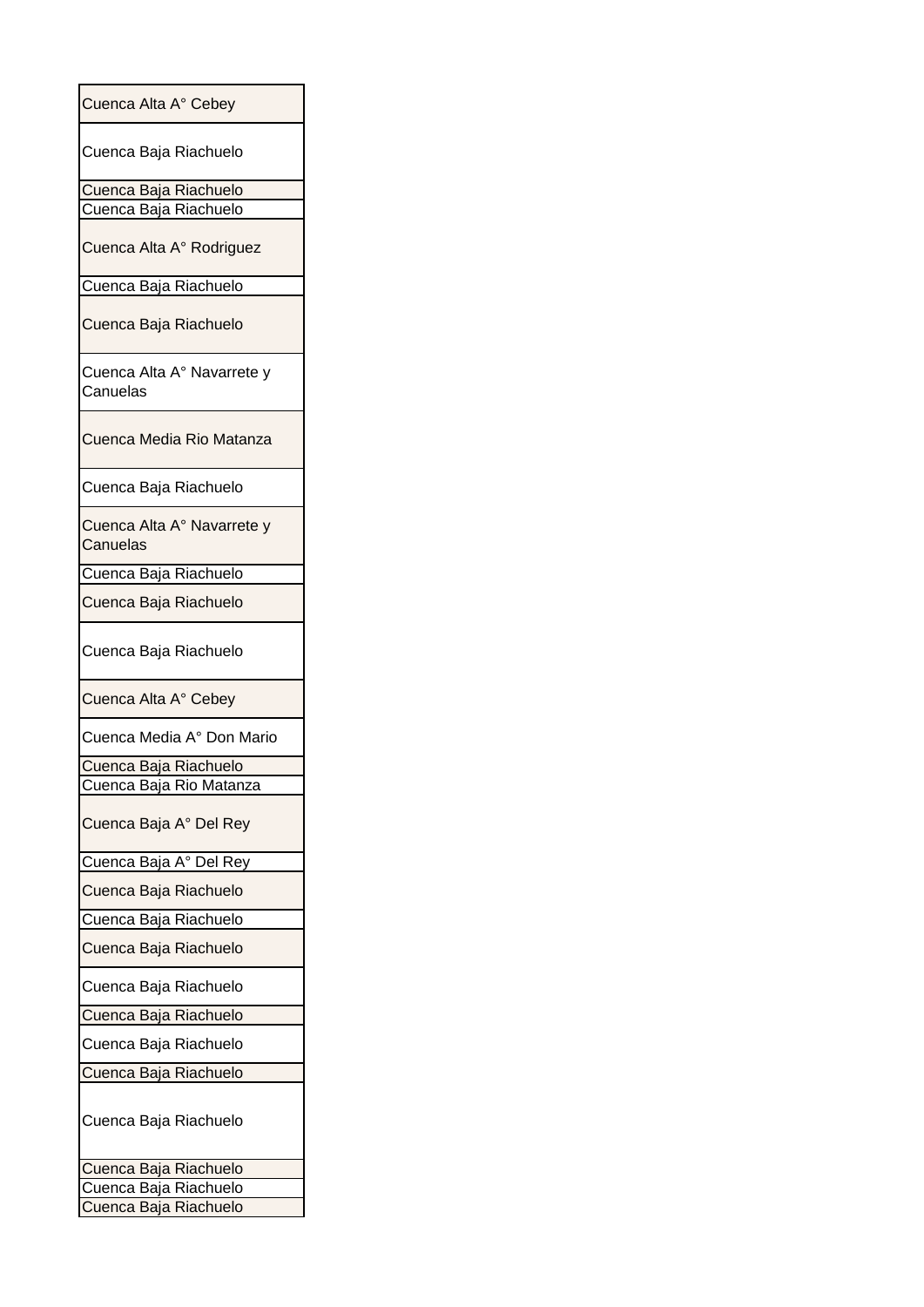|  | Cuenca Baja Riachuelo         |
|--|-------------------------------|
|  | Cuenca Baja Riachuelo         |
|  | Cuenca Baja Riachuelo         |
|  | Cuenca Baja Riachuelo         |
|  | Cuenca Baja Rio Matanza       |
|  | Cuenca Baja Riachuelo         |
|  | Cuenca Baja Riachuelo         |
|  | Cuenca Baja Riachuelo         |
|  | Cuenca Baja Riachuelo         |
|  | Cuenca Baja Riachuelo         |
|  | Cuenca Baja Riachuelo         |
|  | Cuenca Baja Riachuelo         |
|  | Cuenca Baja Riachuelo         |
|  | Cuenca Baja A° Santa Catalina |
|  | Cuenca Baja Rio Matanza       |
|  | Cuenca Baja Riachuelo         |
|  | Fuera de Cuenca Hídrica       |
|  | Cuenca Baja Rio Matanza       |
|  |                               |
|  | Cuenca Baja Riachuelo         |
|  | Cuenca Baja Riachuelo         |
|  |                               |
|  | Cuenca Baja Rio Matanza       |
|  | Cuenca Baja Riachuelo         |
|  | Cuenca Baja Riachuelo         |
|  | Cuenca Baja Riachuelo         |
|  | Cuenca Baja A° Del Rey        |
|  | Cuenca Media A° Ortega        |
|  | Cuenca Baja Riachuelo         |
|  | Cuenca Baja Riachuelo         |
|  | Cuenca Baja A° Del Rey        |
|  | Cuenca Baja Riachuelo         |
|  | Cuenca Media A° Ortega        |
|  | Cuenca Baja Riachuelo         |
|  | Cuenca Baja Riachuelo         |
|  | Cuenca Baja Riachuelo         |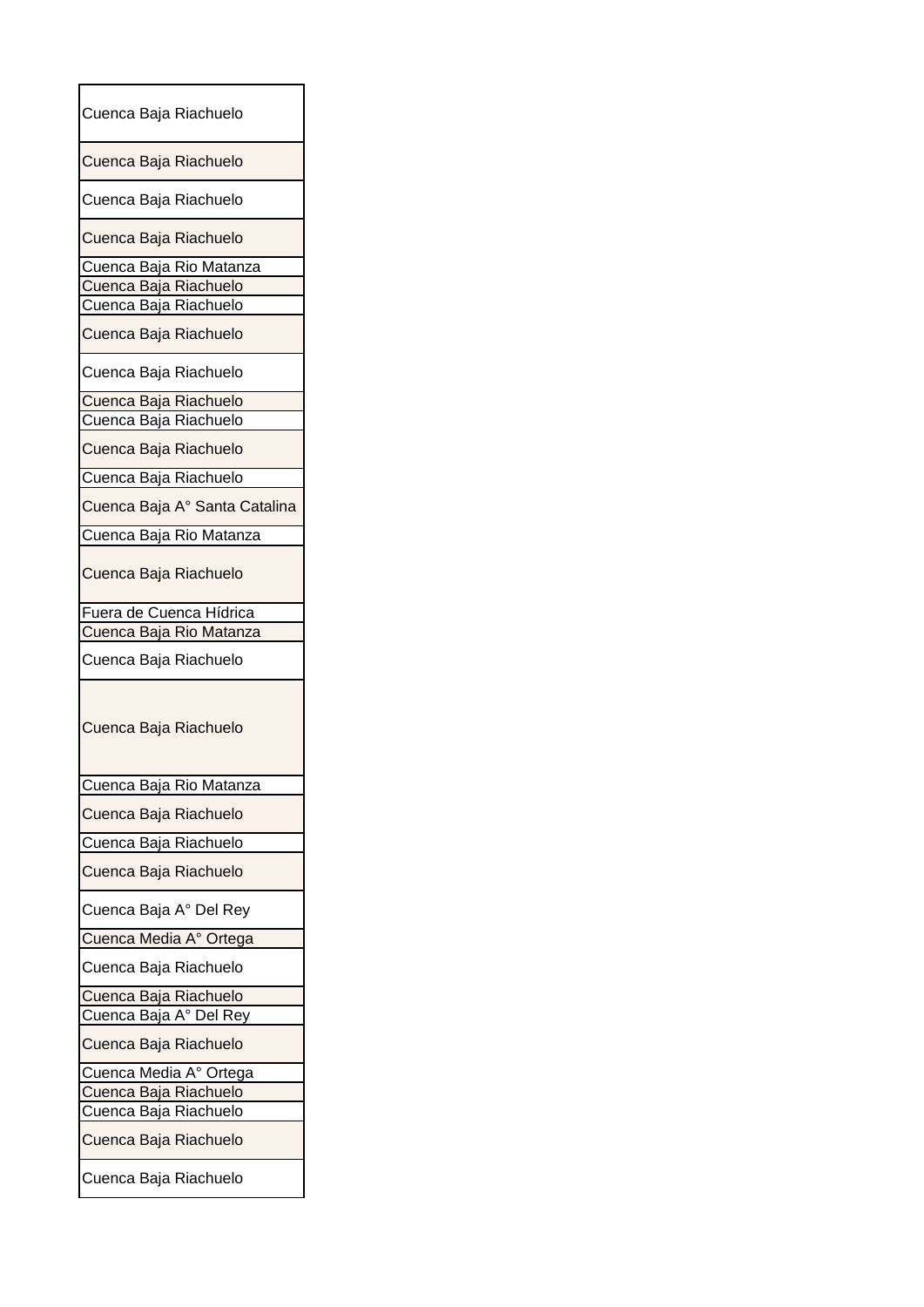| Cuenca Baja Riachuelo                     |  |  |  |
|-------------------------------------------|--|--|--|
| Cuenca Baja Riachuelo                     |  |  |  |
| Cuenca Media A° de la Canada<br>Pantanosa |  |  |  |
| Cuenca Baja Riachuelo                     |  |  |  |
| Cuenca Baja Riachuelo                     |  |  |  |
| Cuenca Baja Riachuelo                     |  |  |  |
| Cuenca Baja Riachuelo                     |  |  |  |
| Cuenca Baja Riachuelo                     |  |  |  |
| Cuenca Baja Riachuelo                     |  |  |  |
| Cuenca Baja Riachuelo                     |  |  |  |
| Cuenca Baja Riachuelo                     |  |  |  |
| <u>Cuenca Baja Riachuelo</u>              |  |  |  |
| Cuenca Baja Rio Matanza                   |  |  |  |
| Cuenca Baja Riachuelo                     |  |  |  |
| Cuenca Baja Riachuelo                     |  |  |  |
| Cuenca Baja Riachuelo                     |  |  |  |
| Cuenca Baja Riachuelo                     |  |  |  |
| Cuenca Baja A° Del Rey                    |  |  |  |
| Cuenca Baja Riachuelo                     |  |  |  |
| Cuenca Baja A° Santa Catalina             |  |  |  |
| Cuenca Baja Riachuelo                     |  |  |  |
| Cuenca Baja Riachuelo                     |  |  |  |
| Cuenca Baja Riachuelo                     |  |  |  |
| Cuenca Baja Riachuelo                     |  |  |  |
| Cuenca Baja Riachuelo                     |  |  |  |
| Cuenca Baja A° Del Rey                    |  |  |  |
| Cuenca Baja Riachuelo                     |  |  |  |
| Cuenca Baja Riachuelo                     |  |  |  |
| Cuenca Baja Riachuelo                     |  |  |  |
| Cuenca Baja Riachuelo                     |  |  |  |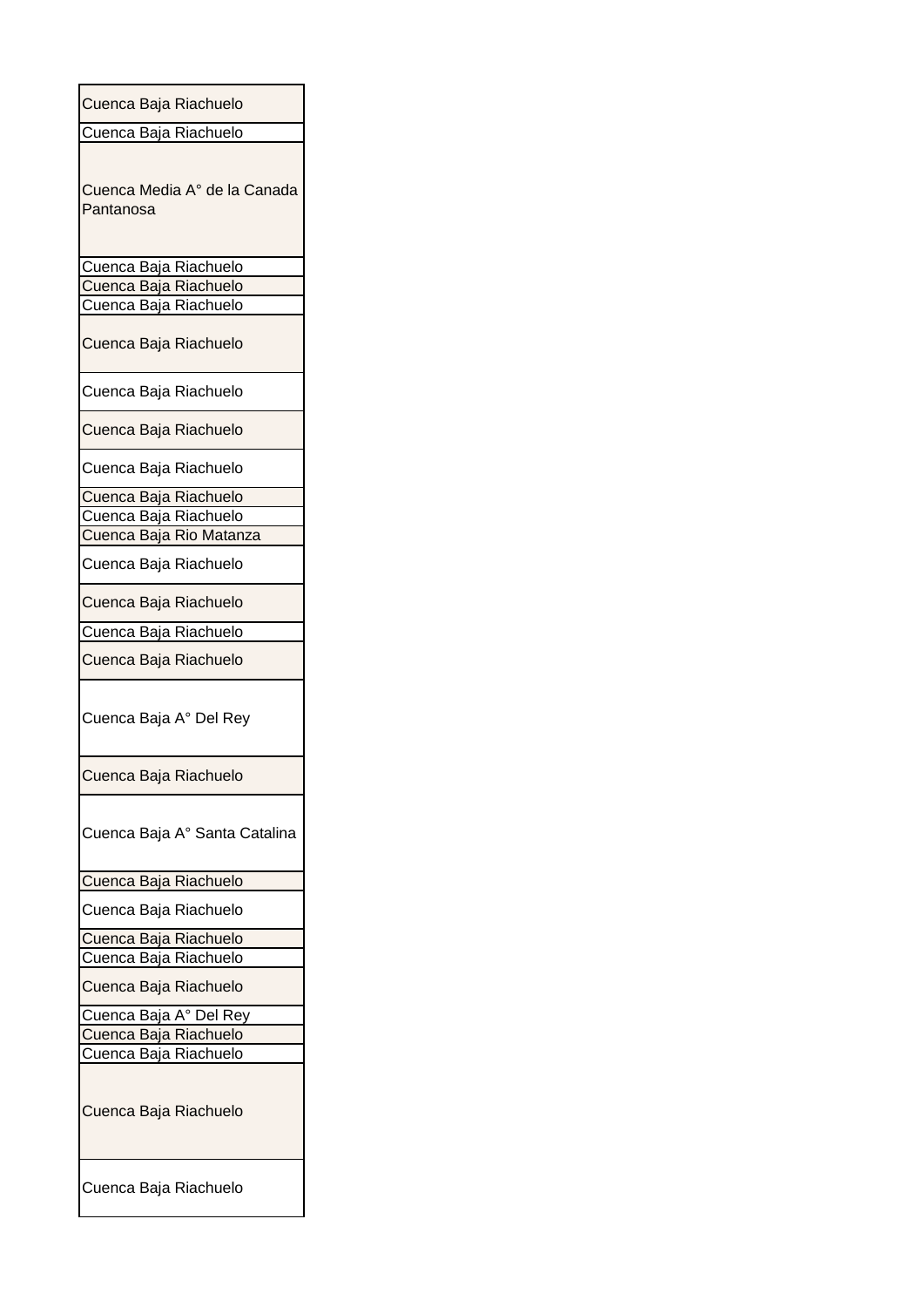| Cuenca Baja Riachuelo                  |
|----------------------------------------|
| Cuenca Media A° Morales                |
| Cuenca Baja Riachuelo                  |
| Cuenca Baja Riachuelo                  |
| Cuenca Baja Riachuelo                  |
| Cuenca Baja Riachuelo                  |
| Cuenca Baja Riachuelo                  |
| Cuenca Media A° Morales                |
| Cuenca Baja Riachuelo                  |
| Cuenca Baja Riachuelo                  |
| Cuenca Media A° Aguirre                |
| Cuenca Baja Riachuelo                  |
| Cuenca Baja Riachuelo                  |
| Fuera de Cuenca Hídrica                |
| Fuera de Cuenca Hídrica                |
| Cuenca Baja Riachuelo                  |
| Cuenca Baja Riachuelo                  |
| Cuenca Baja Riachuelo                  |
| Cuenca Baja Riachuelo                  |
| Cuenca Baja Riachuelo                  |
| Cuenca Alta A° Navarrete y<br>Canuelas |
| Cuenca Baja Riachuelo                  |
| Cuenca Alta A° Rodriguez               |
| Cuenca Baja Riachuelo                  |
| Cuenca Baja Riachuelo                  |
| Fuera de Cuenca Hídrica                |
| Cuenca Baja Riachuelo                  |
| Cuenca Baja Riachuelo                  |
| Cuenca Baja Riachuelo                  |
| Cuenca Baja Riachuelo                  |
| Cuenca Baja A° Del Rey                 |
| Cuenca Baja Riachuelo                  |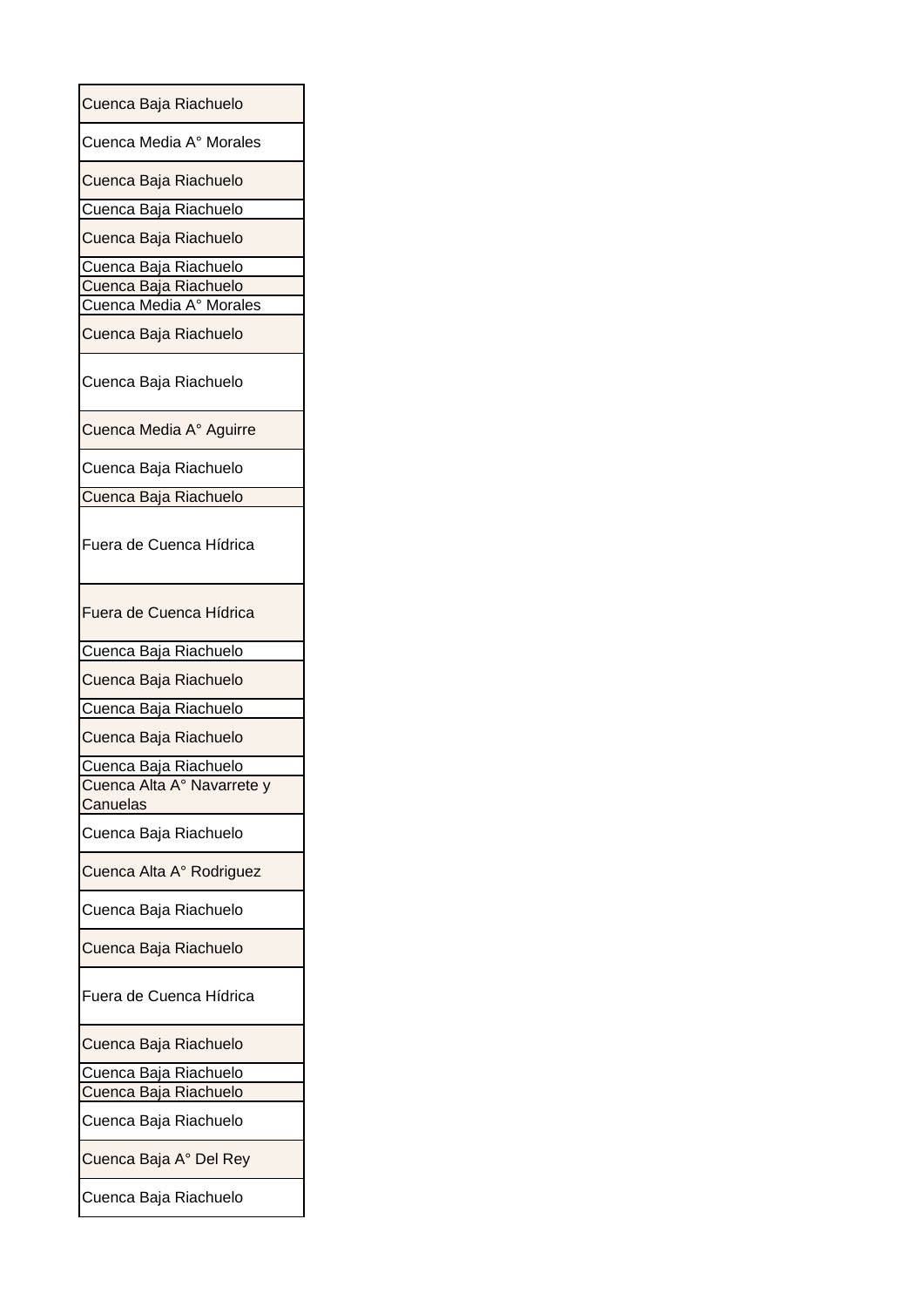| Cuenca Baja Riachuelo         |
|-------------------------------|
| Cuenca Baja Riachuelo         |
| Cuenca Media A° Don Mario     |
| Cuenca Baja Riachuelo         |
| Cuenca Baja Riachuelo         |
| Cuenca Baja Rio Matanza       |
| Cuenca Baja Riachuelo         |
| Cuenca Baja Riachuelo         |
| Cuenca Media A° Ortega        |
| Cuenca Baja A° Del Rey        |
| Cuenca Media A° Don Mario     |
| Cuenca Baja A° Del Rey        |
| Cuenca Media A° Don Mario     |
| Cuenca Baja Riachuelo         |
| Cuenca Baja A° Del Rey        |
| Cuenca Baja Riachuelo         |
| Cuenca Baja Riachuelo         |
| Cuenca Baja Riachuelo         |
| Fuera de Cuenca Hídrica       |
| Cuenca Media A° Ortega        |
| Cuenca Baja Riachuelo         |
| Cuenca Baja Riachuelo         |
| Cuenca Baja Riachuelo         |
| Cuenca Baja Rio Matanza       |
| Cuenca Baja Riachuelo         |
| Cuenca Baja A° Santa Catalina |
| Cuenca Baja Riachuelo         |
| Cuenca Baja Riachuelo         |
| Cuenca Baja A° Santa Catalina |
| Fuera de Cuenca Hídrica       |
| Cuenca Baja Riachuelo         |
| Cuenca Baja Riachuelo         |
| Cuenca Baja Riachuelo         |
| Cuenca Media A° Don Mario     |
|                               |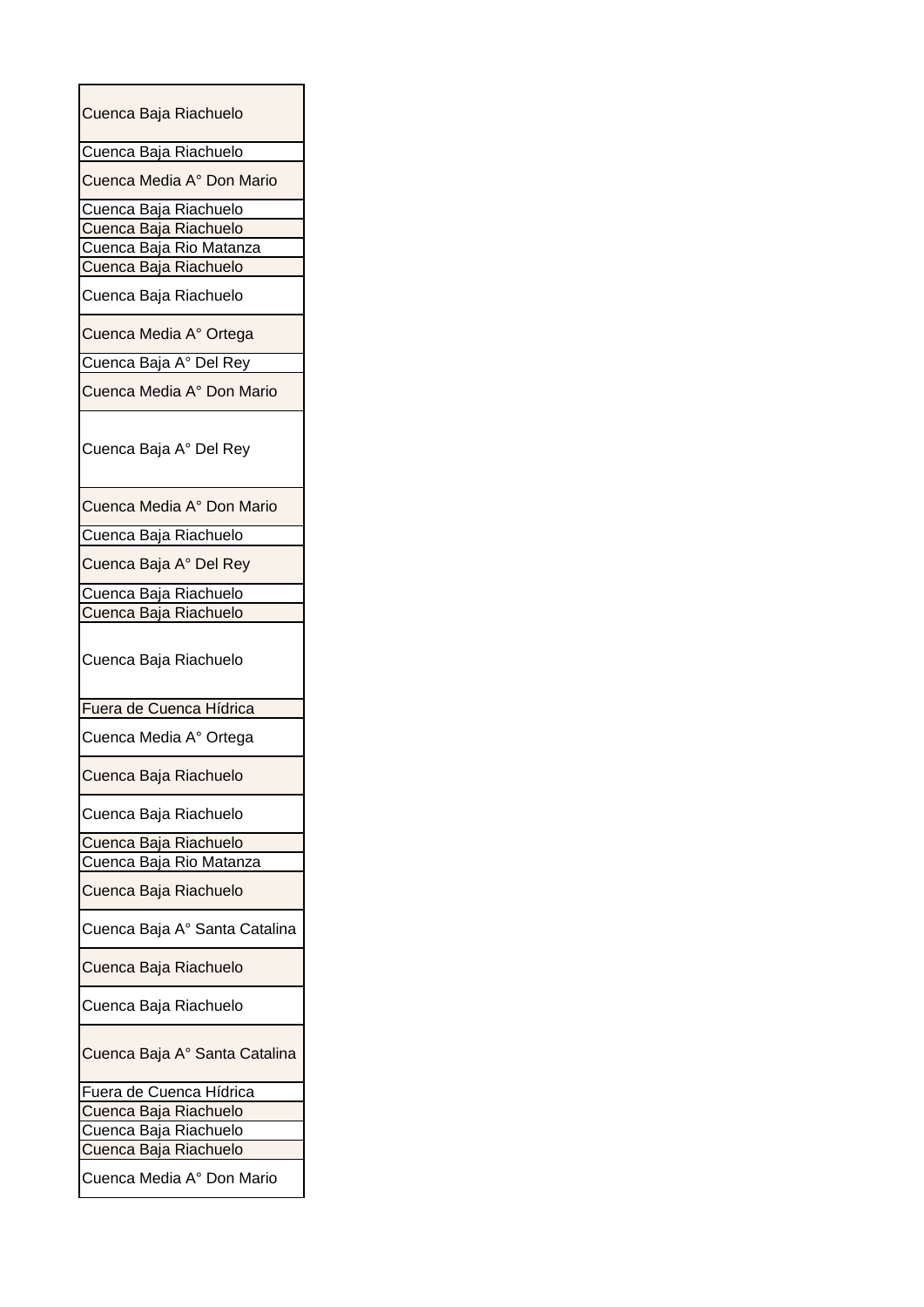| Cuenca Baja Riachuelo                            |
|--------------------------------------------------|
| Cuenca Baja Riachuelo                            |
|                                                  |
| Cuenca Baja Riachuelo                            |
| Cuenca Baja Rio Matanza                          |
| Cuenca Baja Riachuelo                            |
| Cuenca Baja Riachuelo                            |
| Cuenca Baja Riachuelo                            |
| Cuenca Baja Riachuelo                            |
| Fuera de Cuenca Hídrica                          |
| Cuenca Baja Riachuelo                            |
| Cuenca Baja Riachuelo                            |
| Fuera de Cuenca Hídrica                          |
| Cuenca Baja Riachuelo                            |
| Cuenca Baja Riachuelo                            |
| Cuenca Baja Riachuelo                            |
| Cuenca Baja Rio Matanza                          |
|                                                  |
| Cuenca Media A° Don Mario                        |
|                                                  |
| Fuera de Cuenca Hídrica                          |
| Cuenca Baja Riachuelo                            |
| Fuera de Cuenca Hídrica                          |
| Fuera de Cuenca Hídrica                          |
| Fuera de Cuenca Hídrica                          |
| Cuenca Alta A° Navarrete y                       |
| Canuelas                                         |
|                                                  |
| Cuenca Baja Riachuelo<br>Cuenca Baja A° Del Rey  |
| Cuenca Baja Riachuelo                            |
|                                                  |
| Cuenca Baja Riachuelo<br>Cuenca Baja Riachuelo   |
| Cuenca Media A° Morales                          |
|                                                  |
| Cuenca Baja Riachuelo                            |
| Cuenca Media A° Morales                          |
| Cuenca Baja A° Santa Catalina                    |
| Fuera de Cuenca Hídrica                          |
| Fuera de Cuenca Hídrica<br>Cuenca Baja Riachuelo |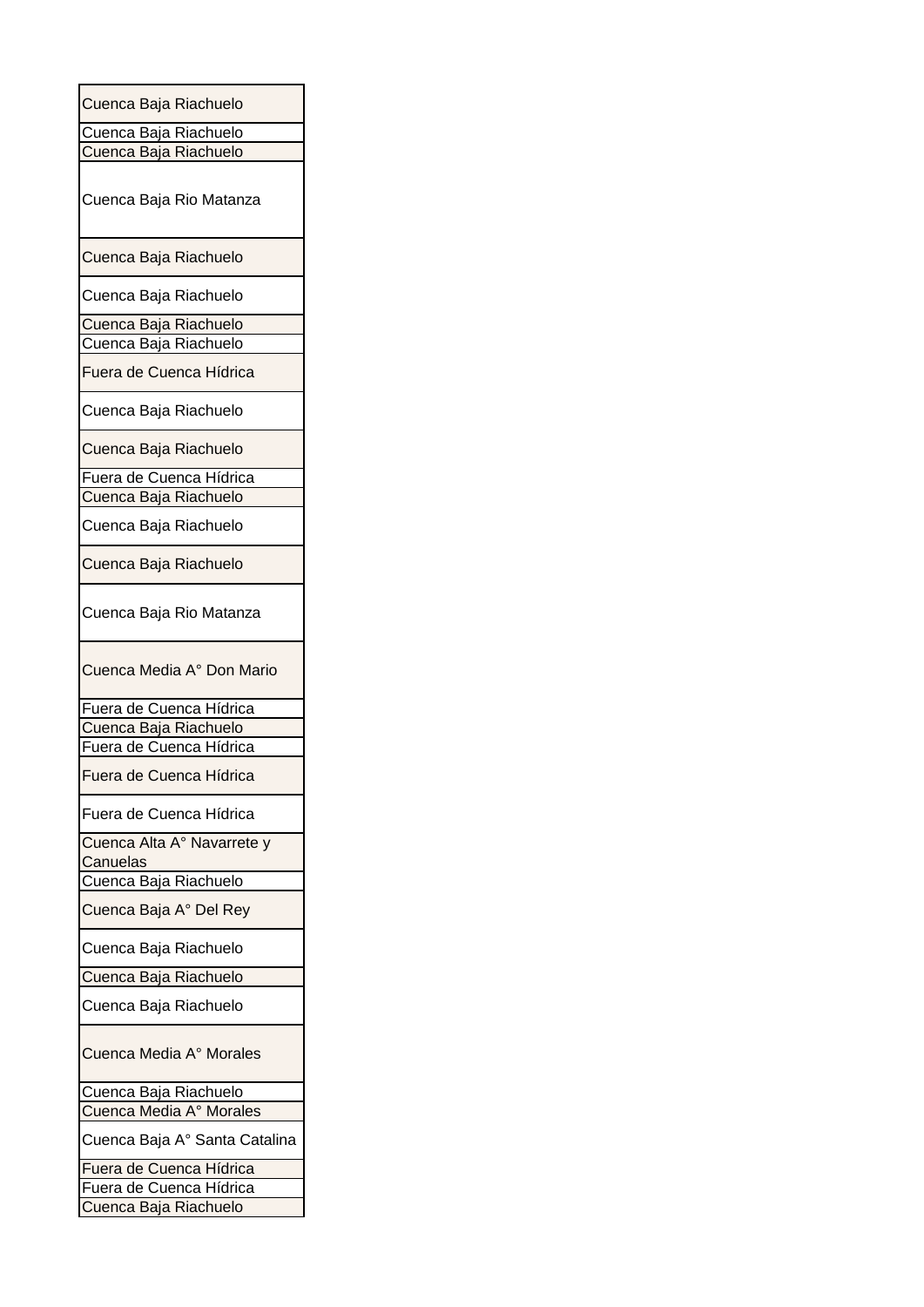| Cuenca Baja A° Del Rey        |
|-------------------------------|
| Cuenca Baja Riachuelo         |
| Cuenca Baja Riachuelo         |
| Cuenca Baja Riachuelo         |
| Cuenca Media A° Ortega        |
| Fuera de Cuenca Hídrica       |
| Cuenca Baja Riachuelo         |
| Fuera de Cuenca Hídrica       |
| Fuera de Cuenca Hídrica       |
| Cuenca Baja Riachuelo         |
| Fuera de Cuenca Hídrica       |
| Cuenca Baja Riachuelo         |
| Cuenca Baja Riachuelo         |
| Cuenca Baja Riachuelo         |
| Cuenca Baja Riachuelo         |
| Cuenca Baja Riachuelo         |
| Cuenca Baja Riachuelo         |
| Cuenca Media Rio Matanza      |
| Cuenca Baja Riachuelo         |
| Cuenca Baja Riachuelo         |
| Cuenca Baja Riachuelo         |
| Cuenca Baja Riachuelo         |
| Fuera de Cuenca Hídrica       |
| Cuenca Baja Riachuelo         |
| Cuenca Baja Riachuelo         |
| Cuenca Baja Riachuelo         |
| Cuenca Baja Rio Matanza       |
| Cuenca Baja Riachuelo         |
| Cuenca Media A° Morales       |
| Cuenca Baja Riachuelo         |
| Cuenca Baja Riachuelo         |
| Cuenca Baja Riachuelo         |
| Cuenca Baja Rio Matanza       |
| Cuenca Baja A° Santa Catalina |
| Cuenca Media A° Don Mario     |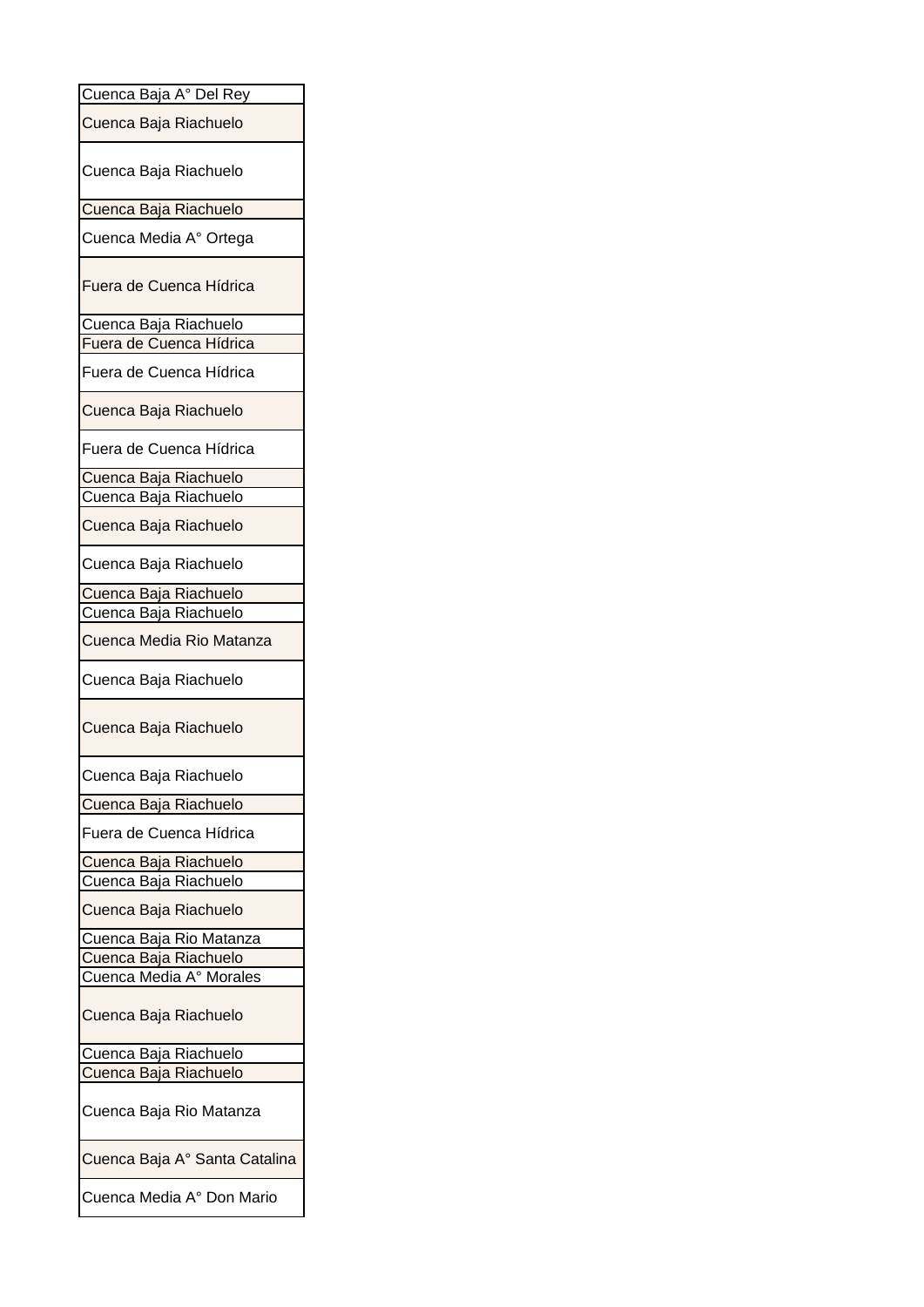| Cuenca Baja Rio Matanza       |
|-------------------------------|
| Cuenca Baja Riachuelo         |
| Cuenca Baja Riachuelo         |
| Cuenca Media Rio Matanza      |
| Cuenca Baja A° Santa Catalina |
| Cuenca Alta Rio Matanza       |
| Cuenca Baja Riachuelo         |
| Cuenca Baja Riachuelo         |
| Cuenca Alta A° Cebey          |
| Cuenca Baja A° Santa Catalina |
| Cuenca Baja Riachuelo         |
| Cuenca Baja Riachuelo         |
| Cuenca Baja Riachuelo         |
| Cuenca Baja Riachuelo         |
| Cuenca Baja Riachuelo         |
| Cuenca Baja Riachuelo         |
|                               |
| Cuenca Media A° Don Mario     |
| Cuenca Baja Riachuelo         |
| Cuenca Baja Riachuelo         |
| Cuenca Baja Riachuelo         |
| Cuenca Baja Riachuelo         |
| Cuenca Baja Riachuelo         |
| Cuenca Baja Riachuelo         |
| Cuenca Baja Riachuelo         |
| Cuenca Baja Riachuelo         |
| Cuenca Baja Riachuelo         |
| Cuenca Baja Riachuelo         |
| Cuenca Baja Riachuelo         |
| Cuenca Media A° Morales       |
|                               |
| Cuenca Baja Riachuelo         |
| Cuenca Baja Riachuelo         |
| Cuenca Media A° Aguirre       |
| Cuenca Baja Riachuelo         |
| Cuenca Baja Riachuelo         |
| Cuenca Baja Riachuelo         |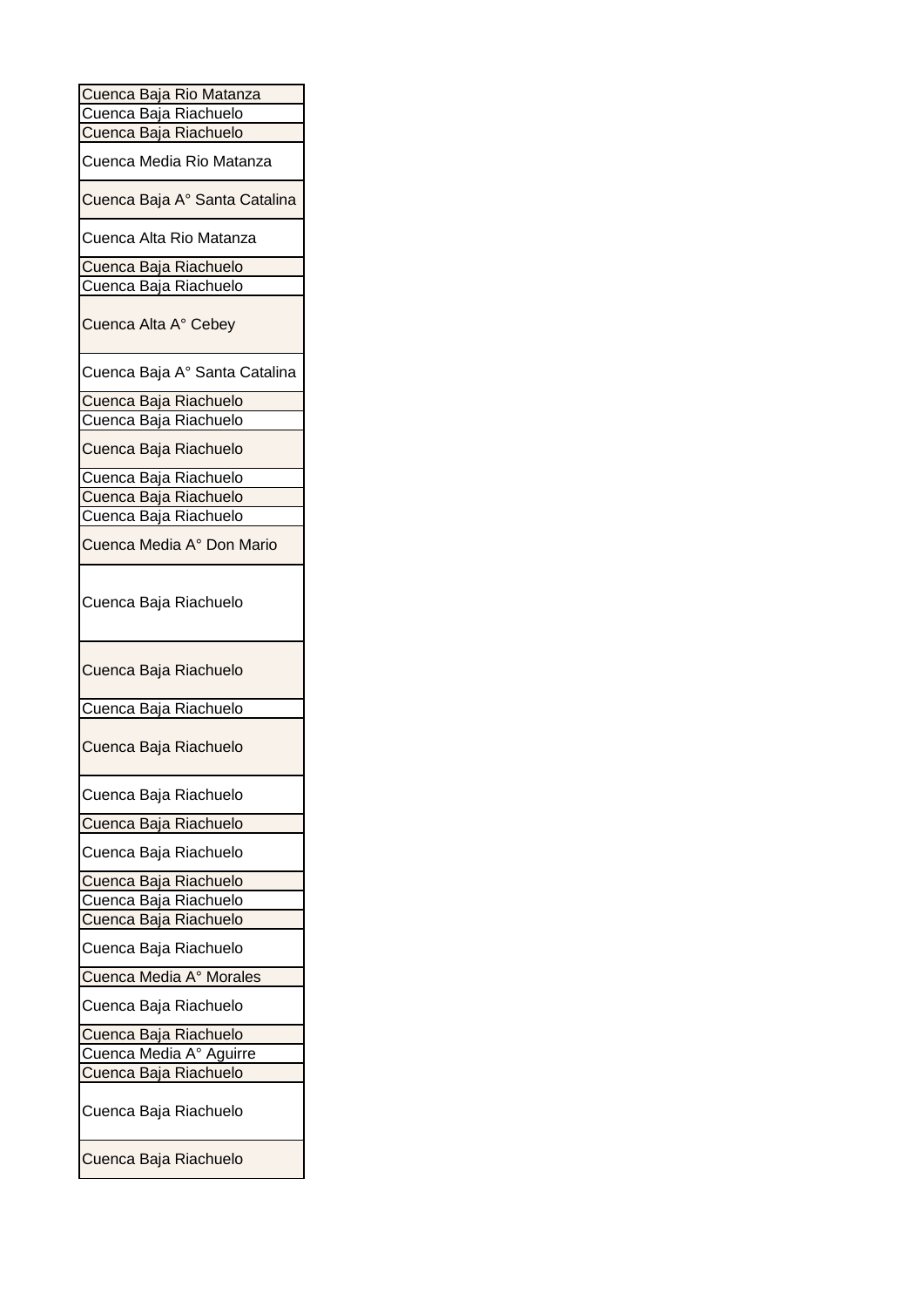| Cuenca Baja Rio Matanza       |
|-------------------------------|
| Cuenca Baja Riachuelo         |
| Cuenca Media A° Aguirre       |
| Cuenca Baja A° Santa Catalina |
| Cuenca Baja Riachuelo         |
| Cuenca Baja Riachuelo         |
| Cuenca Baja Riachuelo         |
| Cuenca Baja A° Del Rey        |
| Cuenca Baja Riachuelo         |
| Fuera de Cuenca Hídrica       |
| Cuenca Baja A° Del Rey        |
| Cuenca Baja Riachuelo         |
| Cuenca Baja A° Del Rey        |
| Cuenca Baja Rio Matanza       |
| Cuenca Baja Riachuelo         |
| Cuenca Baja Riachuelo         |
| Cuenca Media A° Don Mario     |
| Cuenca Baja A° Del Rey        |
| Cuenca Baja A° Del Rey        |
| Cuenca Baja Riachuelo         |
| Cuenca Baja Riachuelo         |
| Cuenca Baja A° Santa Catalina |
| Cuenca Baja Riachuelo         |
| Cuenca Alta A° Rodriguez      |
| Cuenca Baja Riachuelo         |
| Fuera de Cuenca Hídrica       |
| Cuenca Media A° Ortega        |
| Cuenca Baja Riachuelo         |
| Cuenca Media A° Don Mario     |
| Cuenca Baja Riachuelo         |
| Cuenca Baja Riachuelo         |
| Fuera de Cuenca Hídrica       |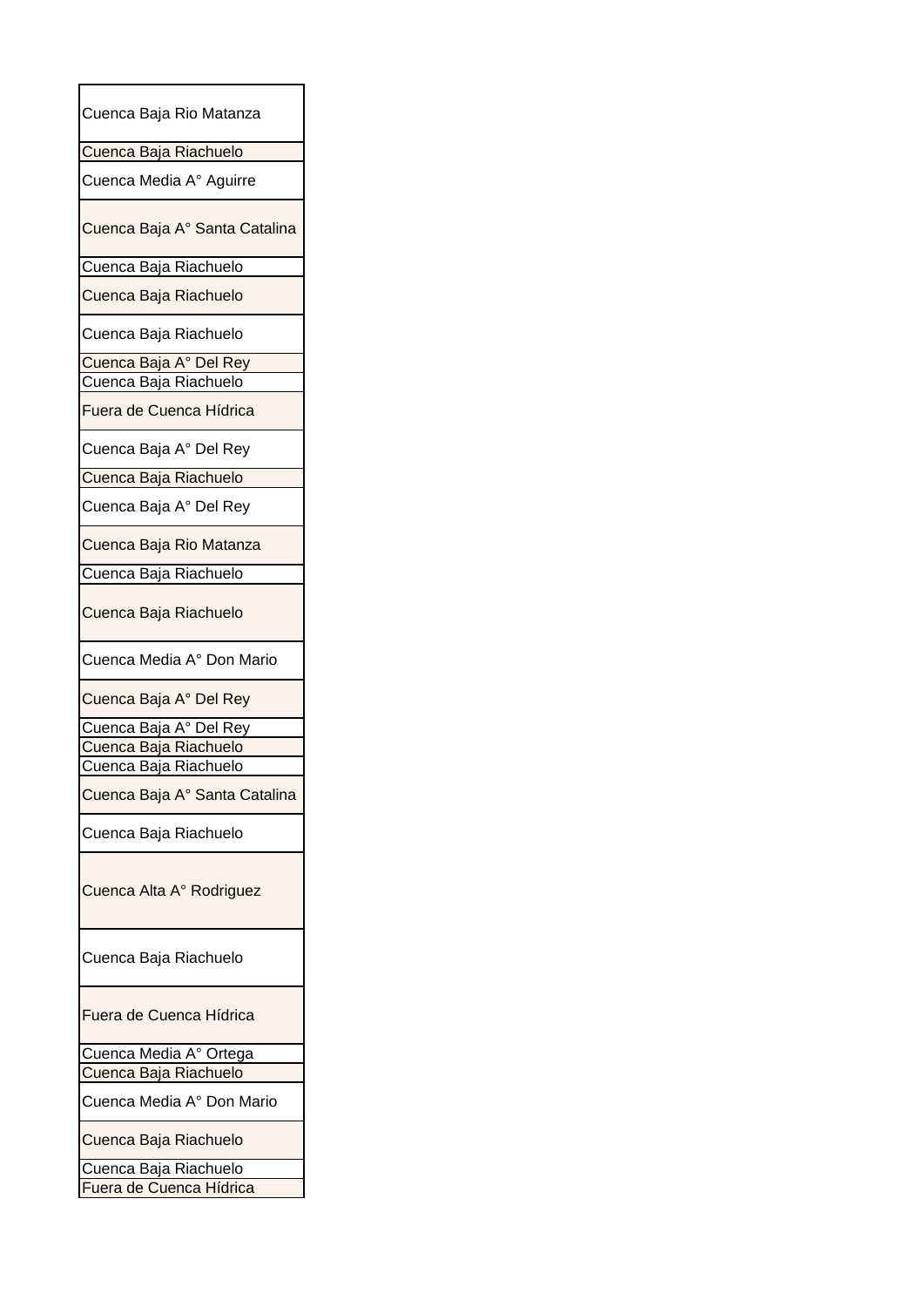| Cuenca Baja A° Del Rey        |
|-------------------------------|
| Cuenca Baja Riachuelo         |
| Fuera de Cuenca Hídrica       |
| Cuenca Baja Riachuelo         |
|                               |
| Cuenca Baja Riachuelo         |
| Cuenca Baja Riachuelo         |
| Cuenca Baja Riachuelo         |
| Cuenca Media A° Morales       |
| Cuenca Baja Riachuelo         |
| Cuenca Baja Riachuelo         |
|                               |
| Cuenca Media A° Don Mario     |
| Cuenca Baja A° Santa Catalina |
| Cuenca Baja Riachuelo         |
| Cuenca Baja Riachuelo         |
|                               |
| Cuenca Baja Riachuelo         |
| Cuenca Baja Riachuelo         |
| Cuenca Baja Riachuelo         |
| Cuenca Baja Riachuelo         |
| Cuenca Baja Riachuelo         |
| Cuenca Baja Riachuelo         |
| Cuenca Media A° Morales       |
| Cuenca Baja Riachuelo         |
|                               |
| Cuenca Baja Riachuelo         |
| Cuenca Baja Riachuelo         |
| Cuenca Media A° Morales       |
| Cuenca Baja Riachuelo         |
| Cuenca Baja Riachuelo         |
| Cuenca Alta A° Rodriguez      |
| Cuenca Baja Riachuelo         |
| Cuenca Media A° Ortega        |
| Cuenca Baja Riachuelo         |
| Cuenca Media Aº de la Canada  |
| Pantanosa                     |
|                               |
| Cuenca Baja Riachuelo         |
| Cuenca Baja Riachuelo         |
| Cuenca Baja Riachuelo         |
| Cuenca Baja Riachuelo         |
| Cuenca Baja Riachuelo         |
| Cuenca Media A° Aguirre       |
| Cuenca Baja Riachuelo         |
| Cuenca Baja Rio Matanza       |
|                               |
| Cuenca Media A° Don Mario     |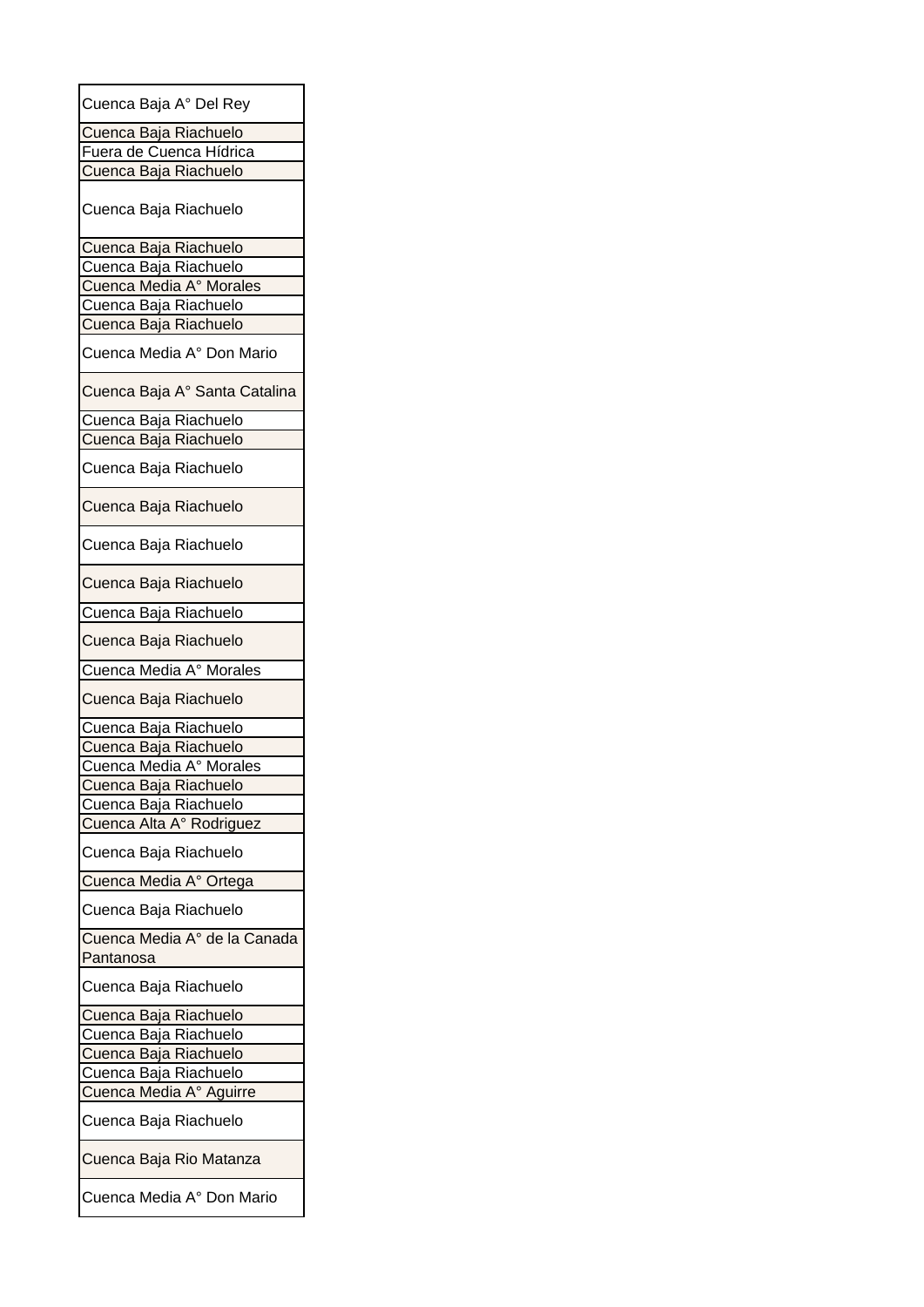| Cuenca Baja Riachuelo                              |
|----------------------------------------------------|
| Cuenca Baja A° Santa Catalina                      |
| Cuenca Baja Rio Matanza<br>Cuenca Alta Rio Matanza |
| Cuenca Baja Riachuelo                              |
| Cuenca Baja Riachuelo                              |
| Cuenca Baja Riachuelo                              |
| Cuenca Baja Riachuelo                              |
| Cuenca Baja Riachuelo                              |
| Cuenca Baja Riachuelo                              |
| Cuenca Baja Riachuelo                              |
| Cuenca Media A° Don Mario                          |
| Cuenca Baja Riachuelo                              |
| Cuenca Baja Riachuelo                              |
| Cuenca Baja Riachuelo                              |
| Cuenca Media A° Don Mario                          |
| Cuenca Alta A° Rodriguez                           |
| Cuenca Baja Riachuelo                              |
| Cuenca Baja Riachuelo                              |
| Cuenca Baja Riachuelo                              |
| Cuenca Media A° Don Mario                          |
| Cuenca Baja Riachuelo                              |
| Cuenca Baja Riachuelo                              |
| Cuenca Baja Riachuelo                              |
| Cuenca Baja Riachuelo                              |
| Cuenca Baja Rio Matanza                            |
| Cuenca Baja Riachuelo                              |
| Cuenca Baja Riachuelo                              |
| Cuenca Baja Riachuelo                              |
| Cuenca Baja Riachuelo                              |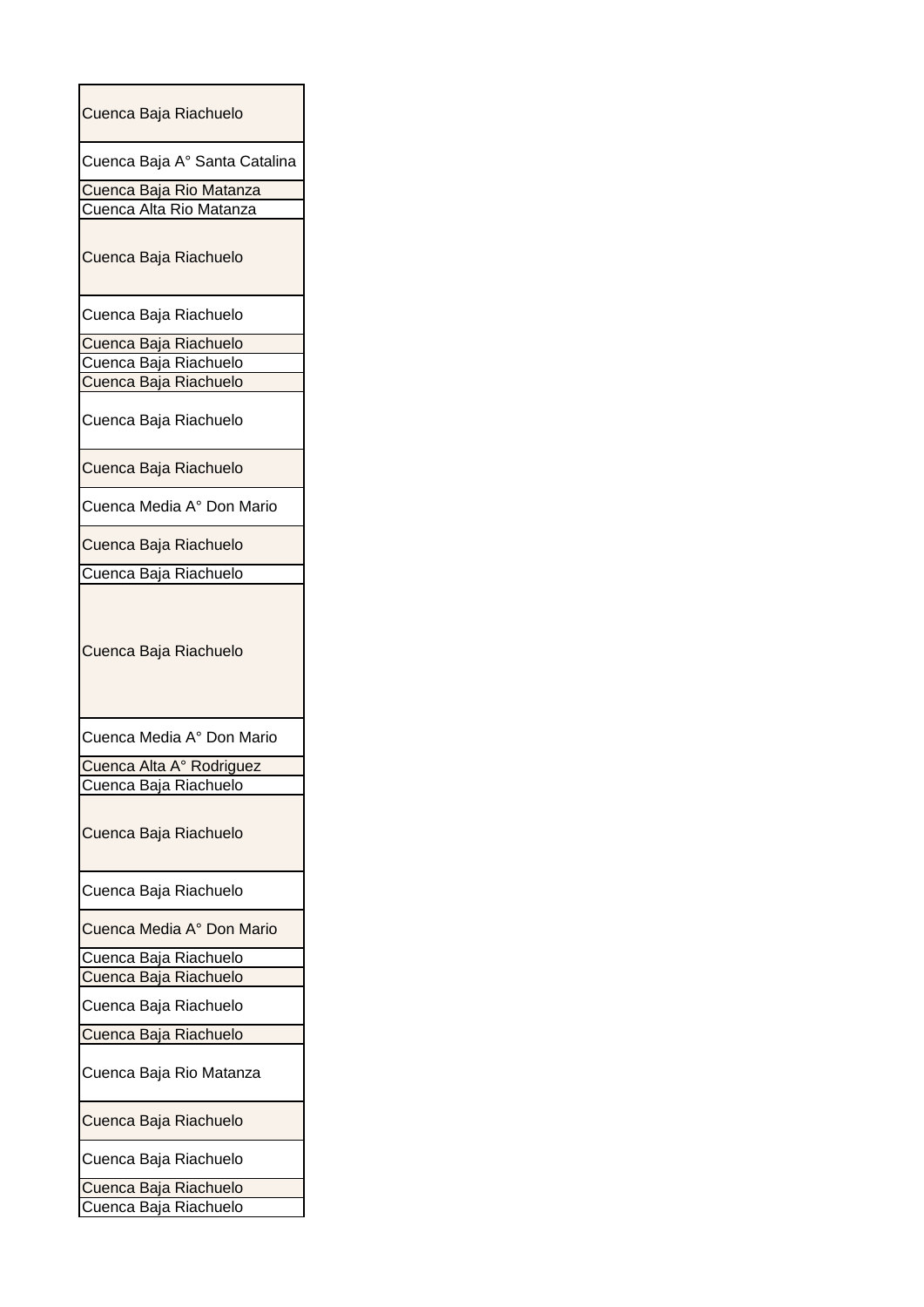| Cuenca Media A° Ortega        |
|-------------------------------|
| Cuenca Baja A° Del Rey        |
| Cuenca Baja Riachuelo         |
| Cuenca Baja A° Del Rey        |
| Cuenca Baja Riachuelo         |
| Cuenca Baja Riachuelo         |
| Cuenca Baja Riachuelo         |
| Cuenca Baja A° Santa Catalina |
| Cuenca Baja Riachuelo         |
| Cuenca Baja Riachuelo         |
| Cuenca Media A° Ortega        |
| Cuenca Baja Riachuelo         |
| Cuenca Baja Riachuelo         |
| Cuenca Baja Riachuelo         |
| Cuenca Baja Riachuelo         |
| Cuenca Baja Riachuelo         |
| Cuenca Baja Riachuelo         |
| Cuenca Baja Riachuelo         |
| Cuenca Baja Riachuelo         |
| Cuenca Baja Riachuelo         |
| Cuenca Media A° Ortega        |
| Cuenca Media A° Morales       |
|                               |
| Cuenca Baja Riachuelo         |
| Cuenca Baja A° Santa Catalina |
| Cuenca Baja A° Del Rey        |
| Cuenca Baja Riachuelo         |
| Cuenca Baja Riachuelo         |
| Cuenca Baja Riachuelo         |
| Cuenca Media A° Don Mario     |
| Cuenca Media A° Morales       |
| Cuenca Baja Riachuelo         |
| Cuenca Baja Riachuelo         |
|                               |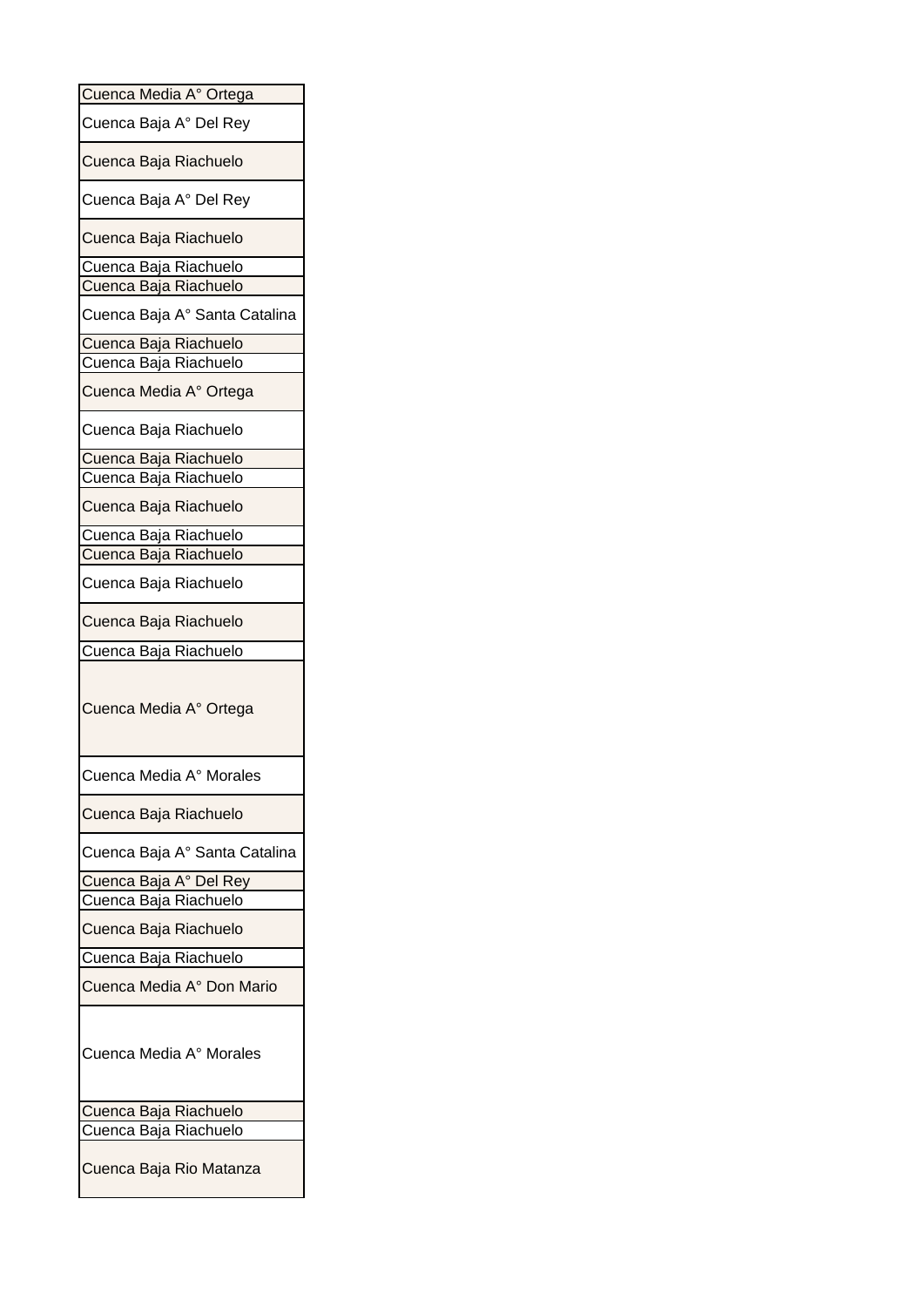| Cuenca Baja Riachuelo         |  |
|-------------------------------|--|
| Cuenca Baja A° Del Rey        |  |
| Cuenca Baja Riachuelo         |  |
| <u>Cuenca Baja Riachuelo</u>  |  |
| Cuenca Baja A° Del Rey        |  |
| Cuenca Baja Riachuelo         |  |
| Cuenca Media A° Don Mario     |  |
| Cuenca Baja A° Del Rey        |  |
| Cuenca Baja A° Santa Catalina |  |
| Cuenca Baja Riachuelo         |  |
| Cuenca Baja Riachuelo         |  |
| Cuenca Baja Riachuelo         |  |
| Cuenca Baja Riachuelo         |  |
| Cuenca Baja Riachuelo         |  |
| Cuenca Baja Rio Matanza       |  |
| Cuenca Baja Riachuelo         |  |
| Cuenca Baja Rio Matanza       |  |
| Cuenca Baja Riachuelo         |  |
| Cuenca Baja Riachuelo         |  |
| Cuenca Baja Riachuelo         |  |
| Cuenca Baja Riachuelo         |  |
| Cuenca Baja Riachuelo         |  |
| Cuenca Baja A° Santa Catalina |  |
| Cuenca Baja Rio Matanza       |  |
| Cuenca Baja Riachuelo         |  |
| Cuenca Baja Riachuelo         |  |
| Cuenca Baja Riachuelo         |  |
| Cuenca Baja Riachuelo         |  |
| Cuenca Baja Riachuelo         |  |
| Cuenca Baja Riachuelo         |  |
| Cuenca Baja Riachuelo         |  |
| Cuenca Baja Riachuelo         |  |
| Cuenca Baja Riachuelo         |  |
| Cuenca Baja Riachuelo         |  |
| Cuenca Baja Riachuelo         |  |
|                               |  |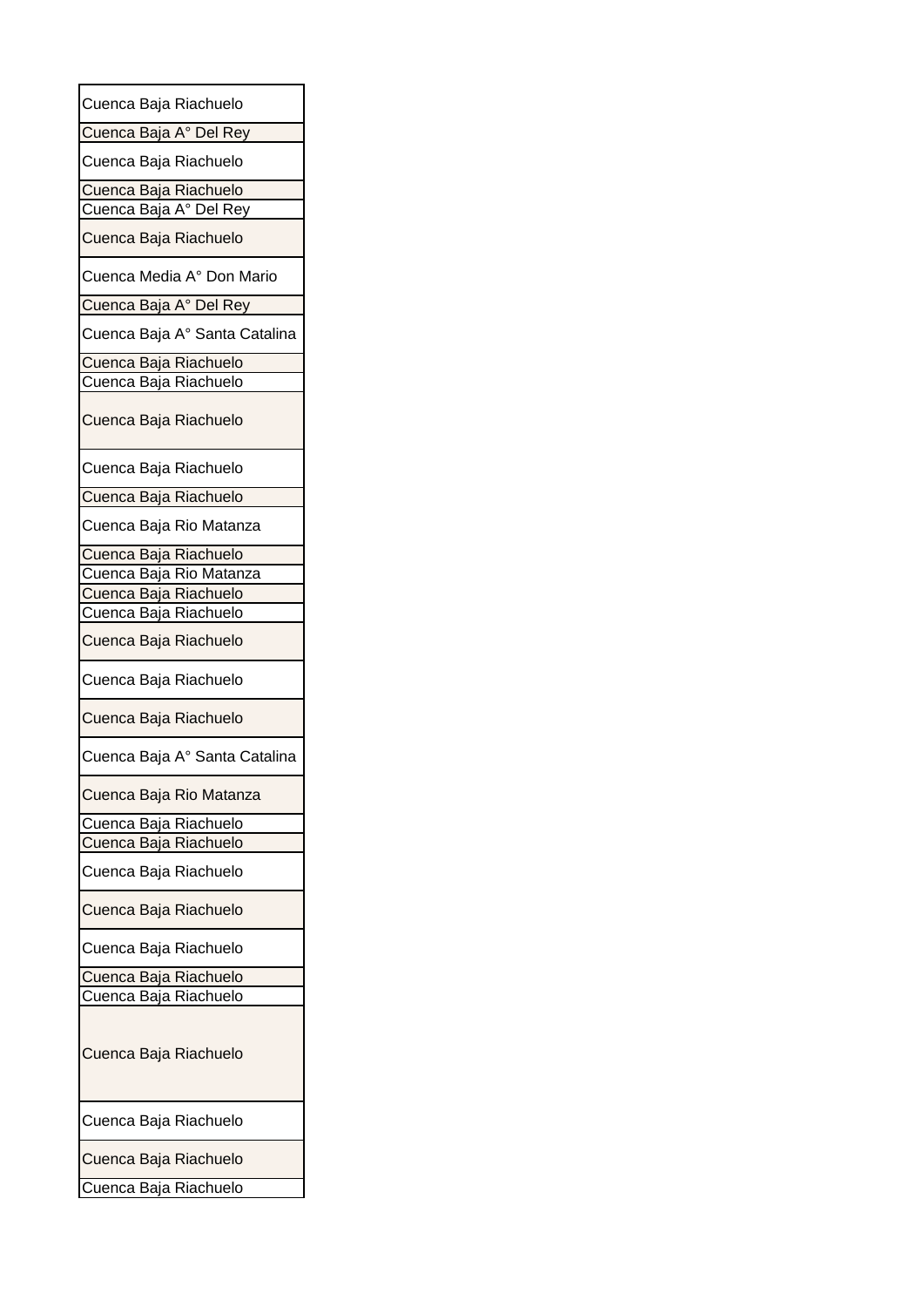| Cuenca Baja Riachuelo      |
|----------------------------|
| Cuenca Baja Riachuelo      |
| Cuenca Baja Riachuelo      |
| Cuenca Baja A° Del Rey     |
| Cuenca Media A° Ortega     |
| Cuenca Baja Riachuelo      |
| Cuenca Baja A° Del Rey     |
| Cuenca Baja Riachuelo      |
| Cuenca Baja Riachuelo      |
| Cuenca Baja Riachuelo      |
| Cuenca Media A° Don Mario  |
| Cuenca Baja Riachuelo      |
| Cuenca Media A° Morales    |
| Cuenca Baja Riachuelo      |
| Cuenca Baja Riachuelo      |
| Cuenca Media A° Aguirre    |
| Cuenca Alta A° Navarrete y |
| Canuelas                   |
| Cuenca Baja Riachuelo      |
| Cuenca Alta A° Rodriguez   |
| Cuenca Baja Riachuelo      |
| Cuenca Baja Riachuelo      |
| Cuenca Baja Riachuelo      |
| Fuera de Cuenca Hídrica    |
| Cuenca Baja Riachuelo      |
| Cuenca Media A° Chacon     |
| Cuenca Baja Riachuelo      |
| Cuenca Baja Riachuelo      |
| Cuenca Baja Riachuelo      |
| Cuenca Baja Riachuelo      |
| Cuenca Baja Riachuelo      |
| Cuenca Baja Riachuelo      |
| Cuenca Baja Riachuelo      |
| Cuenca Media A° Ortega     |
| Cuenca Baja A° Del Rey     |
| Cuenca Baja Riachuelo      |
| Cuenca Baja Riachuelo      |
| Cuenca Baja Riachuelo      |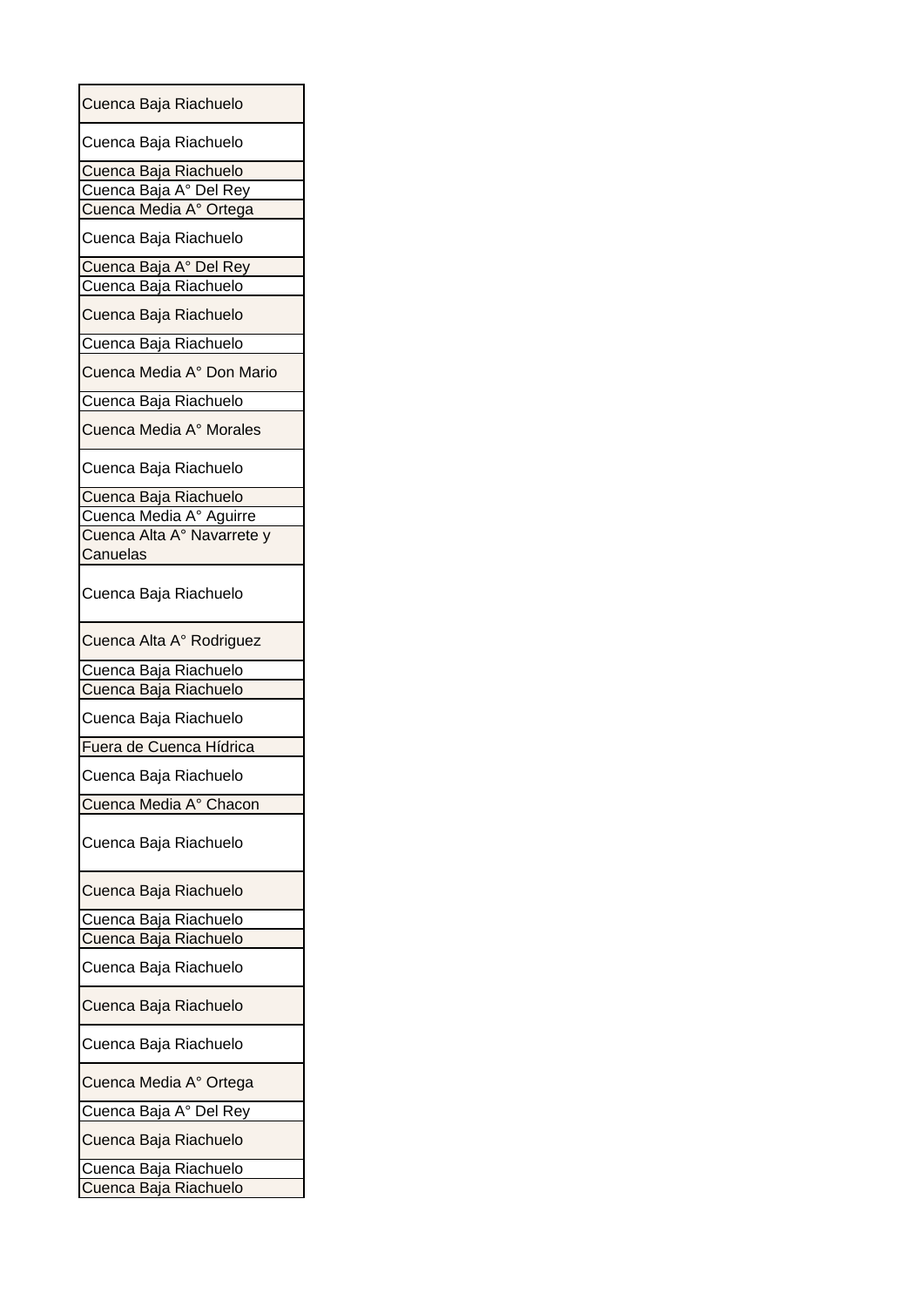| Fuera de Cuenca Hídrica                |
|----------------------------------------|
| Cuenca Alta A° Navarrete y<br>Canuelas |
| Cuenca Baja Riachuelo                  |
| Cuenca Baja Riachuelo                  |
| Cuenca Baja Riachuelo                  |
| Cuenca Baja Riachuelo                  |
| Cuenca Alta A° Navarrete y<br>Canuelas |
| Cuenca Baja Riachuelo                  |
| Cuenca Baja Riachuelo                  |
| Cuenca Baja A° Del Rey                 |
| Cuenca Baja Riachuelo                  |
| Cuenca Baja A° Del Rey                 |
| Cuenca Baja Riachuelo                  |
| Cuenca Baja Riachuelo                  |
| Cuenca Baja Riachuelo                  |
| Cuenca Baja A° Del Rey                 |
| Cuenca Baja Riachuelo                  |
| Cuenca Baja A° Del Rey                 |
| Cuenca Baja Riachuelo                  |
| Cuenca Baja Riachuelo                  |
| Cuenca Media A° Barreiro               |
| Cuenca Alta A° Rodriguez               |
| Cuenca Baja Riachuelo                  |
| Cuenca Baja Riachuelo                  |
| Cuenca Baja Riachuelo                  |
| Cuenca Media A° Aguirre                |
| Cuenca Baja Riachuelo                  |
| Cuenca Baja Riachuelo                  |
| Cuenca Baja Riachuelo                  |
| Cuenca Baja Riachuelo                  |
| Cuenca Baja Riachuelo                  |
| Cuenca Baja Riachuelo                  |
| Cuenca Baja Riachuelo<br>ι             |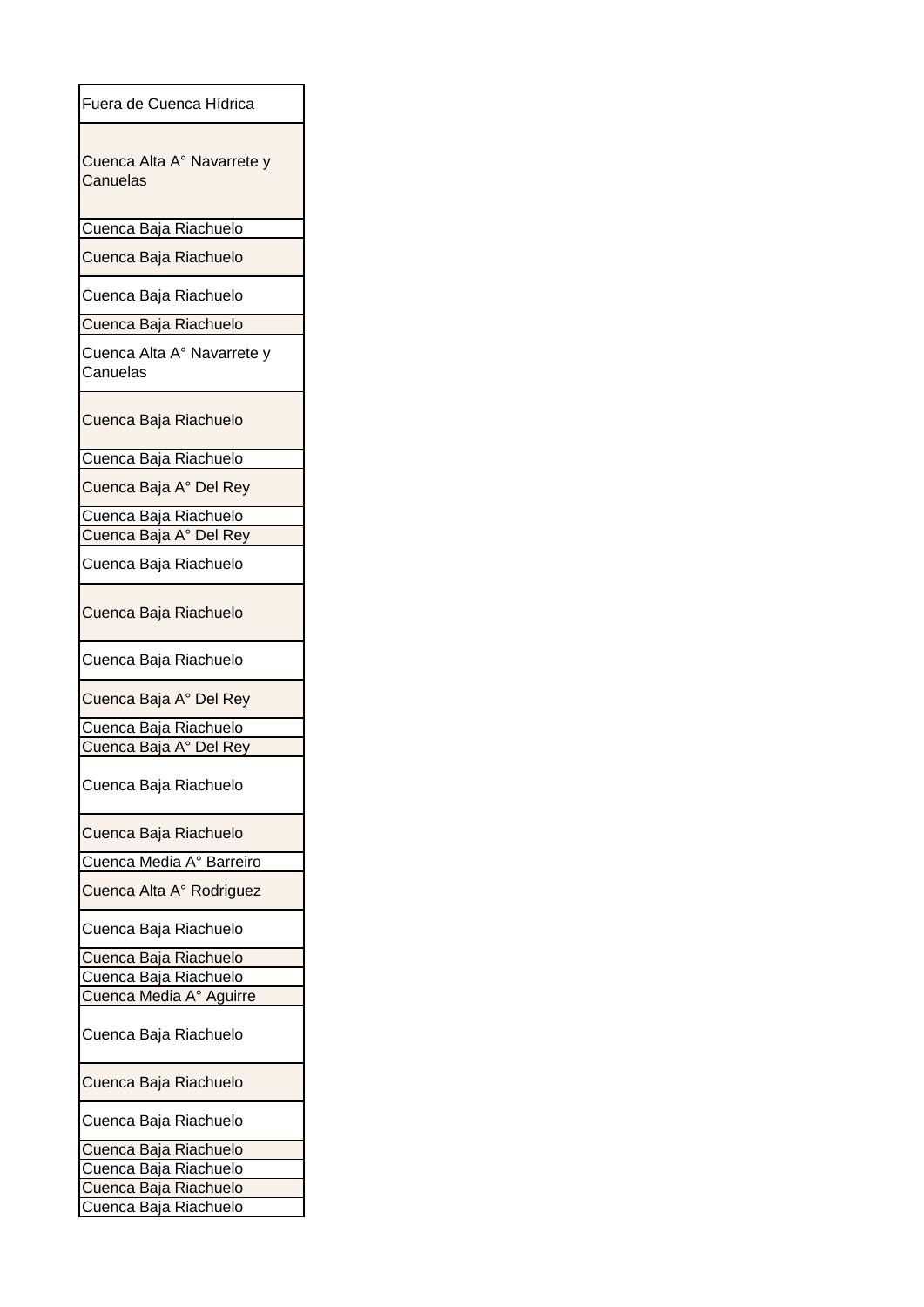| Cuenca Baja Riachuelo         |
|-------------------------------|
| Cuenca Baja A° Santa Catalina |
| Cuenca Baja A° Del Rey        |
| Cuenca Baja Riachuelo         |
| Cuenca Baja Riachuelo         |
| Cuenca Baja Riachuelo         |
| Cuenca Media A° Don Mario     |
| Cuenca Baja Riachuelo         |
| Cuenca Baja Riachuelo         |
| Cuenca Media Rio Matanza      |
| Cuenca Baja Riachuelo         |
| Cuenca Baja Riachuelo         |
| Cuenca Media A° Morales       |
| Cuenca Baja Riachuelo         |
| Cuenca Baja A° Santa Catalina |
| Cuenca Media A° Don Mario     |
| Cuenca Baja Riachuelo         |
| Cuenca Alta A° Cebey          |
| Cuenca Baja Riachuelo         |
| Cuenca Baja A° Santa Catalina |
| Cuenca Baja Riachuelo         |
| Cuenca Baja Rio Matanza       |
| Cuenca Baja Riachuelo         |
| Cuenca Baja Riachuelo         |
| Cuenca Baja Riachuelo         |
| Cuenca Baja Riachuelo         |
| Cuenca Baja Riachuelo         |
| Cuenca Baja Riachuelo         |
| Cuenca Baja Riachuelo         |
| Cuenca Baja A° Santa Catalina |
| Cuenca Baja Riachuelo         |
| Cuenca Baja Riachuelo         |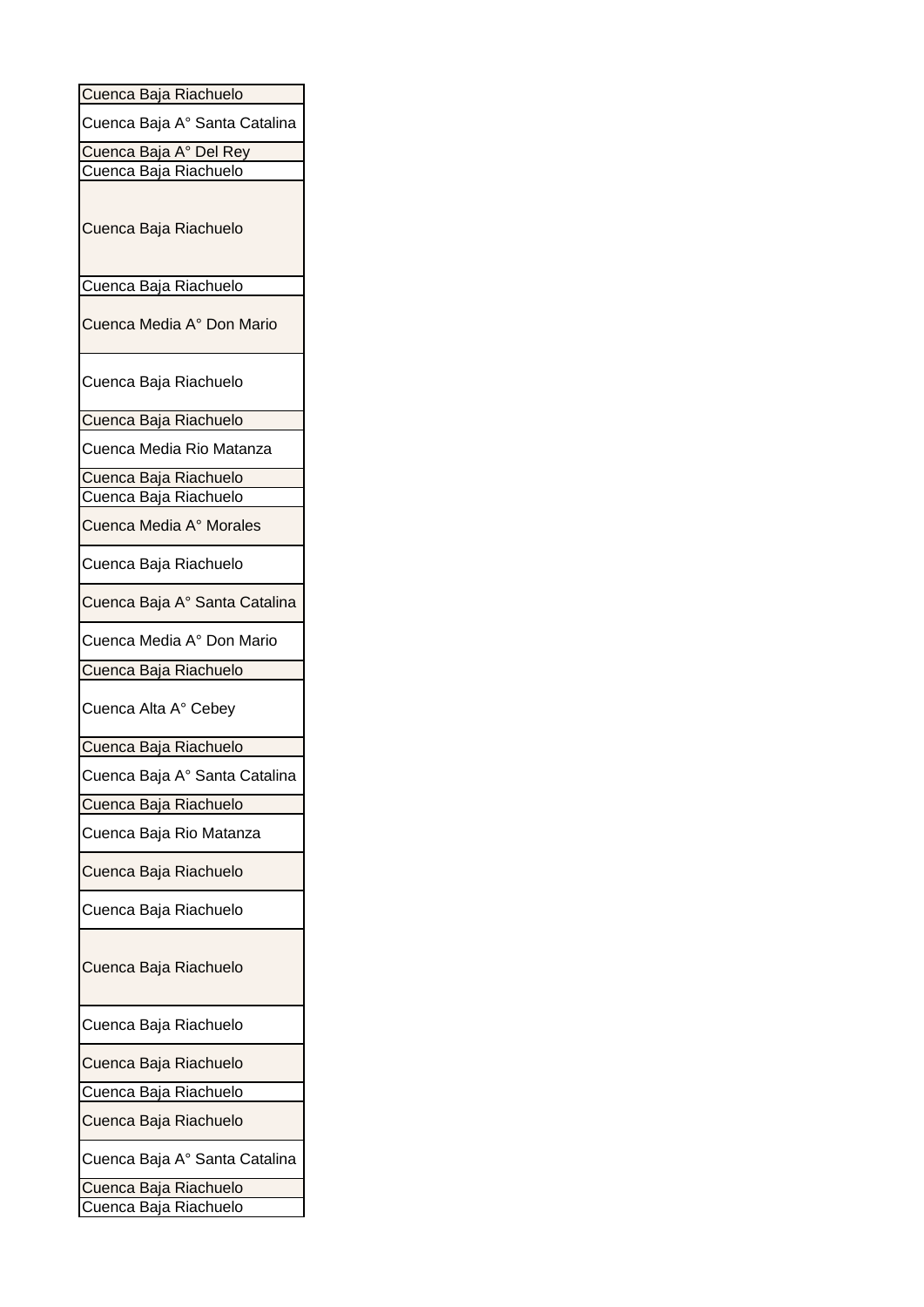| Cuenca Baja Riachuelo                  |
|----------------------------------------|
| Cuenca Baja Riachuelo                  |
| Cuenca Baja Riachuelo                  |
| Cuenca Baja Riachuelo                  |
| Cuenca Baja Riachuelo                  |
| Cuenca Baja Riachuelo                  |
| Cuenca Baja A° Del Rey                 |
| Cuenca Baja A° Santa Catalina          |
| Cuenca Alta A° Navarrete y<br>Canuelas |
| Cuenca Baja Riachuelo                  |
| Cuenca Baja Riachuelo                  |
| Cuenca Baja Riachuelo                  |
| Cuenca Baja Rio Matanza                |
| Cuenca Baja Rio Matanza                |
| Cuenca Baja Riachuelo                  |
| Cuenca Baja Riachuelo                  |
| Cuenca Baja Rio Matanza                |
| Cuenca Baja Riachuelo                  |
| Cuenca Baja A° Santa Catalina          |
| Cuenca Baja Riachuelo                  |
| Cuenca Media A° Morales                |
| Cuenca Baja Rio Matanza                |
| Cuenca Baja A° Del Rey                 |
| Cuenca Baja A° Santa Catalina          |
| Cuenca Baja A° Santa Catalina          |
| Cuenca Baja A° Del Rey                 |
| Cuenca Baja Riachuelo                  |
| Cuenca Baja Riachuelo                  |
| Cuenca Baja Rio Matanza                |
| Cuenca Baja A° Santa Catalina          |
| Cuenca Baja Riachuelo                  |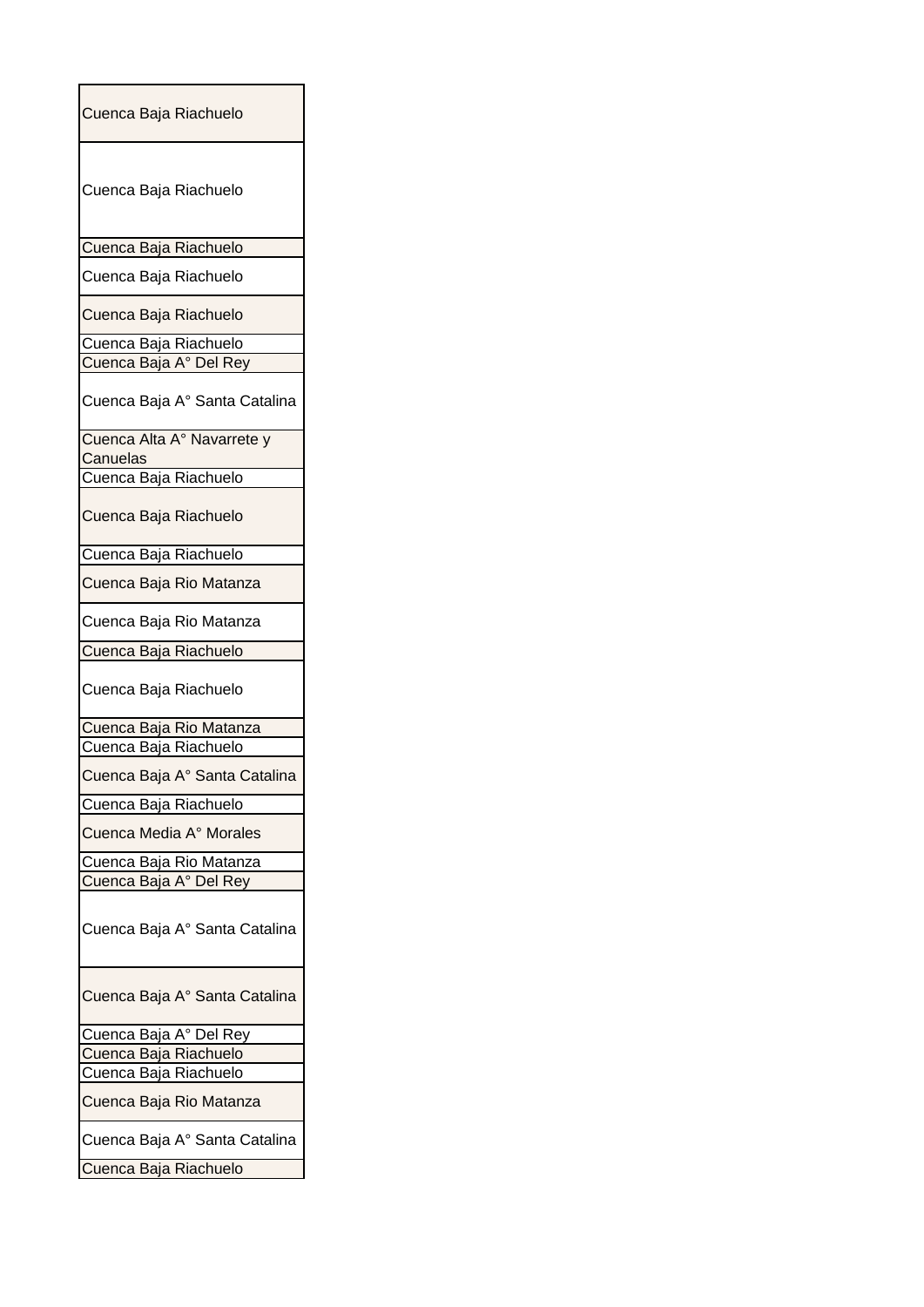| Cuenca Baja Riachuelo                  |
|----------------------------------------|
| Cuenca Baja Riachuelo                  |
| Cuenca Baja Riachuelo                  |
| Cuenca Baja A° Santa Catalina          |
| Cuenca Baja A° Del Rey                 |
| Cuenca Media A° Chacon                 |
| Cuenca Baja Riachuelo                  |
| Fuera de Cuenca Hídrica                |
| Cuenca Baja Riachuelo                  |
| Cuenca Baja A° Del Rey                 |
| Cuenca Baja A° Del Rey                 |
| Cuenca Media A° Chacon                 |
| Cuenca Baja Riachuelo                  |
| Cuenca Baja Riachuelo                  |
| Cuenca Baja A° Santa Catalina          |
| Cuenca Baja Riachuelo                  |
| Cuenca Alta A° Navarrete y<br>Canuelas |
| Cuenca Baja Riachuelo                  |
| Cuenca Baja Riachuelo                  |
| Cuenca Baja Riachuelo                  |
| Cuenca Baja Riachuelo                  |
| Cuenca Baja A° Del Rey                 |
| Cuenca Baja Riachuelo                  |
| Cuenca Baja Riachuelo                  |
| Cuenca Media A° Don Mario              |
| Cuenca Baja A° Santa Catalina          |
| Cuenca Baja Riachuelo                  |
| Cuenca Baja Riachuelo                  |
| Cuenca Baja Riachuelo                  |
| Cuenca Baja A° Santa Catalina          |
| Cuenca Baja Riachuelo                  |
| Cuenca Baja Riachuelo                  |
| Cuenca Baja Riachuelo                  |
| Cuenca Baja Riachuelo                  |
| Cuenca Baja Riachuelo                  |
| Cuenca Baja Riachuelo                  |
|                                        |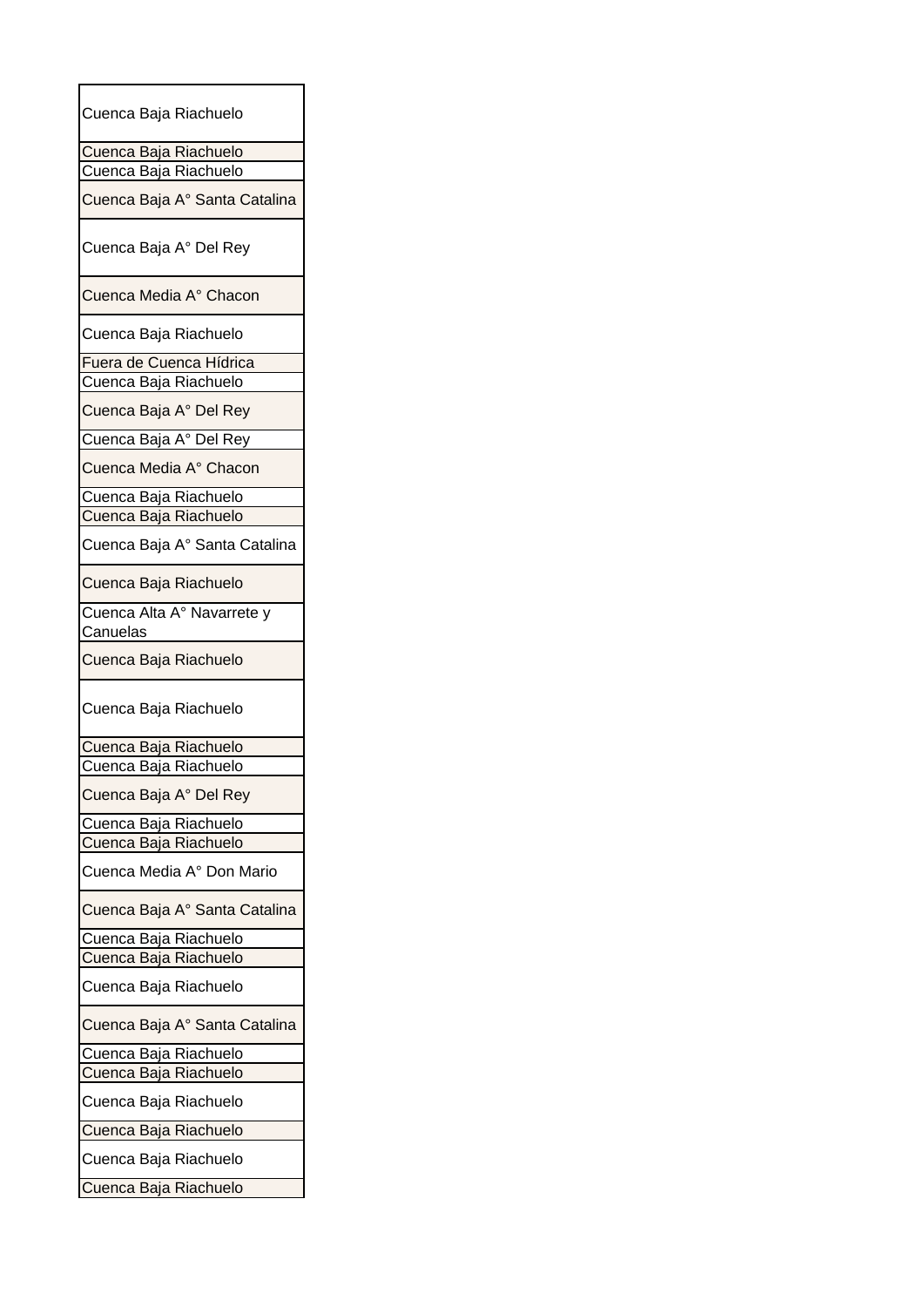| Cuenca Alta A° Cebey                           |
|------------------------------------------------|
| Cuenca Baja Riachuelo                          |
| Cuenca Baja Riachuelo                          |
| Cuenca Baja Riachuelo                          |
| Cuenca Media A° Don Mario                      |
| Cuenca Baja Rio Matanza                        |
| Cuenca Media A° Don Mario                      |
| Cuenca Baja Riachuelo<br>Cuenca Baja Riachuelo |
| Cuenca Baja A° Santa Catalina                  |
|                                                |
| Cuenca Media A° Don Mario                      |
| Cuenca Baja Riachuelo                          |
| Cuenca Baja Riachuelo                          |
| Cuenca Baja A° Santa Catalina                  |
| Cuenca Baja Rio Matanza                        |
| Cuenca Baja Riachuelo                          |
| Cuenca Baja Riachuelo                          |
| Cuenca Baja A° Del Rey                         |
| Cuenca Baja Riachuelo                          |
| Cuenca Baja A° Del Rey                         |
| Cuenca Baja A° Santa Catalina                  |
| Cuenca Baja Riachuelo                          |
| Cuenca Baja Riachuelo                          |
| Cuenca Baja Riachuelo                          |
| Cuenca Baja Riachuelo                          |
| Fuera de Cuenca Hídrica                        |
| Cuenca Baja A° Santa Catalina                  |
| Cuenca Baja Riachuelo                          |
| Cuenca Alta A° Rodriguez                       |
| Cuenca Baja Riachuelo                          |
| Cuenca Media A° Don Mario                      |
| Cuenca Baja Riachuelo                          |
|                                                |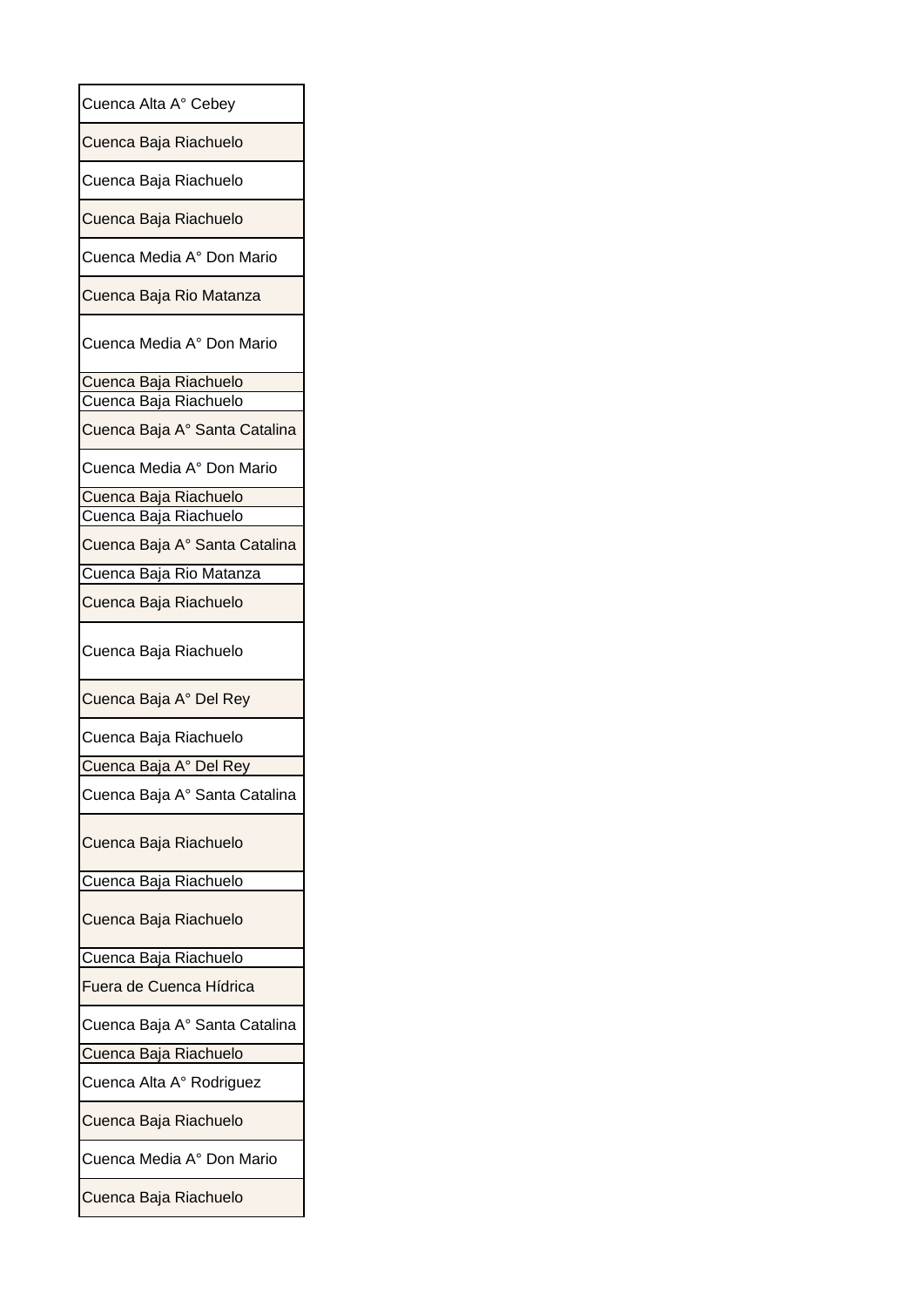| Cuenca Baja Riachuelo         |
|-------------------------------|
| Cuenca Alta A° Navarrete y    |
| Canuelas                      |
| Cuenca Baja A° Del Rey        |
| Cuenca Alta A° Navarrete y    |
| Canuelas                      |
| Fuera de Cuenca Hídrica       |
| Cuenca Media A° Morales       |
| Cuenca Alta Aº Navarrete y    |
| Canuelas                      |
| Cuenca Baja Riachuelo         |
| Cuenca Media A° Aguirre       |
| Cuenca Baja Riachuelo         |
| Cuenca Baja Riachuelo         |
| Cuenca Baja Riachuelo         |
| Cuenca Baja Riachuelo         |
| Cuenca Baja A° Del Rey        |
|                               |
| Cuenca Baja A° Santa Catalina |
| Cuenca Baja Riachuelo         |
| Cuenca Baja Riachuelo         |
| Cuenca Media A° Aguirre       |
| Cuenca Baja A° Santa Catalina |
| Cuenca Media A° Morales       |
| Cuenca Baja Riachuelo         |
| Cuenca Baja Rio Matanza       |
| Cuenca Baja Riachuelo         |
| Cuenca Media A° Ortega        |
| Cuenca Baja Riachuelo         |
| Cuenca Alta A° Cebey          |
| Cuenca Baja Riachuelo         |
| Cuenca Baja A° Santa Catalina |
| Cuenca Baja Riachuelo         |
| Cuenca Baja Riachuelo         |
| Cuenca Baja Riachuelo         |
| Cuenca Baja Riachuelo         |
| Cuenca Media A° Chacon        |
| Cuenca Baja A° Del Rey        |
| Cuenca Baja Riachuelo         |
| Cuenca Baja Riachuelo         |
| Cuenca Baja Riachuelo         |
|                               |